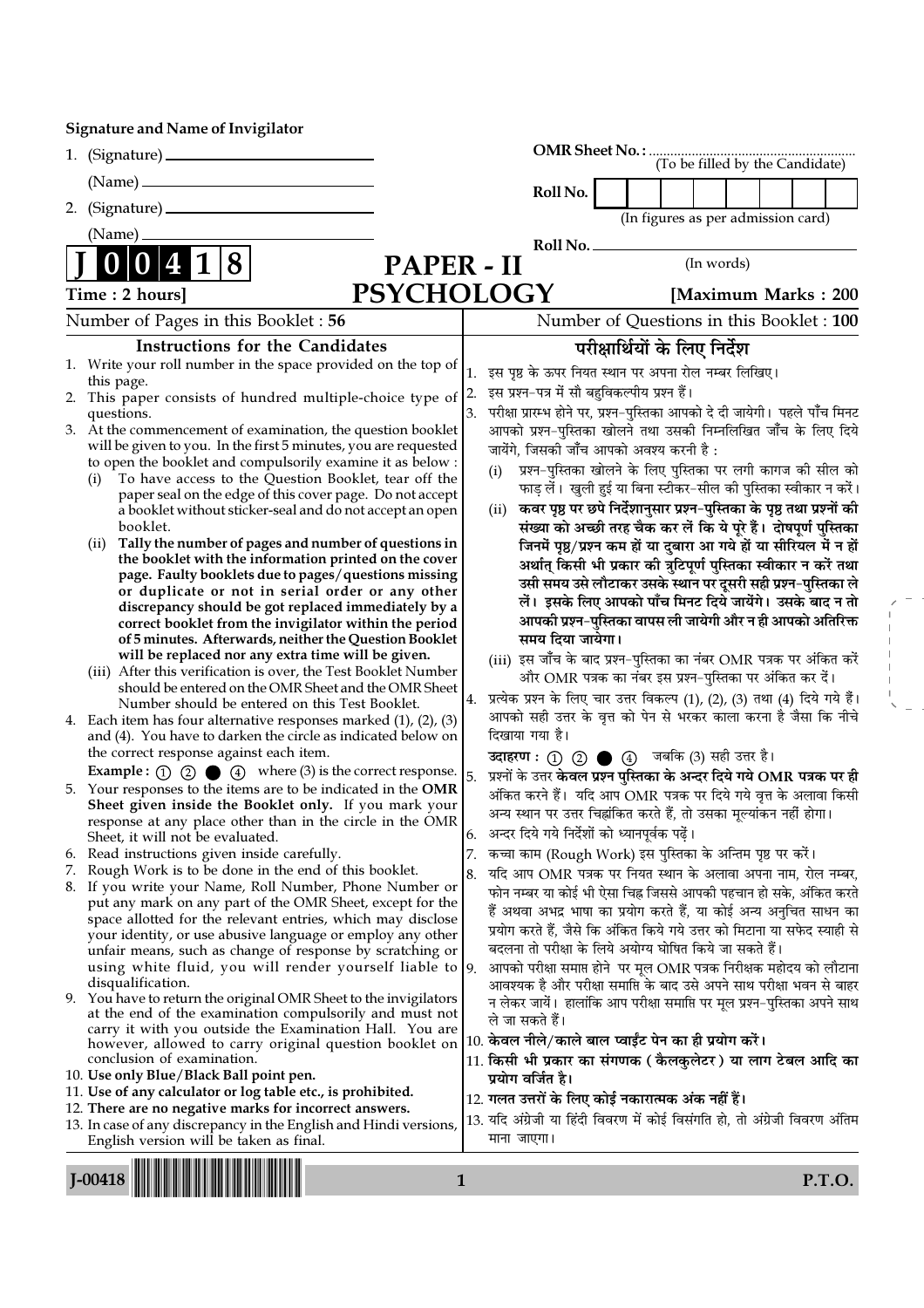## **PSYCHOLOGY** PAPER - II

- Note : This paper contains hundred (100) objective type questions of two (2) marks each. All questions are compulsory.
- 1. In Erikson's theory, which psycho-social crises preceed and succeed Autonomy v/s Shame :
	- (1) Basic trust v/s mistrust and Industry v/s Inferiority.
	- (2) Initiative v/s Guilt and Industry v/s Inferiority.
	- (3) Industry v/s Inferiority and Identity v/s Role confusion.
	- (4) Basic trust v/s mistrust and Initiative v/s Guilt.
- 2. Read each of the following statements Assertion (A) and Reason (R); and indicate your answer using code given below :

Assertion (A) : Horner found high level of motive to avoid success or fear of success in females.

**Reason (R) :** As a result of success, the threat of social rejection and fear concerning perceived lack of feminity are aroused in women.

- (1) Both  $(A)$  and  $(R)$  are true, and  $(R)$  is the correct explanation of  $(A)$ .
- (2) Both  $(A)$  and  $(R)$  are true, but  $(R)$  is not the correct explanation of  $(A)$ .
- (3) (A) is true, but  $(R)$  is false.
- (4) (A) is false, but  $(R)$  is true.
- 3. Match List I with List II and select the correct answer by choosing from code given below :

| List - I  |                     |                              |       |       |       |       | List - II                                                                                                                                                      |
|-----------|---------------------|------------------------------|-------|-------|-------|-------|----------------------------------------------------------------------------------------------------------------------------------------------------------------|
| (Concept) |                     |                              |       |       |       |       | (Explanation)                                                                                                                                                  |
|           | (a)                 | Life Space                   |       |       |       | (i)   | Unlearned, fixed stereotyped pattern of activity.                                                                                                              |
|           | (b)                 | <b>Instinctual Behaviour</b> |       |       |       | (ii)  | Psychological reality depicting the totality of facts<br>that determine behaviour at a moment in true. It<br>counts of environment as perceived by the person. |
|           | (c)                 | Vacuum Behaviour             |       |       |       | (iii) | Tendency to resume the previously unfinished task<br>during intervening period.                                                                                |
|           | (d)                 | <b>Task Resumption</b>       |       |       |       | (iv)  | Behaviour patterns that appear when the sign<br>stimulus is not identifiable.                                                                                  |
|           | Code:               |                              |       |       |       |       |                                                                                                                                                                |
|           |                     | (a)                          | (b)   | (c)   | (d)   |       |                                                                                                                                                                |
|           | (1)                 | (i)                          | (ii)  | (iii) | (iv)  |       |                                                                                                                                                                |
|           | (2)                 | (ii)                         | (i)   | (iv)  | (iii) |       |                                                                                                                                                                |
|           | (3)                 | (iii)                        | (iv)  | (i)   | (ii)  |       |                                                                                                                                                                |
|           | $\scriptstyle{(4)}$ | (iv)                         | (iii) | (ii)  | (i)   |       |                                                                                                                                                                |
| $I-00418$ |                     |                              |       |       |       |       | 2<br>Paper-II                                                                                                                                                  |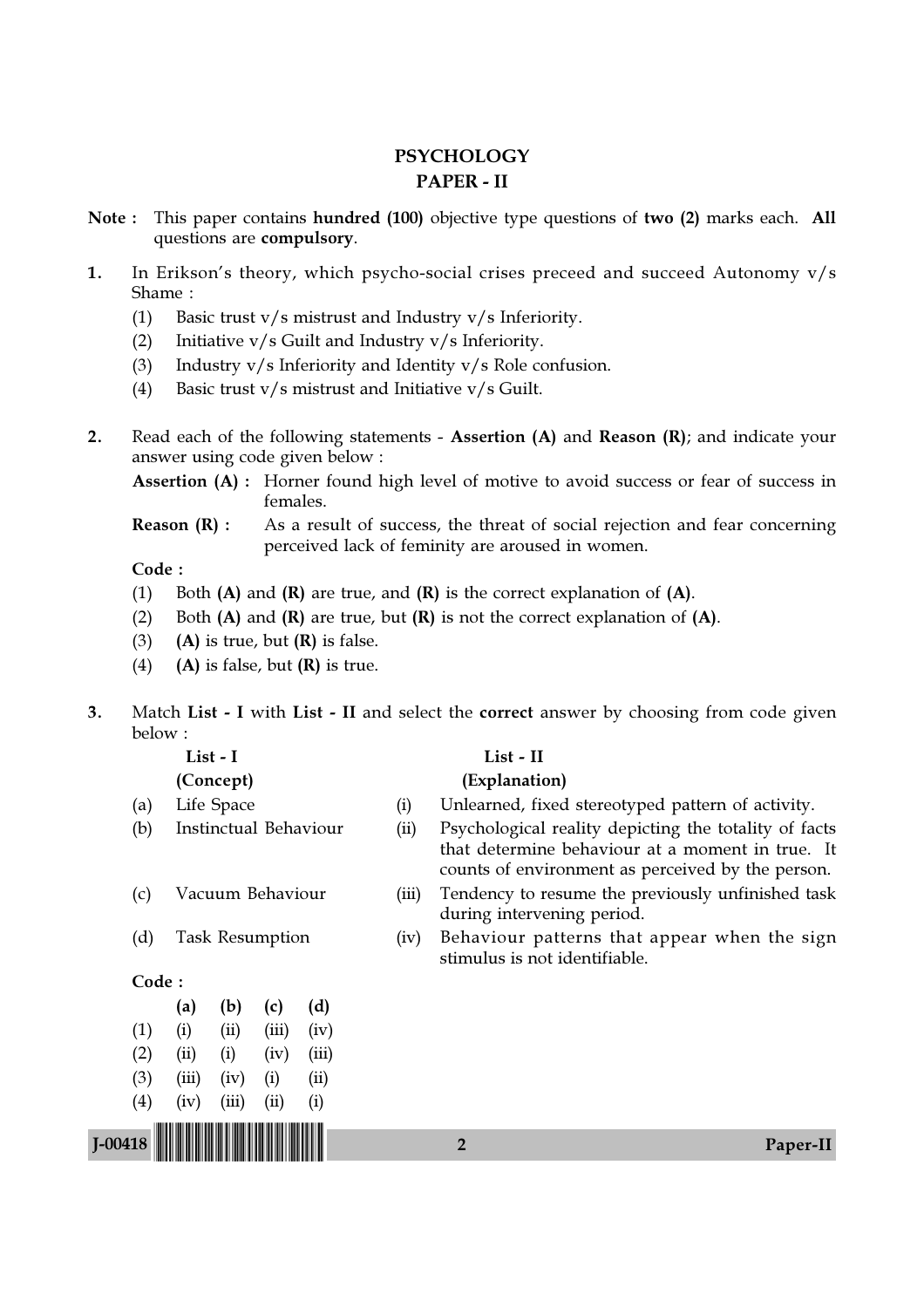## मनोविज्ञान

## प्रश्न-पत्र - II

निर्देश : इस प्रश्न-पत्र में सौ (100) बहु-विकल्पीय प्रश्न हैं। प्रत्येक प्रश्न के दो (2) अंक हैं। सभी प्रश्न अनिवार्य हैं।

- एरिक्सन सिद्धान्त में कौनसी मनो-सामाजिक संकट स्वायत्तता बनाम लज्जा शीलता से पहले एवं बाद में आता है :  $\overline{1}$ .
	- मौलिक विश्वास बनाम अविश्वास और उत्कर्ष बनाम हीनता।  $(1)$
	- सूत्रपात बनाम अपराध बोध और उत्कर्ष बनाम हीनता।  $(2)$
	- उत्कर्ष बनाम हीनता और अभिज्ञान बनाम शंसय-भूमिका।  $(3)$
	- मौलिक विश्वास बनाम अविश्वास और उत्कर्ष बनाम अपराध बोध।  $(4)$
- निम्नलिखित दो कथनों अभिकथन (A) और तर्क (R) को पढ़िए तथा नीचे दिए गए कूट का उपयोग करते हुए अपना  $2.$ उत्तर दीजिए :

हार्नर ने पाया कि महिलाओं में 'सफलता से बचने' या 'सफलता का भय' का उच्च स्तरीय अभिकथन (A) : अभिप्रेरण है।

तर्क (R) : सफलता के परिणामस्वरूप महिलाओं में सामाजिक अस्वीकृती की आशंका तथा स्त्रीत्व की कमी की धारणा से जुडे भय उत्पन्न हो जाते हैं।

## कुट:

- (A) और (R) दोनों सही हैं तथा (R), (A) की सही व्याख्या करता है।  $(1)$
- (A) और (R) दोनों सही हैं, परन्तु (R), (A) की सही व्याख्या नहीं है।  $(2)$
- $(3)$ (A) सही है, परन्तु (R) गलत है।
- (A) गलत है, परन्तु (R) सही है।  $(4)$
- सूची I और सूची II को सुमेलित कीजिए और नीचे दिए गए कूट में से सही उत्तर चुनिए : 3.

| सूची - I   |
|------------|
| ( अवधारणा) |

# सूची - II

## (व्याख्या)

- जीवन पर्यावरण  $(a)$
- मूल प्रवृत्तीय व्यवहार  $(b)$

भावशून्य व्यवहार

कार्य पुनरारम्भ

- बंधनमुक्त, गतिविधियों का बंधा-बंधाया दर्रा।  $(i)$
- तथ्यों की सम्पूर्णता प्रदर्शित करती मनोवैज्ञानिक वास्तविकता जो  $(ii)$ किसी क्षण विशेष के व्यवहार का निर्धारण करती है। यह व्यक्ति द्वारा अवधारित वातावरण से गठित होता है।
- पहले छूटे हुए काम को बीच-बीच में फिर से शुरू करने की प्रवृत्ति ।  $(iii)$
- व्यवहार अभिरचना जो तब सामने आती है जब चिह्न उद्दीपन पहचाने  $(iv)$ जाने योग्य न हो।

| कूट ः |     |      |
|-------|-----|------|
|       | (a) | (b)  |
| (1)   | (i) | (ii) |

 $(c)$ 

 $(d)$ 

 $J - 00418$ 

| $\left( 1\right)$ | (i)   | (ii)  | (iii) | (iv)      |
|-------------------|-------|-------|-------|-----------|
| (2)               | (ii)  | (i)   | (iv)  | (iii)     |
| (3)               | (iii) | (iv)  | (i)   | $\rm(ii)$ |
| $\left( 4\right)$ | (iv)  | (iii) | (ii)  | (i)       |
|                   |       |       |       |           |

 $(d)$ 

 $(c)$ 

 $\overline{\mathbf{3}}$ 

Paper-II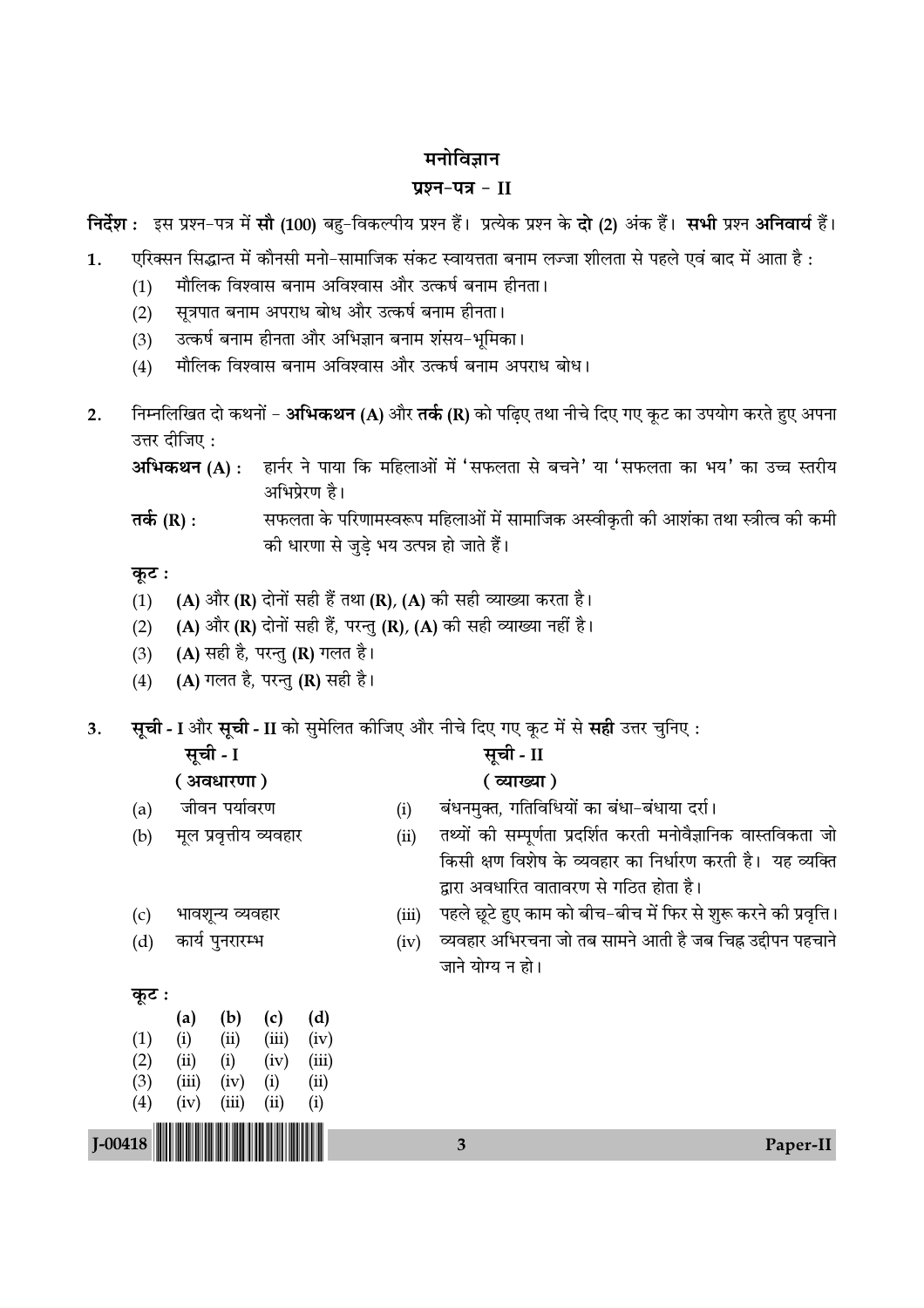4. Read each of the following statements - Assertion (A) and Reason (R); and indicate your answer using code given below :

Assertion (A) : Perceived fairness of the interpersonal treatment is used to determine organizational outcomes.

**Reason (R) :** People expect informational transparency and respect in organizations. Code :

- (1) Both  $(A)$  and  $(R)$  are true, and  $(R)$  is the correct explanation of  $(A)$ .
- (2) Both  $(A)$  and  $(R)$  are true, but  $(R)$  is not the correct explanation of  $(A)$ .
- (3) (A) is true, but  $(R)$  is false.
- (4) (A) is false, but  $(R)$  is true.
- 5. Match List I with List II and select the correct answer by choosing from code given below :

- 
- 
- 
- 

#### List - I List - II

#### (Concept) (Explanation)

- (a) Episodic retrieval (i) Physical environment at retrieval matching that at encoding.
- (b) Context-dependent retrieval (ii) Mood at retrieval matching that at encoding.
- (c) State-dependent retrieval (iii) Retrieval stimulated by hints from the external and internal environment.
- (d) Cue-dependent retrieval (iv) Subsequent reactivation of stored memory traces.

#### Code :

|           | (a)   | (b)  | (c)   | (d)      |
|-----------|-------|------|-------|----------|
| (1)       | (i)   | (ii) | (iii) | (iv)     |
| (2)       | (ii)  | (iv) | (iii) | (i)      |
| (3)       | (iii) | (iv) | (ii)  | (i)      |
| $\lambda$ |       |      |       | $\cdots$ |

- $(4)$   $(iv)$   $(i)$   $(ii)$   $(iii)$
- 6. Read each of the following statements Assertion (A) and Reason (R); and indicate your answer using code given below :

Assertion (A) : Rational persuation refers to the use of logical arguments and facts to persuade others for achieving a desired result.

**Reason**  $(R)$ **:** Managers use several techniques to influence others in organizations.

- (1) Both  $(A)$  and  $(R)$  are true, and  $(R)$  is the correct explanation of  $(A)$ .
- (2) Both  $(A)$  and  $(R)$  are true, but  $(R)$  is not the correct explanation of  $(A)$ .
- (3) (A) is true, but  $(R)$  is false.
- (4) (A) is false, but  $(R)$  is true.

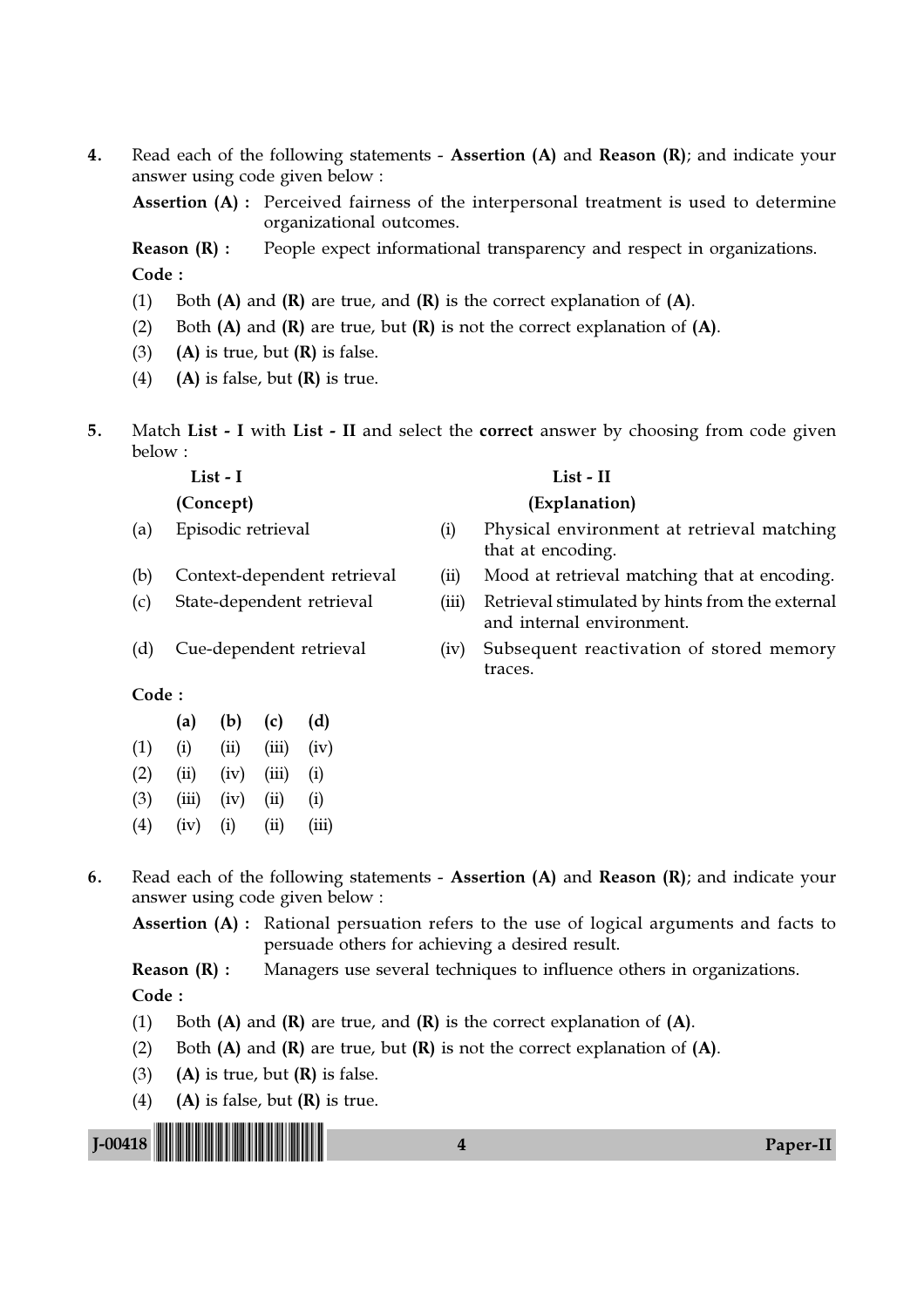| 4.          | निम्नलिखित दो कथनों – <b>अभिकथन (A)</b> और <b>तर्क (R)</b> को पढ़िए और नीचे दिए गए कूट का उपयोग करते हुए अपना<br>उत्तर दीजिए : |                             |                                                                    |                                                                                    |                                                                                                         |  |  |
|-------------|--------------------------------------------------------------------------------------------------------------------------------|-----------------------------|--------------------------------------------------------------------|------------------------------------------------------------------------------------|---------------------------------------------------------------------------------------------------------|--|--|
|             |                                                                                                                                | अभिकथन (A) :                | किया जाता है।                                                      |                                                                                    | संगठनात्मक निष्कर्षों का निर्धारण करने के लिए अंतर–वैयक्तिक अवगमी निष्पक्षता का उपयोग                   |  |  |
|             | तर्क $(R)$ :                                                                                                                   |                             |                                                                    |                                                                                    | लोग संगठनों के संदर्भ में सूचनापरक पारदर्शिता और सम्मान की अपेक्षा करते हैं।                            |  |  |
|             | कूट :                                                                                                                          |                             |                                                                    |                                                                                    |                                                                                                         |  |  |
|             | (1)                                                                                                                            |                             | (A) और (R) दोनों सही हैं और (R), (A) की सही व्याख्या है।           |                                                                                    |                                                                                                         |  |  |
|             | (2)                                                                                                                            |                             | (A) और (R) दोनों सही हैं, परन्तु (R), (A) की सही व्याख्या नहीं है। |                                                                                    |                                                                                                         |  |  |
|             | (3)                                                                                                                            |                             | (A) सही है, परन्तु (R) गलत है।                                     |                                                                                    |                                                                                                         |  |  |
|             | (4)                                                                                                                            |                             | (A) गलत है, परन्तु (R) सही है।                                     |                                                                                    |                                                                                                         |  |  |
| 5.          |                                                                                                                                |                             |                                                                    |                                                                                    | <b>सूची - I</b> और <b>सूची - II</b> को सुमेलित कीजिए और नीचे दिए गए कूट में से <b>सही</b> उत्तर चुनिए : |  |  |
|             |                                                                                                                                | सूची - I                    |                                                                    |                                                                                    | सूची - II                                                                                               |  |  |
|             |                                                                                                                                | (अवधारणा)                   |                                                                    |                                                                                    | (स्पष्टीकरण)                                                                                            |  |  |
|             | (a)                                                                                                                            | घटनाजन्य पुनर्प्राप्ति      |                                                                    | (i)                                                                                | पुनर्प्राप्ति पर भौतिक वातावरण को कूटीकरण के समय<br>वातावरण से मेलित करना।                              |  |  |
|             | (b)                                                                                                                            | संदर्भ-आश्रित पुनर्प्राप्ति |                                                                    | (ii)                                                                               | पुनर्प्राप्ति के समय पर मूड को कूटीकरण के समय मूड से<br>मेलित करना।                                     |  |  |
|             | (c)                                                                                                                            | राज्य-आश्रित पुनर्प्राप्ति  |                                                                    | (iii)                                                                              | बाहरी और आन्तरिक वातावरण संकेतों द्वारा उद्दीप्त पुनर्प्राप्ति ।                                        |  |  |
|             | (d)                                                                                                                            | संकेत-आश्रित पुनर्प्राप्ति  |                                                                    | (iv)                                                                               | संचित स्मृति अवशेषों का अनुवर्ती पुन:सक्रियण।                                                           |  |  |
|             | कूट :                                                                                                                          |                             |                                                                    |                                                                                    |                                                                                                         |  |  |
|             |                                                                                                                                | (a)<br>(b)                  | (d)<br>(c)                                                         |                                                                                    |                                                                                                         |  |  |
|             | (1)<br>(2)                                                                                                                     | (ii)<br>(i)<br>(iv)<br>(ii) | (iii)<br>(iv)<br>(iii)<br>(i)                                      |                                                                                    |                                                                                                         |  |  |
|             | (3)                                                                                                                            | (iv)<br>(iii)               | (i)<br>(ii)                                                        |                                                                                    |                                                                                                         |  |  |
|             | (4)                                                                                                                            | (iv)<br>(i)                 | (ii)<br>(iii)                                                      |                                                                                    |                                                                                                         |  |  |
| 6.          |                                                                                                                                | उत्तर दीजिए :               |                                                                    |                                                                                    | निम्नलिखित दो कथनों – अभिकथन (A) और तर्क (R) को पढ़िए तथा नीचे दिए गए कूट का उपयोग करते हुए अपना        |  |  |
|             |                                                                                                                                |                             |                                                                    |                                                                                    | अभिकथन (A) :     तर्कयुक्त अनुनयन वांछित परिणाम प्राप्त करने के लिए दूसरों को समझाने के लिए तार्किक बहस |  |  |
|             |                                                                                                                                |                             | और तथ्यों के उपयोग को कहता है।                                     |                                                                                    |                                                                                                         |  |  |
|             | तर्क $(R)$ :                                                                                                                   |                             |                                                                    | प्रबंधक संगठनों में दूसरों को प्रभावित करने के लिए कई क्रियाविधि का उपयोग करता है। |                                                                                                         |  |  |
|             | कूट :                                                                                                                          |                             |                                                                    |                                                                                    |                                                                                                         |  |  |
|             | (1)                                                                                                                            |                             | (A) और (R) दोनों सही हैं तथा (R), (A) को सही व्याख्या करता है।     |                                                                                    |                                                                                                         |  |  |
|             | (2)                                                                                                                            |                             | (A) और (R) दोनों सही हैं, परन्तु (R), (A) की सही व्याख्या नहीं है। |                                                                                    |                                                                                                         |  |  |
|             | (3)                                                                                                                            |                             | (A) सही है, परन्तु (R) गलत है।                                     |                                                                                    |                                                                                                         |  |  |
|             | (4)                                                                                                                            |                             | (A) गलत है, परन्तु (R) सही है।                                     |                                                                                    |                                                                                                         |  |  |
| $J - 00418$ |                                                                                                                                |                             |                                                                    | 5                                                                                  | Paper-II                                                                                                |  |  |
|             |                                                                                                                                |                             |                                                                    |                                                                                    |                                                                                                         |  |  |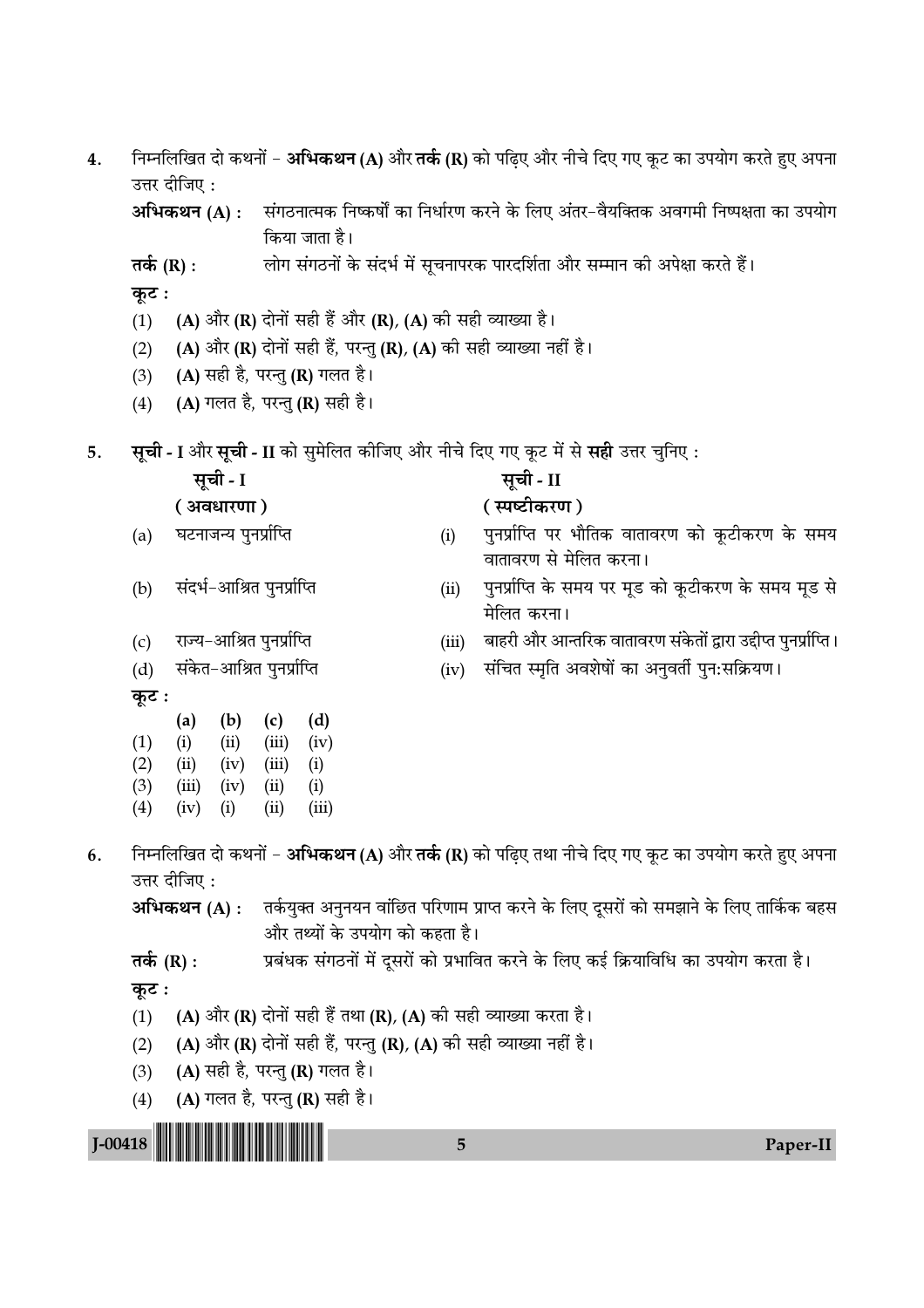7. Match List - I with List - II and select the correct answer by choosing from code given below :

| List - I          |                         |                      |       |       |       | List - II                                                                                                                                                                          |
|-------------------|-------------------------|----------------------|-------|-------|-------|------------------------------------------------------------------------------------------------------------------------------------------------------------------------------------|
|                   |                         | (Concept)            |       |       |       | (Description)                                                                                                                                                                      |
| (a)               |                         | Counter-conditioning |       |       | (i)   | After conditioning, a new $CS(B)$ when paired with<br>already conditioned stimulus CS(A) and presented<br>as a compound stimulus, little or no conditioning<br>occurs to $CS(B)$ . |
| (b)               | <b>Blocking</b>         |                      |       |       | (ii)  | Elimination of undesirable behaviour by pairing CS<br>with US other than the one that originally reinforced<br>that behaviour.                                                     |
| (c)               | Overshadowing           |                      |       |       | (iii) | Inhibition of conditioned response caused by<br>conditioned emotional response.                                                                                                    |
| (d)               | Conditioned Suppression |                      |       |       | (iv)  | While using compound CS where one of its<br>components is more salient than the other, only the<br>salient component is conditioned.                                               |
| Code:             |                         |                      |       |       |       |                                                                                                                                                                                    |
|                   | (a)                     | (b)                  | (c)   | (d)   |       |                                                                                                                                                                                    |
| (1)               | (ii)                    | (i)                  | (iii) | (iv)  |       |                                                                                                                                                                                    |
| (2)               | (ii)                    | (i)                  | (iv)  | (iii) |       |                                                                                                                                                                                    |
| (3)               | (iv)                    | (iii)                | (i)   | (ii)  |       |                                                                                                                                                                                    |
| $\left( 4\right)$ | (iv)                    | (iii)                | (ii)  | (i)   |       |                                                                                                                                                                                    |

8. Match List - I with List - II and select the correct answer by choosing from code given below :

| л.<br>ואו<br>u |  |
|----------------|--|
|----------------|--|

- 
- 
- 
- 

### Code :

|     | (a)   | (b)                 | (c)        | (d)  |
|-----|-------|---------------------|------------|------|
| (1) | (i)   | $\left( ii \right)$ | (iii)      | (iv) |
| (2) | (iii) | (iv)                | $\rm (ii)$ | (i)  |
| (3) | (ii)  | (iii)               | (iv)       | (i)  |
| (4) | (iv)  | (i)                 | (iii)      | (ii) |
|     |       |                     |            |      |

#### List - II

#### (Concept) (Explanation)

- (a) Convergence (i) If you see a distant mountain range on a crystal clear day, it looks like it was only a few miles away.
- (b) Frame of reference (ii) When the two images are fused into one overall image.
- (c) Stereoscopic vision (iii) When we look at a distant object, the lines of vision from our eyes are parallel. Looking at a nearby object, the eyes turn in.
- (d) Aerial perspective (iv) An internal perspective relative to which events are perceived.

J-00418 !J-00418-PAPER-II! <sup>6</sup> Paper-II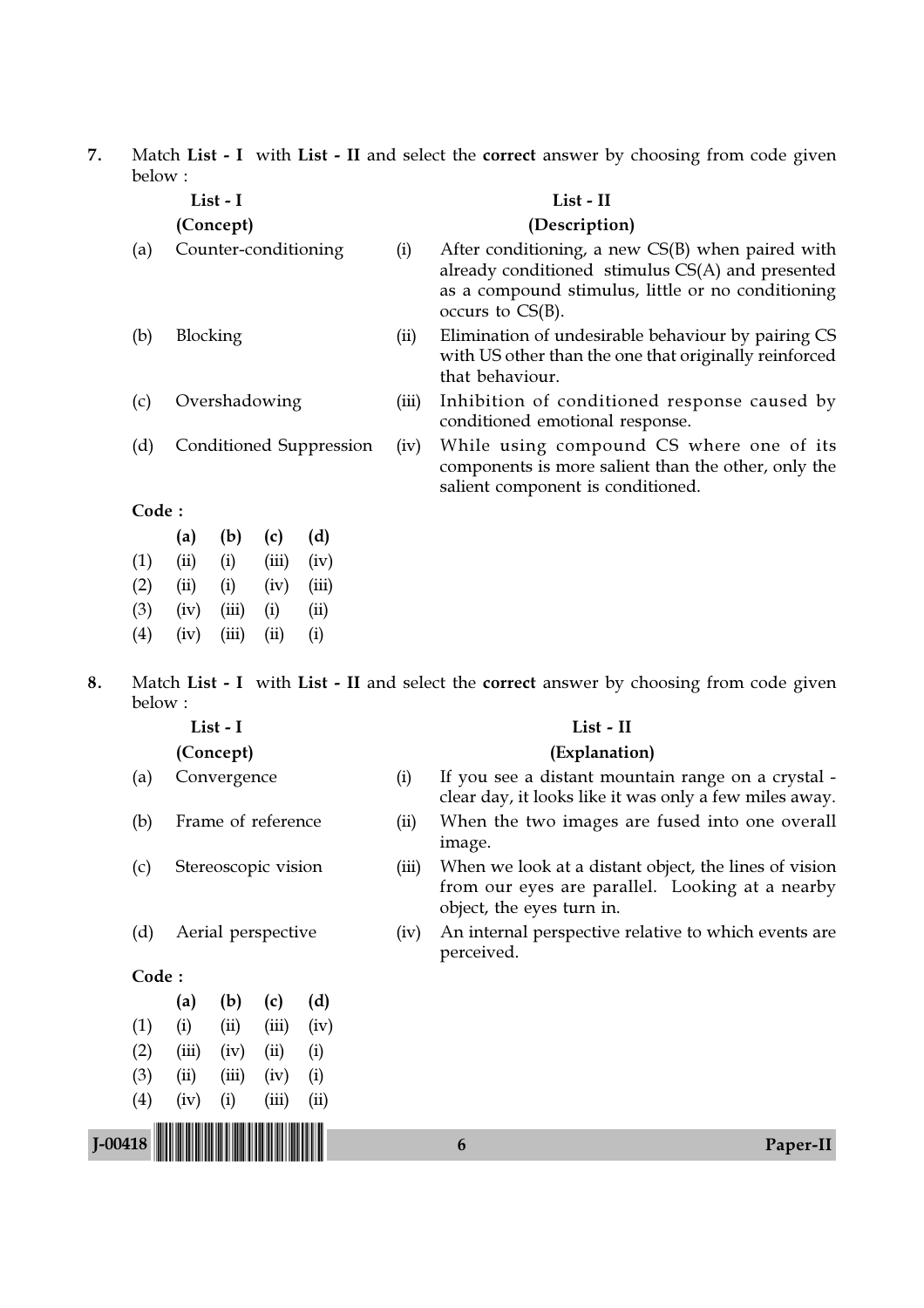7. सूची - I को सूची - II के साथ सुमेलित कीजिए और नीचे दिए गए कट से **सही** उत्तर का चयन कीजिए :

|             |                      | सूची - I                                                     | $\pi$ जा - 1 का लूजा - 11 का लांच लुगारात कामगर जार भाव गरर गर कृष्य ले लेखा प्रतर का चक्म कामगर . | सूची - II                                                                          |
|-------------|----------------------|--------------------------------------------------------------|----------------------------------------------------------------------------------------------------|------------------------------------------------------------------------------------|
|             |                      | ( अवधारणा)                                                   |                                                                                                    | ( व्याख्या )                                                                       |
|             | प्रति अनुबंधन<br>(a) |                                                              | (i)                                                                                                | अनुबंधन के बाद, नवीन CS(B) जब पहले से ही अनुबंधित उद्दीपक                          |
|             |                      |                                                              |                                                                                                    | $CS(A)$ के साथ युग्मित किया जाता है और मिश्रित उद्दीपक के रूप                      |
|             |                      |                                                              |                                                                                                    | में प्रस्तुत किया जाता है, तो CS(B) में कम अनुबंधन होता है या होता                 |
|             |                      |                                                              |                                                                                                    | ही नहीं है।                                                                        |
|             | (b)                  | अवरोधन                                                       | (ii)                                                                                               | CS की US के साथ युग्मित कर के अवांछनीय व्यवहार का विलोपन                           |
|             |                      |                                                              |                                                                                                    | बजाय उसके जिसने उस व्यवहार को मूलत: प्रबलित किया।                                  |
|             | (c)                  | अति छायानुगमन                                                | (iii)                                                                                              | अनुबंधित संवेगात्मक अनुक्रिया द्वारा उत्पन्न अनुबंधित अनुक्रिया                    |
|             |                      |                                                              |                                                                                                    | का प्रावरोध।                                                                       |
|             | (d)                  | अनुबंधित दमन                                                 | (iv)                                                                                               | मिश्र CS का उपयोग करते समय जहाँ CS का एक मिश्र दूसरे की                            |
|             |                      |                                                              |                                                                                                    | तुलना में ज्यादा उल्लेखनीय है, तो केवल उल्लेखनीय मिश्र अनुबंधित                    |
|             |                      |                                                              |                                                                                                    | होता है।                                                                           |
|             | कूट :                |                                                              |                                                                                                    |                                                                                    |
|             |                      | (d)<br>(b)<br>(c)<br>(a)                                     |                                                                                                    |                                                                                    |
|             | (1)<br>(2)           | (ii)<br>(iii)<br>(i)<br>(iv)<br>(ii)<br>(iv)<br>(iii)<br>(i) |                                                                                                    |                                                                                    |
|             | (3)                  | (iii)<br>(iv)<br>(i)<br>(ii)                                 |                                                                                                    |                                                                                    |
|             | (4)                  | (i)<br>(iv)<br>(iii)<br>(ii)                                 |                                                                                                    |                                                                                    |
| 8.          |                      |                                                              |                                                                                                    | सूची - I और सूची - II को सुमेलित कीजिए और नीचे दिए गए कूट में से सही उत्तर चुनिए : |
|             |                      | सूची - I                                                     |                                                                                                    | सूची - II                                                                          |
|             |                      | ( अवधारणा)                                                   |                                                                                                    | (व्याख्या)                                                                         |
|             | (a)                  | अभिसरण                                                       | (i)                                                                                                | यदि आप स्फटिक समान साफ दिन को दूर पहाड़ शृंखला देखते हैं,                          |
|             |                      |                                                              |                                                                                                    |                                                                                    |
|             |                      |                                                              |                                                                                                    | आपको लगता है यह कुछ ही मील दूरी पर है।                                             |
|             | (b)                  | संदर्भ रूपरेखा                                               | (ii)                                                                                               | जब दो छवियाँ एक सम्पूर्ण छवि में मिला दी जाती हैं।                                 |
|             | (c)                  | स्टीरिओस्कोपिक दृश्य                                         | (iii)                                                                                              | जब हम दूर की वस्तु को देखते हैं, तो हमारे नेत्रों से दृश्य की रेखाएँ               |
|             |                      |                                                              |                                                                                                    | समान्तर होती हैं। कम दूरी पर रखी वस्तु को देखने पर नेत्र अन्दर                     |
|             |                      |                                                              |                                                                                                    | की ओर मुड़ जाते हैं।                                                               |
|             | (d)                  | हवाई परिप्रेक्ष्य                                            | (iv)                                                                                               | आन्तरिक दृष्टिकोण जिसके, सापेक्ष घटनाओं को प्रत्यक्षण किया                         |
|             |                      |                                                              |                                                                                                    | जाता है।                                                                           |
|             | कूट :                |                                                              |                                                                                                    |                                                                                    |
|             |                      | (d)<br>(b)<br>(a)<br>(c)                                     |                                                                                                    |                                                                                    |
|             | (1)                  | (i)<br>(iv)<br>(ii)<br>(iii)                                 |                                                                                                    |                                                                                    |
|             | (2)                  | (iii)<br>(iv)<br>(ii)<br>(i)                                 |                                                                                                    |                                                                                    |
|             | (3)<br>(4)           | (ii)<br>(iii)<br>(iv)<br>(i)<br>(iv)<br>(i)<br>(iii)<br>(ii) |                                                                                                    |                                                                                    |
| $J - 00418$ |                      |                                                              |                                                                                                    | $\overline{7}$<br>Paper-II                                                         |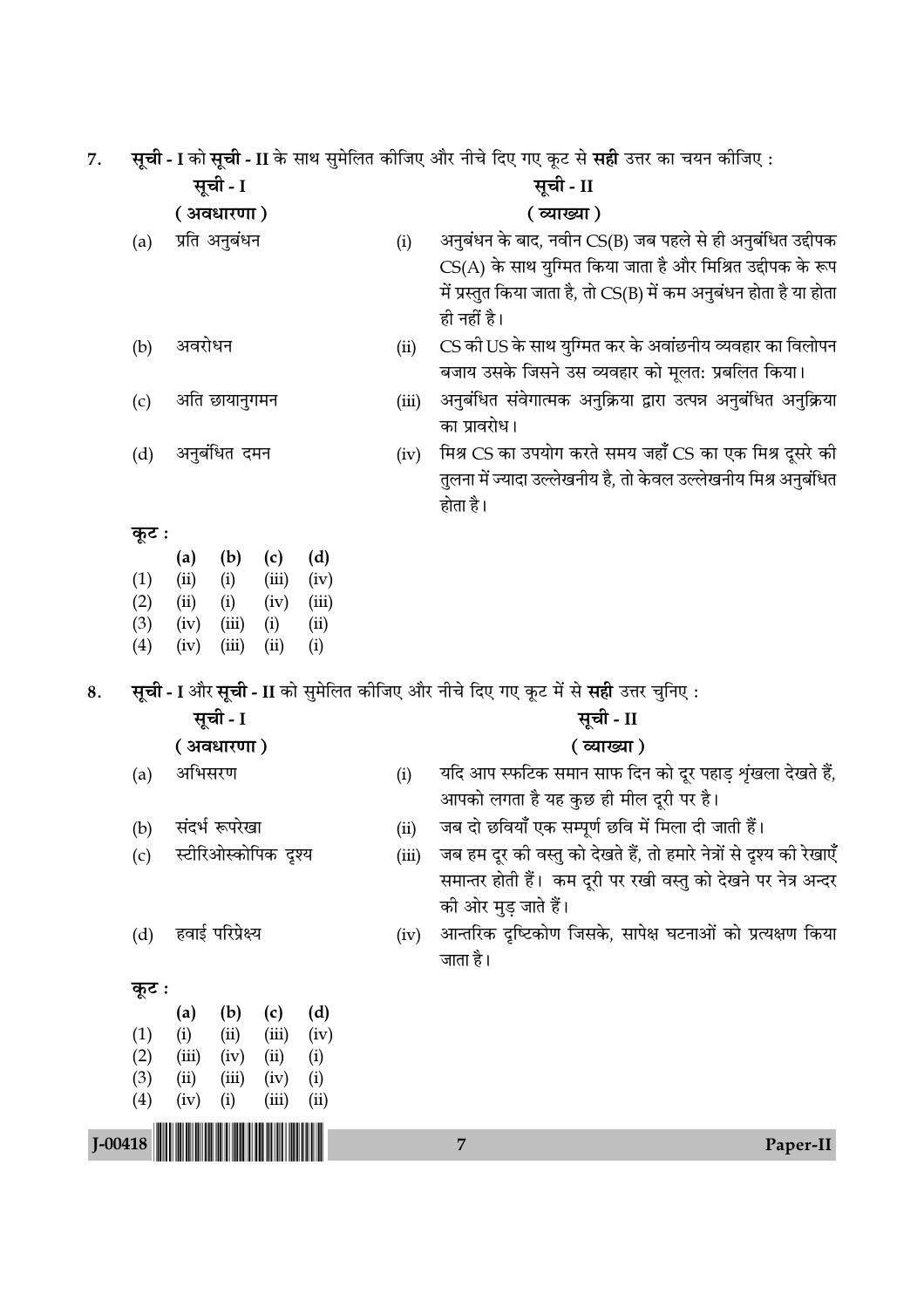9. Read each of the following statements - Assertion (A) and Reason (R); and indicate your answer using code given below :

Assertion (A) : Perception remains constant although the proximal sensation changes.

**Reason**  $(R)$ **:** Our perceptual system has mechanisms that adjust our perception of the proximal stimulus.

Code :

- (1) Both  $(A)$  and  $(R)$  are true, and  $(R)$  is the correct explanation of  $(A)$ .
- (2) Both  $(A)$  and  $(R)$  are true, but  $(R)$  is not the correct explanation of  $(A)$ .
- (3) (A) is true, but  $(R)$  is false.
- (4) (A) is false, but  $(R)$  is true.
- 10. Match List I with List II and select the correct answer by choosing from code given below :

|           |                          | List - I |       |      |               | List - II                                                                                                                                        |  |  |
|-----------|--------------------------|----------|-------|------|---------------|--------------------------------------------------------------------------------------------------------------------------------------------------|--|--|
| (Concept) |                          |          |       |      | (Description) |                                                                                                                                                  |  |  |
| (a)       | Physiological Psychology |          |       |      | (i)           | Studies the psychological effects of brain damage in<br>human patients.                                                                          |  |  |
| (b)       | Neuropsychology          |          |       |      | (ii)          | Studies the neural mechanisms of behaviour by<br>manipulating the nervous systems of non-human<br>animals in controlled experiments.             |  |  |
| (c)       | Psychophysiology         |          |       |      | (iii)         | Studies the relation between physiological activity<br>and psychological processes in human subjects by<br>non-invasive physiological recording. |  |  |
| (d)       | Cognitive Neuroscience   |          |       |      | (iv)          | Studies the neural mechanisms of human cognition,<br>mainly by using functional brain imaging<br>techniques.                                     |  |  |
| Code:     |                          |          |       |      |               |                                                                                                                                                  |  |  |
|           | (a)                      | (b)      | (c)   | (d)  |               |                                                                                                                                                  |  |  |
| (1)       | (i)                      | (ii)     | (iii) | (iv) |               |                                                                                                                                                  |  |  |

- $(2)$   $(iii)$   $(iv)$   $(i)$   $(ii)$
- (3) (ii) (i) (iv) (iii)
- $(4)$   $(iv)$   $(iii)$   $(ii)$   $(i)$

## 11. Which of the following explains the Threshold Hypothesis regarding Intelligence - Creativity relationship ?

- (1) There is a positive correlation between Intelligence and Creativity.
- (2) There is a positive correlation between Intelligence and Creativity upto a particular level of Intelligence.
- (3) There is a positive correlation between Intelligence and Creativity beyond a particular level of Intelligence.
- (4) There is a negative correlation between Intelligence and Creativity beyond a particular level of Intelligence.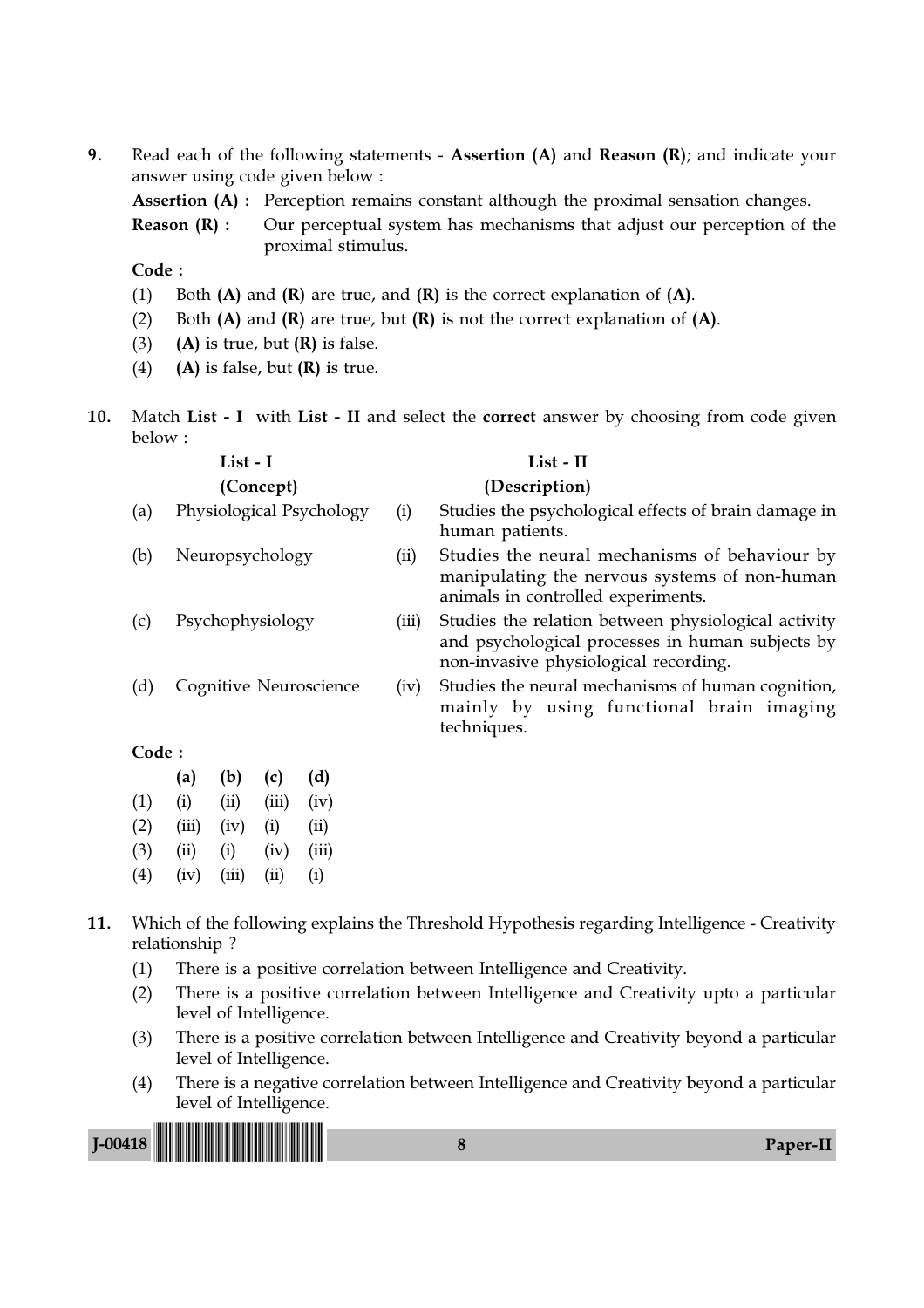निम्नलिखित दो कथनों – अभिकथन (A) और तर्क (R) को पढ़िए तथा नीचे दिए गए कूट का उपयोग करते हुए अपना 9. उत्तर दीजिए:

अभिकथन (A) : प्रत्यक्षीकरण स्थिर रहता है यद्यपि समीपी संवेदन बदल जाता है।

हमारी प्रात्यक्षिक प्रणाली की बनावट ऐसी है कि यह निकटस्थ उद्दीपक के हमारे प्रत्यक्षण को तर्क (R) : समायोजित कर लेती है।

- कूट :
- (A) और (R) दोनों सही हैं तथा (R), (A) की सही व्याख्या करता है।  $(1)$
- (A) और (R) दोनों सही हैं, परन्तु (R), (A) की सही व्याख्या नहीं है।  $(2)$
- (A) सही है, परन्तु (R) गलत है।  $(3)$
- (A) गलत है, परन्तु (R) सही है।  $(4)$

सूची - I और सूची - II को सुमेलित कीजिए और नीचे दिए गए कूट में से सही उत्तर चुनिए : 10.

| सूची - I                | सूची - II                                                         |
|-------------------------|-------------------------------------------------------------------|
| ( अवधारणा )             | ( स्पष्टीकरण )                                                    |
| शरीर वृत्तिक मनोविज्ञान | मानव रोगियों में मस्तिक्षक क्षति के मनोवैज्ञानिक पहलुओं का अध्ययन |
|                         | करता है।                                                          |

- नियन्त्रित प्रयोगों में गैर-मानव पशुओं के तंत्रिका तंत्रों में हेरफेर  $(ii)$ करके व्यवहार की तंत्रिका कार्यविधि का अध्ययन करता है।
- मानव विषयियों में कायिक क्रिया और मनोवैज्ञानिक प्रक्रियाओं के  $(iii)$ बीच सम्बन्ध का आक्रमणशील कायिक रिकॉर्डिंग द्वारा अध्ययन।
- मुख्यत: प्रकार्यात्मक ब्रेन इमेजिंग तकनीकों का उपयोग करके मानवीय  $(iv)$ संज्ञान के तंत्रिकीय कियाविधियों अध्ययन।

## कुट:

 $(a)$ 

 $(b)$ 

 $(c)$ 

 $(d)$ 

|     | (a)   | (b)   | (c)   | (d)   |
|-----|-------|-------|-------|-------|
| (1) | (i)   | (ii)  | (iii) | (iv)  |
| (2) | (iii) | (iv)  | (i)   | (ii)  |
| (3) | (ii)  | (i)   | (iv)  | (iii) |
| (4) | (iv)  | (iii) | (ii)  | (i)   |

तंत्रिका मनोविज्ञान

मनो-शरीरक्रिया विज्ञान

संज्ञानात्मक तंत्रिका विज्ञान

निम्नलिखित में से कौन बुद्धि-सृजनशीलता संबंध के बारे में देहलीय प्राक्कल्पना की व्याख्या करता है ? 11.

- बुद्धि और सृजनशीलता के बीच एक सकारात्मक सहसंबंध है।  $(1)$
- बुद्धि और सृजनशीलता के बीच बुद्धि के एक विशेष स्तर तक एक सकारात्मक सहसंबंध है।  $(2)$
- बुद्धि और सृजनशीलता के बीच बुद्धि के एक विशेष स्तर के परे एक सकारात्मक सहसंबंध है।  $(3)$
- बुद्धि और सृजनशीलता के बीच बुद्धि के एक विशेष स्तर के परे एक नकारात्मक सहसंबंध है।  $(4)$

9

 $J-00418$ 

Paper-II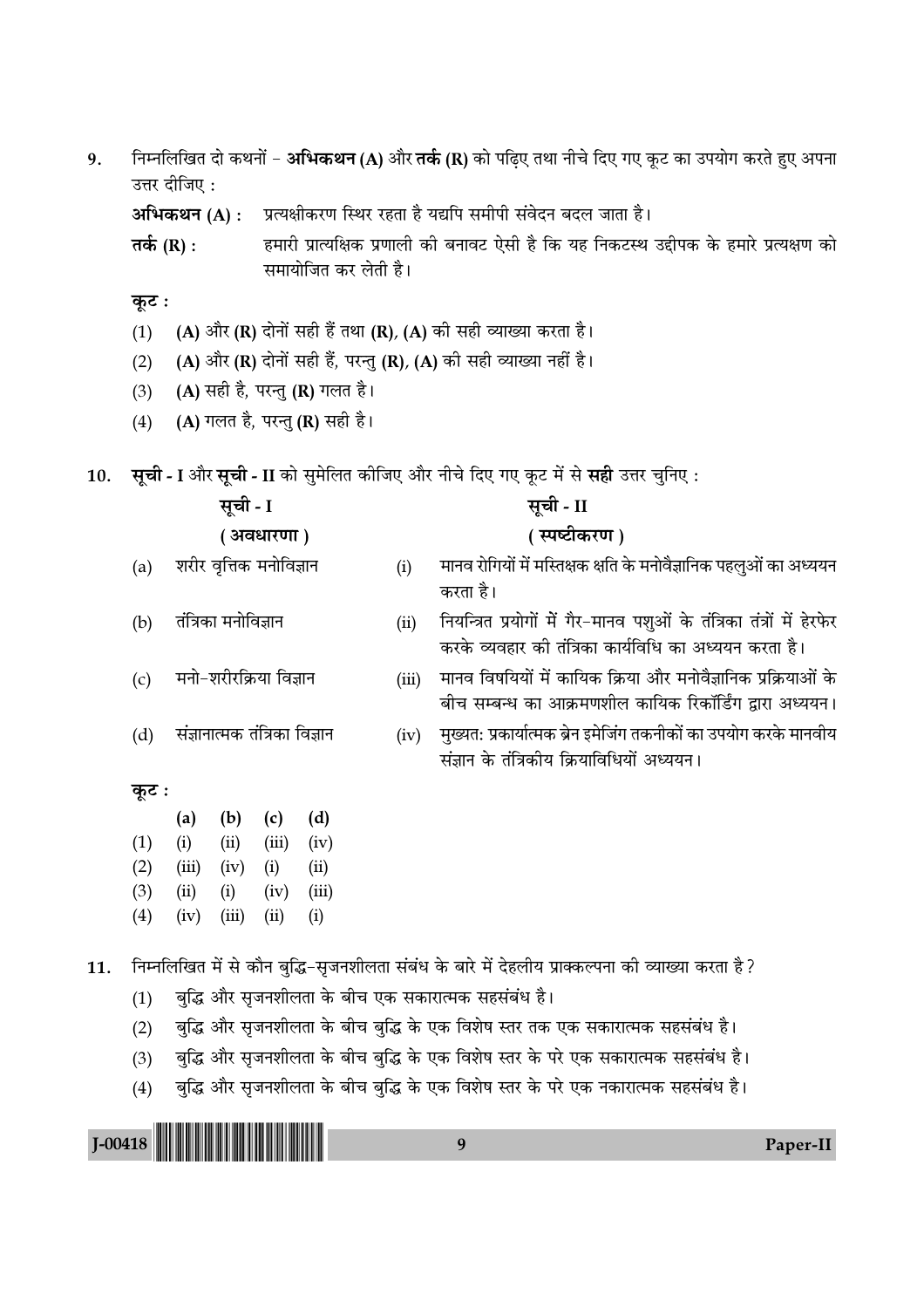12. Match List - I with List - II and select the correct answer by choosing from code given below :

|       | List - I                   |            |       |                                                                                                           | List - II                                                                                                                                                                     |  |  |  |  |  |
|-------|----------------------------|------------|-------|-----------------------------------------------------------------------------------------------------------|-------------------------------------------------------------------------------------------------------------------------------------------------------------------------------|--|--|--|--|--|
|       | (Explanation)<br>(Concept) |            |       |                                                                                                           |                                                                                                                                                                               |  |  |  |  |  |
| (a)   | Concordance<br>(i)         |            |       |                                                                                                           | Percentage of cases in which, if specific gene is present, a<br>particular trait, characteristic or disease will actually manifest<br>itself in the fully developed organism. |  |  |  |  |  |
| (b)   |                            | Penetrance |       | (ii)                                                                                                      | Relationship between twins or other family members with<br>respect to a given trait.                                                                                          |  |  |  |  |  |
| (c)   | Prevalence                 |            |       | (iii)                                                                                                     | Number of new cases of specific condition or disease that arise<br>during a particular period of time.                                                                        |  |  |  |  |  |
| (d)   | Incidence                  |            | (iv)  | Frequency of occurrence of a given condition among a certain<br>population at a particular point of time. |                                                                                                                                                                               |  |  |  |  |  |
| Code: |                            |            |       |                                                                                                           |                                                                                                                                                                               |  |  |  |  |  |
|       | (a)                        | (b)        | (c)   | (d)                                                                                                       |                                                                                                                                                                               |  |  |  |  |  |
| (1)   | (i)                        | (ii)       | (iii) | (iv)                                                                                                      |                                                                                                                                                                               |  |  |  |  |  |
| (2)   | (iii)                      | (iv)       | (i)   | (ii)                                                                                                      |                                                                                                                                                                               |  |  |  |  |  |
| (3)   | (ii)                       | (i)        | (iv)  | (iii)                                                                                                     |                                                                                                                                                                               |  |  |  |  |  |
| (4)   | (iv)                       | (iii)      | (ii)  | (i)                                                                                                       |                                                                                                                                                                               |  |  |  |  |  |
|       |                            |            |       |                                                                                                           | Which of the following cignificant changes have been incorporated in DCM 5.2                                                                                                  |  |  |  |  |  |

13. Which of the following significant changes have been incorporated in DSM-5 ?

- (a) The title of the manual is not DSM-V, but DSM-5, a deliberate shift from traditional Roman numerals used in previous editions toward Arabic numerals.
- (b) Multiaxial Assessment System a central feature of DSM since its introduction in DSM - III in 1980, has been dropped altogether from DSM-5.
- (c) DSM-5 authors have overhauled the manual to emphasise neuropsychological or biological roots of mental disorders.
- (d) DSM-5 authors have removed 5 of 10 personality disorders previously included in that section. Dropped disorders are paranoid, schizoid, histrionic, dependent and narcissistic personality disorders.

Code :

- (1) (a), (b), (c) are correct; (d) is incorrect.
- $(b)$ ,  $(c)$  and  $(d)$  are correct;  $(a)$  is incorrect.
- $(3)$  (a) and  $(b)$  are correct;  $(c)$  and  $(d)$  are incorrect.
- (4) (c) and (d) are correct; (a) and (b) are incorrect.

14. Which one of the trait theories/models is/are NOT based on factor analytic methodology?

- (a) Allport's Theory (b) Costa and McCrae's Model (c) Goldberg's Model (d) Eysenck's Theory Code : (1) (a) only (2) (a) and (c) only
	-
	- (3) (b) and (c) only  $(4)$  (b) and (d) only

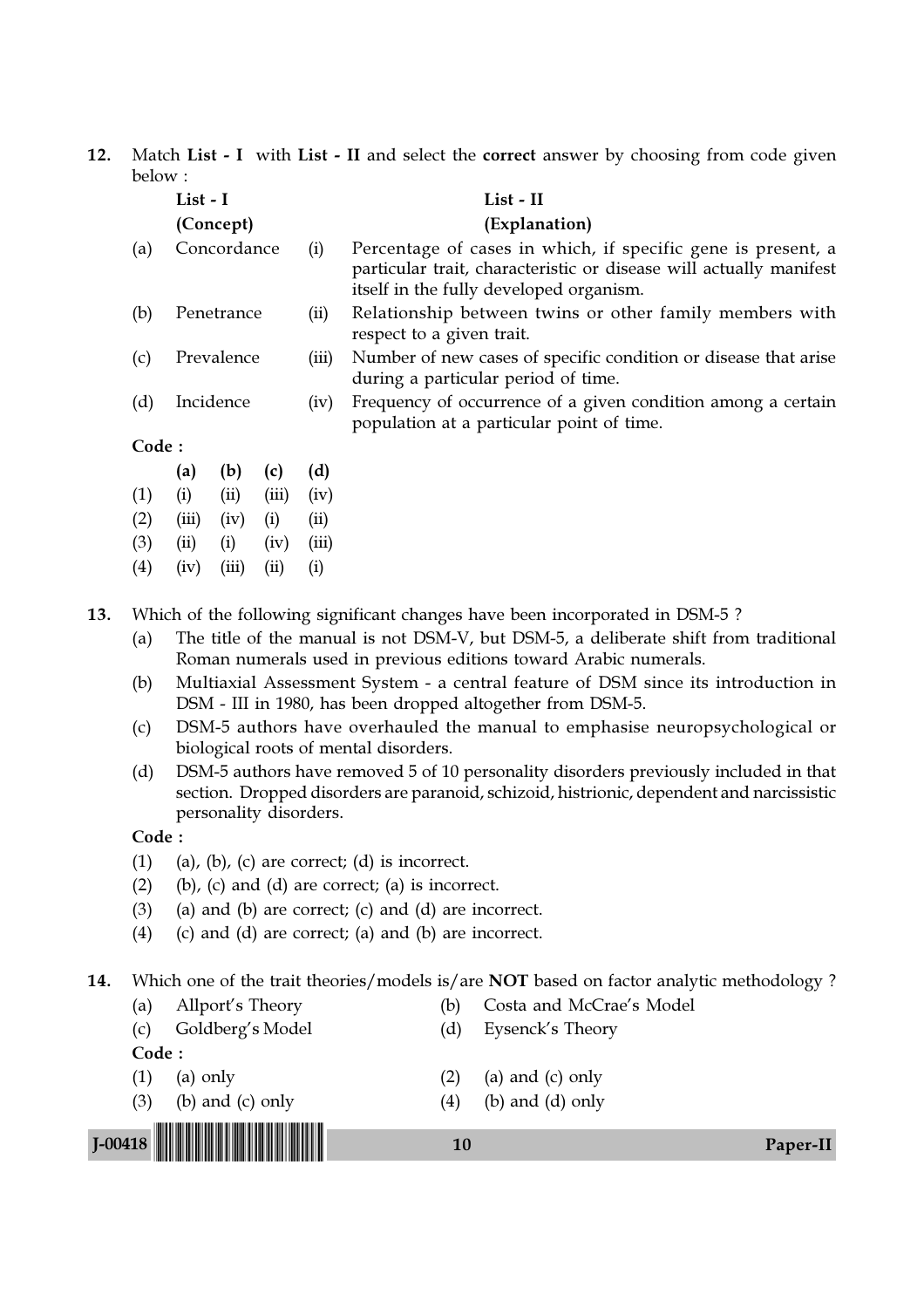.<br>ਧੇਕਿਰ ਕੀਤਿਸ਼ और ਜੀਜੇ ਇਸ ਸਾਸ ਨਾਟ ਸੇਂ ਸੇ <del>ਸੂਬੀ</del>  $\overline{a}$   $\overline{a}$ ੀ $\overline{b}$  $\rightarrow$  $\mathbf{r}$ د  $\rightarrow$ -<br>7 ਰਹ ਵਾ 12.  $\bar{t}$ 

| 12. |            |              |                   |                          |              | सूचा - I का सूचा - II से सुमालत कााजए आर नाच ।दर् गर कूट में से सहा उत्तर का चयन कााजए :                                                                          |
|-----|------------|--------------|-------------------|--------------------------|--------------|-------------------------------------------------------------------------------------------------------------------------------------------------------------------|
|     |            | सूची - I     |                   |                          |              | सूची - II                                                                                                                                                         |
|     |            |              | ( अवधारणा)        |                          |              | (स्पष्टीकरण)                                                                                                                                                      |
|     | (a)        | सामंजस्य     |                   |                          | (i)          | व्यक्तियों का एक प्रतिशत जिनमें एक विशेष जीन उपस्थित है तो एक विशेष सील                                                                                           |
|     |            |              |                   |                          |              | गुण, विशेषता और बीमारी एक व्यक्ति में अभिव्यक्त हो जाएगी।                                                                                                         |
|     | (b)        | भेद्यता      |                   |                          | (ii)         | एक दिए गए सील गुण के संदर्भ में जुड़वा अथवा परिवार के अन्य सदस्यों के<br>बीच संबंध।                                                                               |
|     | (c)        | प्रचलन       |                   |                          | (iii)        | विशिष्ट परिस्थितियों के नए रोगियों की संख्या अथवा रोग जो एक विशेष समय के<br>दौरान प्रकट होते हैं।                                                                 |
|     | (d)        | आपतन         |                   |                          | (iv)         | एक विशेष समयावधि पर एक विशेष तरह के लोगों में एक विशेष परिस्थिति में<br>रोग को आवृत्ति ।                                                                          |
|     | कूट :      |              |                   |                          |              |                                                                                                                                                                   |
|     |            | (a)          | (b)               | (c)                      | (d)          |                                                                                                                                                                   |
|     | (1)        | (i)          | (ii)              | (iii)                    | (iv)         |                                                                                                                                                                   |
|     | (2)        | (iii)        | (iv)              | (i)                      | (ii)         |                                                                                                                                                                   |
|     | (3)<br>(4) | (ii)<br>(iv) | (i)<br>(iii)      | (iv)<br>(ii)             | (iii)<br>(i) |                                                                                                                                                                   |
|     |            |              |                   |                          |              |                                                                                                                                                                   |
| 13. |            |              |                   |                          |              | DSM-5 में निम्नलिखित में से किस बदलाव को शामिल किया गया है ?                                                                                                      |
|     | (a)        |              |                   |                          |              | मैन्युअल का शीर्षक डी.एस.एम.-V नहीं है अपितु डी.एस.एम.-5 है, पूर्व के संस्करणों में उपयोग की गई<br>पारंपरिक रोमन संख्याओं का जानबूझकर अरबी संख्याओं में परिवर्तन। |
|     | (b)        |              |                   |                          |              | बहुधुरीय मूल्यांकन प्रणाली - 1980 में डी.एस.एम - III में इसकी प्रस्तुति के बाद से डी.एस.एम. की एक मुख्य<br>विशेषता को डी.एस.एम.-5 से कुल मिलाकर हटा दिया गया।     |
|     | (c)        |              |                   |                          |              | डी.एस.एम.-5 के लेखकों ने मनोविकारों के स्नायु-मनोविज्ञान अथवा जैविक आधारों पर बल देने के लिए                                                                      |
|     |            |              |                   | मैन्युअल में सुधार किया। |              |                                                                                                                                                                   |
|     | (d)        |              |                   |                          |              | डी.एस.एम.-5 लेखकों ने उस खण्ड में शामिल पूर्व के 10 में से 5 व्यक्तित्व विकारों को हटा दिया।  हटाए गए                                                             |
|     |            |              |                   |                          |              | मनोविकारों में व्यामोह, स्कीजोइड, हिस्ट्रियोनिक, डिपेंडेंट और आत्मप्रेमी व्यक्तित्व मनोविकार।                                                                     |
|     | कूट :      |              |                   |                          |              |                                                                                                                                                                   |
|     | (1)        |              |                   |                          |              | (a), (b), (c) सही हैं, (d) गलत है।                                                                                                                                |
|     | (2)        |              |                   |                          |              | (b), (c) और (d) सही हैं, (a) गलत है।                                                                                                                              |
|     | (3)        |              |                   |                          |              | (a) और (b) सही हैं, (c) और (d) गलत हैं।                                                                                                                           |
|     | (4)        |              |                   |                          |              | (c) और (d) सही हैं, (a) और (b) गलत हैं।                                                                                                                           |
| 14. |            |              |                   |                          |              | निम्न शील गुण सिद्धान्तों में से कौन से कारक विश्लेषण विधि पर आधारित <b>नहीं</b> है?                                                                              |
|     | (a)        |              | आलपोर्ट सिद्धान्त |                          |              | कोस्टा एवं मक्रे का सिद्धान्त<br>(b)                                                                                                                              |
|     | (c)        |              | गोल्डबर्ग मॉडल    |                          |              | आइजेन्क सिद्धान्त<br>(d)                                                                                                                                          |
|     | कूट :      |              |                   |                          |              |                                                                                                                                                                   |
|     | (1)        | केवल (a)     |                   |                          |              | केवल (a) तथा (c)<br>(2)                                                                                                                                           |
|     | (3)        |              | केवल (b) तथा (c)  |                          |              | केवल (b) तथा (d)<br>(4)                                                                                                                                           |

 $11$ Paper-II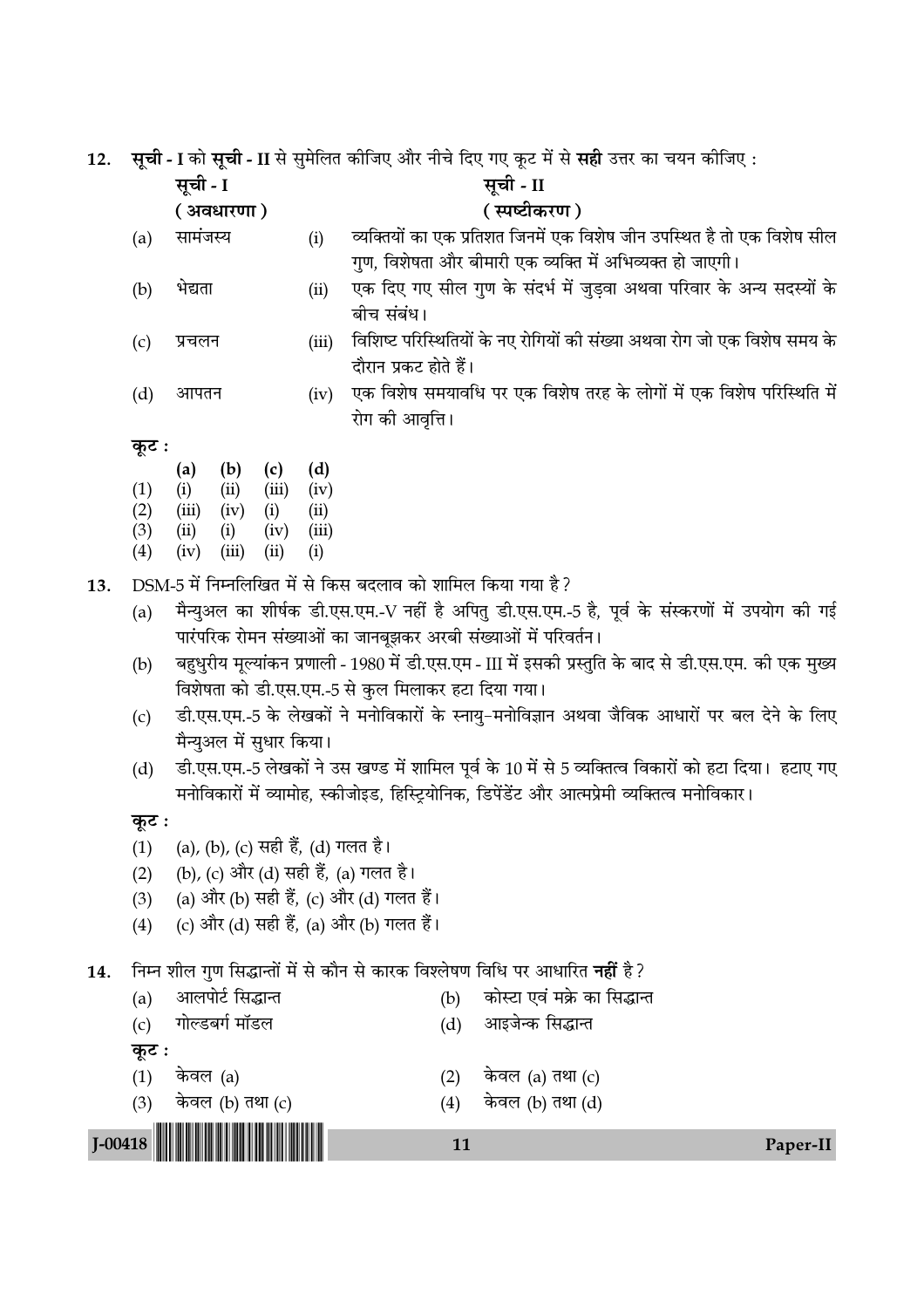15. The factors that operate with deep levels of processing are : (a) Distinctiveness (b) Sameness (c) Elaboration (d) Physical contours Code : (1) (a) and (b) only  $(2)$  (b) and (c) only (3) (b) and (d) only  $(4)$  (a) and (c) only 16. Observation learning involves following processes. Arrange them in the **correct** sequence : (a) Attentional processes (b) Retention processes (c) Production processes (d) Motivational processes Code : (1) (a)  $\rightarrow$  (b)  $\rightarrow$  (c)  $\rightarrow$  (d) (2) (a)  $\rightarrow$  (d)  $\rightarrow$  (b)  $\rightarrow$  (c) (3) (d)  $\rightarrow$  (a)  $\rightarrow$  (b)  $\rightarrow$  (c) (4) (a)  $\rightarrow$  (b)  $\rightarrow$  (d)  $\rightarrow$  (c) 17. Key issues in the study of environmental effects on intelligence are : (a) Reaction Range (b) Proximal and Distal Causation (c) Colinearity (d) Environment Sphere Code : (1) (a), (b) and (c) only (2) (a), (b) and (d) only (3) (b), (c) and (d) only (4) (a), (c) and (d) only

18. Read each of the following statements - Assertion (A) and Reason (R); and indicate your answer using code given below :

Assertion (A) : According to two factor theory, cognitive appraisal of cues in the environment helps the individual label the emotions.

**Reason**  $(R)$ **:** An individual is aroused when he confronts any emotion producing event. Code :

- (1) Both  $(A)$  and  $(R)$  are true, and  $(R)$  is the correct explanation of  $(A)$ .
- (2) Both  $(A)$  and  $(R)$  are true, but  $(R)$  is not the correct explanation of  $(A)$ .
- (3) (A) is true, but  $(R)$  is false.
- (4) (A) is false, but  $(R)$  is true.
- 19. Whether we can be affected by stimuli that remain outside our conscious awareness has been examined by researches using a technique called :

| Cuing      | Visualization | (3) | Imagery | (4) | Priming  |  |
|------------|---------------|-----|---------|-----|----------|--|
| $J$ -00418 |               |     |         |     | Paper-II |  |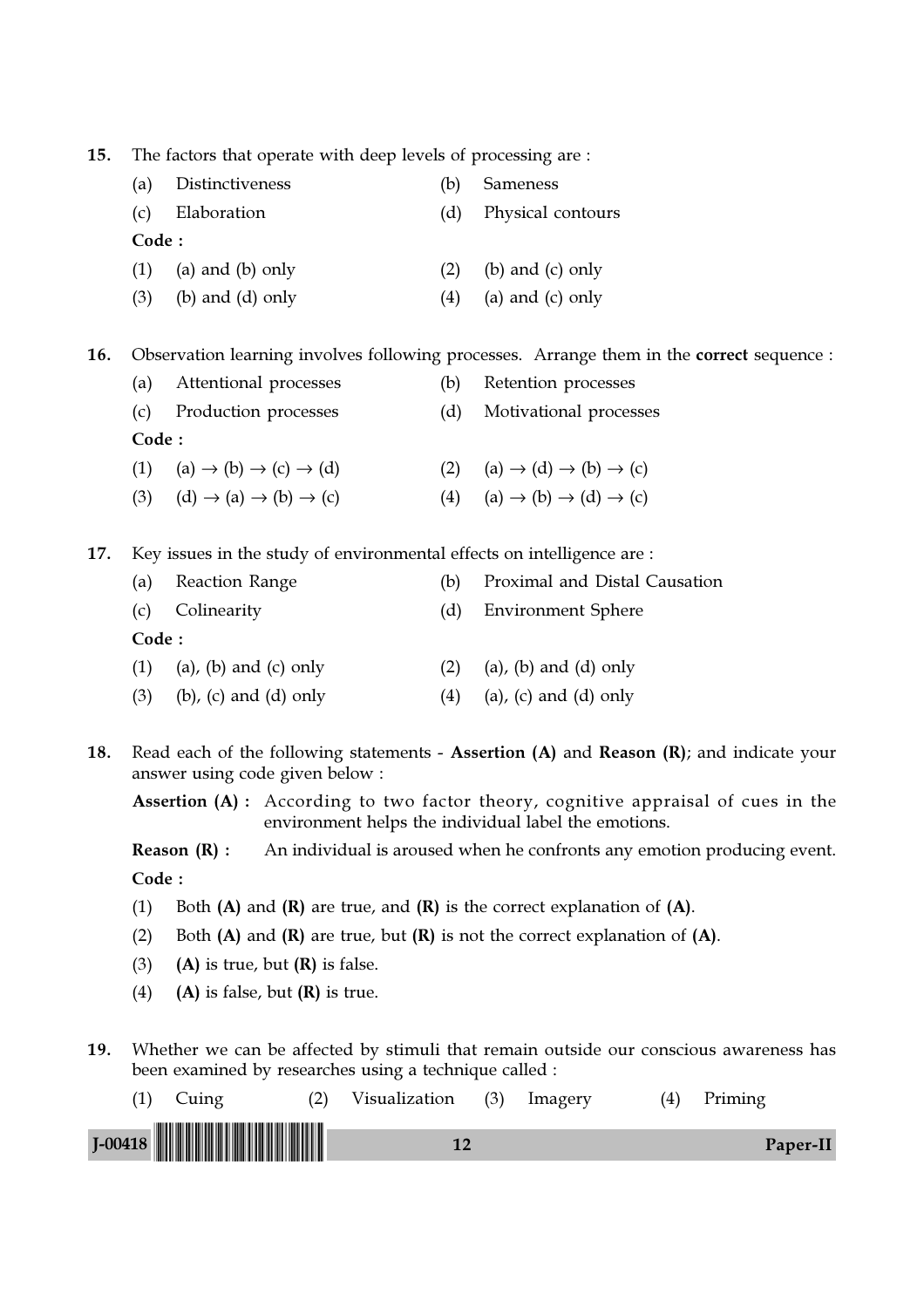प्रक्रियण के गहन स्तरों के साथ परिचालन करने वाले कारक हैं: 15. भिन्नता समानता  $(a)$  $(b)$ भौतिक परिरेखाएँ  $(c)$ विस्तार  $(d)$ कूट : केवल (a) और (b) केवल (b) और (c)  $(1)$  $(2)$ केवल (b) और (d) केवल (a) और (c)  $(3)$  $(4)$ प्रेक्षण अधिगम से निम्नलिखित प्रक्रियाएँ जुड़ी हैं। उन्हें **सही** अनुक्रम में व्यवस्थित कीजिए : 16. ध्यान सम्बन्धी प्रक्रियाएँ प्रतिधारण प्रक्रियाएँ  $(a)$  $(b)$ उत्पादन प्रक्रियाएँ अभिप्रेरणात्मक प्रक्रियाएँ  $(c)$  $(d)$ कूट : (1) (a)  $\rightarrow$  (b)  $\rightarrow$  (c)  $\rightarrow$  (d) (2) (a)  $\rightarrow$  (d)  $\rightarrow$  (b)  $\rightarrow$  (c) (3)  $(d) \rightarrow (a) \rightarrow (b) \rightarrow (c)$ (4) (a)  $\rightarrow$  (b)  $\rightarrow$  (d)  $\rightarrow$  (c) बुद्धि पर पर्यावरण के प्रभावों के अध्ययन में प्रमुख मसले हैं : 17. समीपस्थ और दूरस्थ कारक  $(a)$ प्रतिक्रिया प्रसार  $(b)$ पर्यावरण क्षेत्र सह–सततता  $(d)$  $(c)$ कुट : केवल (a), (b) और (c) केवल (a), (b) और (d)  $(1)$  $(2)$ (3) केवल (b), (c) और (d) (4) केवल (a), (c) और (d) निम्नलिखित दो कथनों – **अभिकथन (A)** और **तर्क (R)** को पढ़िए तथा नीचे दिए गए कूट का उपयोग करते हुए अपना 18. उत्तर दीजिए: द्वि-कारक सिद्धांत के अनुसार पर्यावरण में संकेतों का संज्ञानात्मक मूल्यांकन संवेगों के वैयक्तिक अभिकथन (A) : नामकरण में सहायता करता है। व्यक्ति तब उद्वेलित होता है, जब वह संवेग पैदा करने वाली घटना का सामना करता है। तर्क  $(R)$  : कूट : (A) और (R) दोनों सही हैं तथा (R), (A) की सही व्याख्या करता है।  $(1)$ (A) और (R) दोनों सही हैं, परन्तु (R), (A) की सही व्याख्या नहीं है।  $(2)$ (A) सही है, परन्तु (R) गलत है।  $(3)$ (A) गलत है, परन्तु (R) सही है।  $(4)$ क्या हम उन उद्दीपनों द्वारा जो हमारी चेतन जागरूकता से बाहर होते हैं, उनसे प्रभावित हो सकते हैं? शोध द्वारा किस 19. तकनीक का प्रयोग करके इसकी परीक्षा की गई? (2) मानस प्रत्यक्षीकरण (3) बिंब योजना प्रारम्भिक कोट (1) अनुसंकेतन  $(4)$  $I-00418$ 

13

Paper-II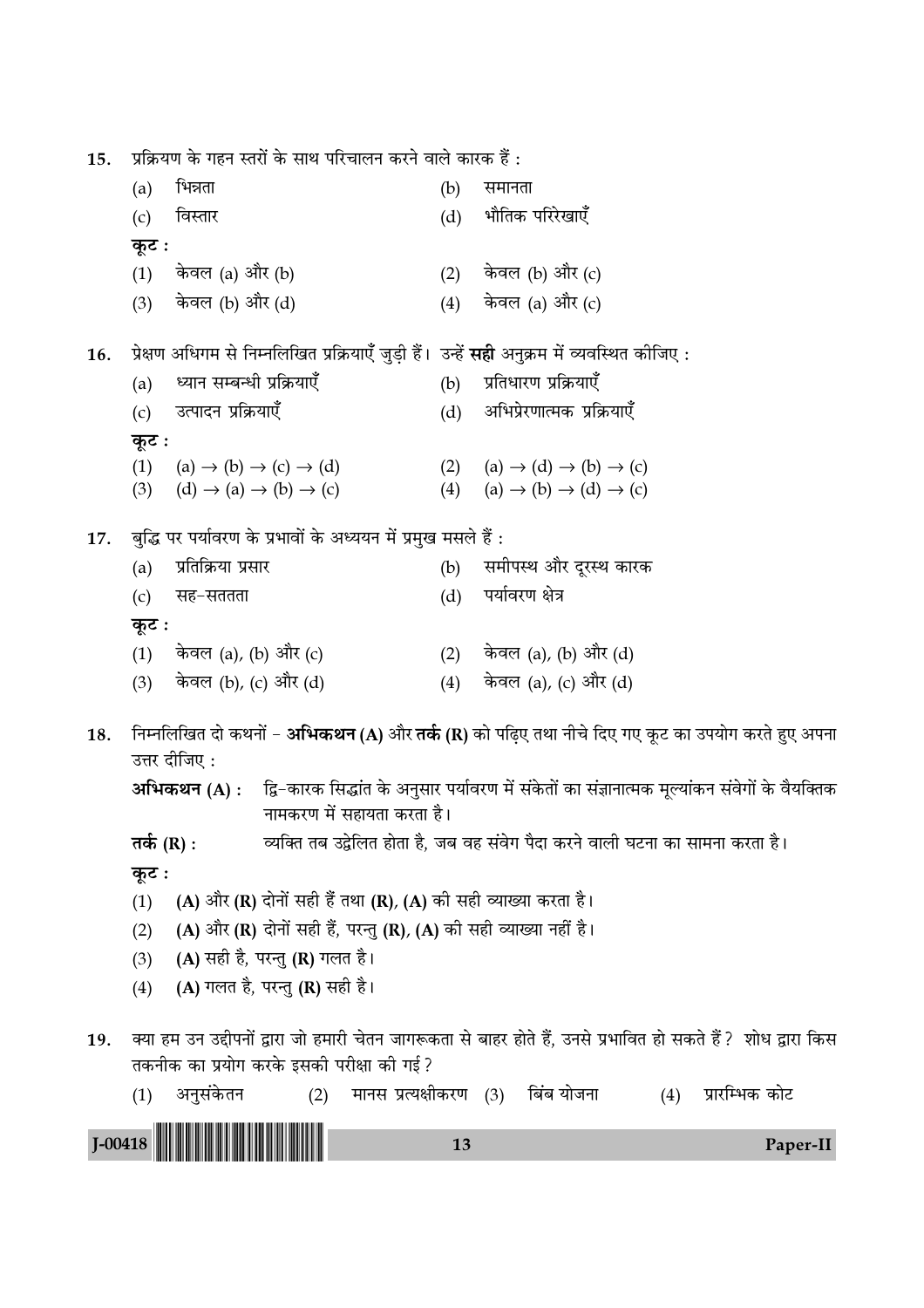- 20. Which of the following sequences depicts Erikson's stages of development correctly?
	- (1) Oral Sensory  $\rightarrow$  Muscular anal  $\rightarrow$  Locomotor genital  $\rightarrow$  Latency  $\rightarrow$  Adolescence  $\rightarrow$ Adulthood.
	- (2) Muscular anal  $\rightarrow$  Oral Sensory  $\rightarrow$  Locomotor genital  $\rightarrow$  Latency  $\rightarrow$  Adolescence  $\rightarrow$ Adulthood.
	- (3) Oral Sensory  $\rightarrow$  Muscular anal  $\rightarrow$  Latency  $\rightarrow$  Locomotor genital  $\rightarrow$  Adolescence  $\rightarrow$ Adulthood.
	- (4) Muscular anal  $\rightarrow$  Locomotor genital  $\rightarrow$  Oral Sensory  $\rightarrow$  Latency  $\rightarrow$  Adolescence  $\rightarrow$ Adulthood.
- 21. Match List I with List II and select the correct answer by choosing from code given below :

- 
- 
- 
- 

#### List - I List - II

## (Concept) (Explanation)

- (a) Magnocellular System (i) Discrimination of fine detail and color
- (b) Parvocellular System (ii) Specialised for brightness contrast and for movement.
- (c) Fourier Analysis (iii) Neurons that fire most when they receive input from both ears at the same time.
- (d) Coincidence Detectors (iv) Analysis of a complex wave into sine wave components.

### Code :

|     | (a)   | (b)   | (c)   | (d)   |
|-----|-------|-------|-------|-------|
| (1) | (i)   | (ii)  | (iii) | (iv)  |
| (2) | (iii) | (iv)  | (i)   | (ii)  |
| (3) | (ii)  | (i)   | (iv)  | (iii) |
| (4) | (iv)  | (iii) | (ii)  | (i)   |

22. Match List - I with List - II and select the correct answer by choosing from code given below :

| List - I          |                   |       |                   |      |       | List - II                                                                        |  |
|-------------------|-------------------|-------|-------------------|------|-------|----------------------------------------------------------------------------------|--|
|                   |                   |       | (Concept)         |      |       | (Explanation)                                                                    |  |
| (a)               |                   |       | Inductive thought |      | (i)   | Thought that is intuitive and haphazard.                                         |  |
| (b)               |                   |       | Logical thought   |      | (ii)  | Thought that applies a general set of rules to specific<br>situations.           |  |
| (c)               |                   |       | Deductive thought |      | (iii) | Drawing conclusions on the basis of principles of learning.                      |  |
| (d)               | Illogical thought |       |                   |      | (iv)  | Thinking in which a principle is inferred from a series of<br>specific examples. |  |
| Code:             |                   |       |                   |      |       |                                                                                  |  |
|                   | (a)               | (b)   | (c)               | (d)  |       |                                                                                  |  |
| (1)               | (i)               | (ii)  | (iii)             | (iv) |       |                                                                                  |  |
| (2)               | (ii)              | (iii) | (iv)              | (i)  |       |                                                                                  |  |
| (3)               | (iii)             | (iv)  | (i)               | (ii) |       |                                                                                  |  |
| $\left( 4\right)$ | (iv)              | (iii) | $\rm (ii)$        | (i)  |       |                                                                                  |  |
| $I-00418$         |                   |       |                   |      |       | 14<br>Paper-II                                                                   |  |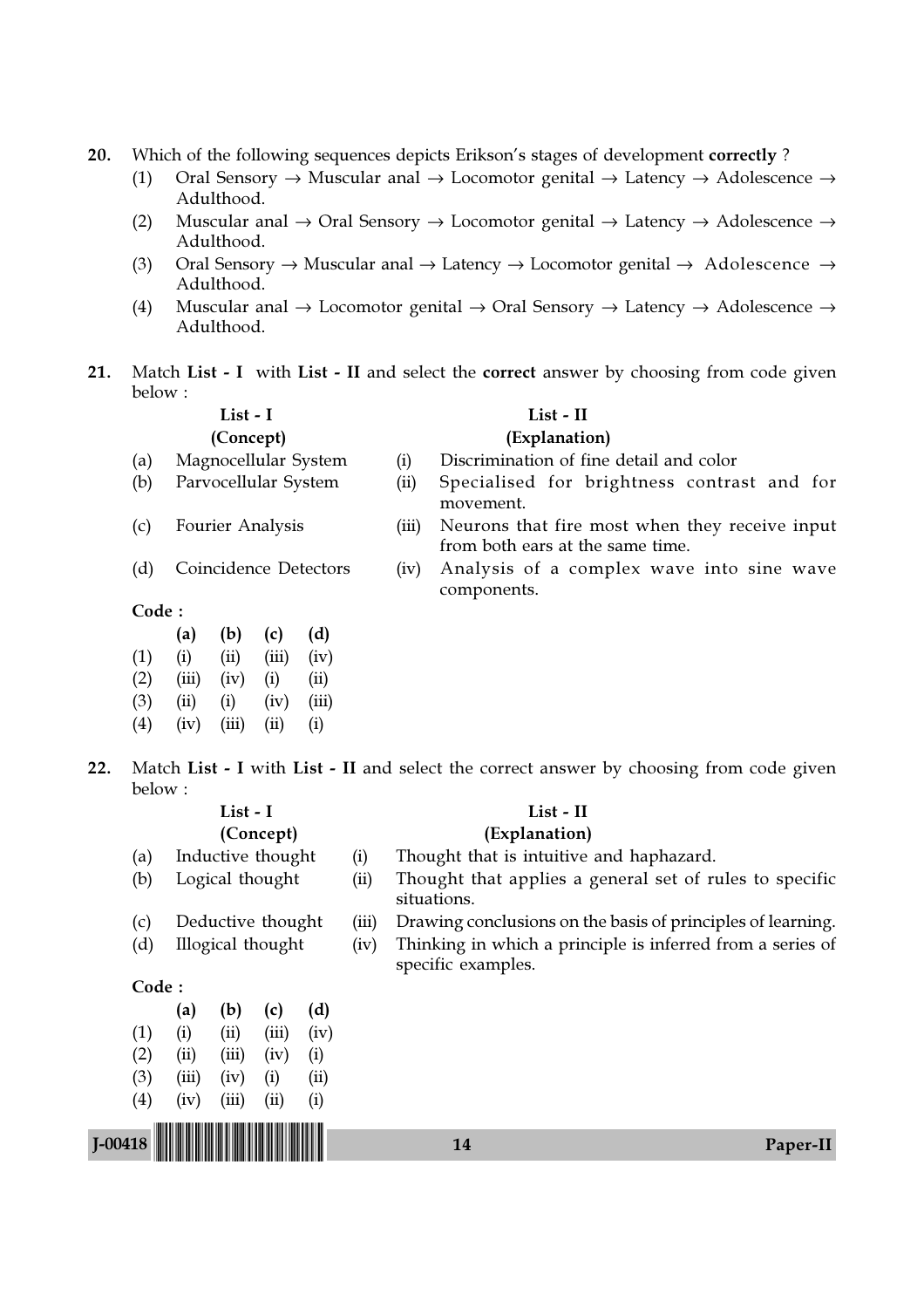निम्नलिखित में से कौन-सा क्रम एरिक्सन के विकास संबंधी चरणों को सही ढंग से दर्शाता है? 20.

- मौखिक संवेदी  $\rightarrow$  मांसपेशीय गुदा  $\rightarrow$  लोकोमोटर जननांग  $\rightarrow$  सुसुप्तता  $\rightarrow$  किशोरावस्था  $\rightarrow$  वयस्कता  $(1)$
- मांसपेशीय गुदा  $\rightarrow$  मौखिक संवेदी  $\rightarrow$  लोकोमोटर जननांग  $\rightarrow$  सुसुप्तता  $\rightarrow$  किशोरावस्था  $\rightarrow$  वयस्कता  $(2)$
- मौखिक संवेदी  $\rightarrow$  मांसपेशीय गुदा  $\rightarrow$  सुसुप्तता  $\rightarrow$  लोकोमोटर जननांग  $\rightarrow$  किशोरावस्था  $\rightarrow$  वयस्कता  $(3)$
- मांसपेशीय गुदा  $\rightarrow$  लोकोमोटर जननांग  $\rightarrow$  मौखिक संवेदी  $\rightarrow$  सुसुप्तता  $\rightarrow$  किशोरावस्था  $\rightarrow$  वयस्कता  $(4)$

सूची - I और सूची - II को सुमेलित कीजिए और नीचे दिए गए कूट में से सही उत्तर चुनिए : 21.

|       | सूची - I             |       | सूची - II                                                                                         |
|-------|----------------------|-------|---------------------------------------------------------------------------------------------------|
|       | ( अवधारणा)           |       | ( स्पष्टीकरण )                                                                                    |
| (a)   | मैग्नोसैल्युलर तंत्र | (i)   | सूक्ष्म विवरण और रंग का विभेदीकरण।                                                                |
| (b)   | पार्वोसैल्युलर तंत्र | (ii)  | दीप्ति वैषम्य और संचलन में विशिष्टता प्राप्त।                                                     |
| (c)   | फूरियर विश्लेषण      | (iii) | न्यूरोन जो जब एक ही समय पर दोनों कानों से सूचना ग्रहण करते हैं,<br>तो सर्वाधिक उद्वेलित होते हैं। |
| (d)   | संयोग संसूचक         | (iv)  | जटिल तरंग का सिन तरंग घटकों के रूप में विश्लेषण।                                                  |
| कूट : | (b)<br>(c)<br>(a)    |       |                                                                                                   |

 $(1)$ 

 $(2)$ 

 $(3)$ 

 $(4)$ 

 $(i)$ 

 $(ii)$ 

 $(iv)$ 

 $(ii)$ 

 $(i)$ 

 $(iii)$ 

 $(iii)$   $(iv)$ 

 $(iii)$   $(iv)$ 

 $(i)$ 

 $(iv)$ 

 $(ii)$ 

 $(ii)$ 

 $(iii)$ 

 $(i)$ 

सूची - I को सूची - II के साथ सुमेलित कीजिए और निम्नलिखित कूट का प्रयोग करते हुए सही उत्तर का चयन  $22.$ कोजिए :

|             |                   | सूची - I |                  |       |      |       | सूची - II                                                          |          |
|-------------|-------------------|----------|------------------|-------|------|-------|--------------------------------------------------------------------|----------|
|             |                   |          | ( अवधारणा)       |       |      |       | (स्पष्टीकरण)                                                       |          |
|             | (a)               |          | प्रेरक विचार     |       |      | (i)   | वह विचारधारा जो अंत:प्रज्ञात्मक और अव्यवस्थित है।                  |          |
|             | (b)               |          | तार्किक विचार    |       |      | (ii)  | वह विचारधारा जो विशिष्ट परिस्थितियों के प्रति नियमों के एक सामान्य |          |
|             |                   |          |                  |       |      |       | समुच्चय को लागू करती है।                                           |          |
|             | (c)               |          | निगमनात्मक विचार |       |      | (iii) | अधिगम के सिद्धांतों के आधार पर निष्कर्ष निकालना।                   |          |
|             | (d)               |          | अतार्किक विचार   |       |      | (iv)  | वह विचारधारा जिसमें सिद्धांत विशिष्ट उदाहरणों की एक शृंखला से      |          |
|             |                   |          |                  |       |      |       | अनुमानित की जाती है।                                               |          |
|             | कूट :             |          |                  |       |      |       |                                                                    |          |
|             |                   | (a)      | (b)              | (c)   | (d)  |       |                                                                    |          |
|             | (1)               | (i)      | (ii)             | (iii) | (iv) |       |                                                                    |          |
|             | (2)               | (ii)     | (iii)            | (iv)  | (i)  |       |                                                                    |          |
|             | (3)               | (iii)    | (iv)             | (i)   | (ii) |       |                                                                    |          |
|             | $\left( 4\right)$ | (iv)     | (iii)            | (ii)  | (i)  |       |                                                                    |          |
|             |                   |          |                  |       |      |       |                                                                    |          |
| $J - 00418$ |                   |          |                  |       |      |       | 15                                                                 | Paper-II |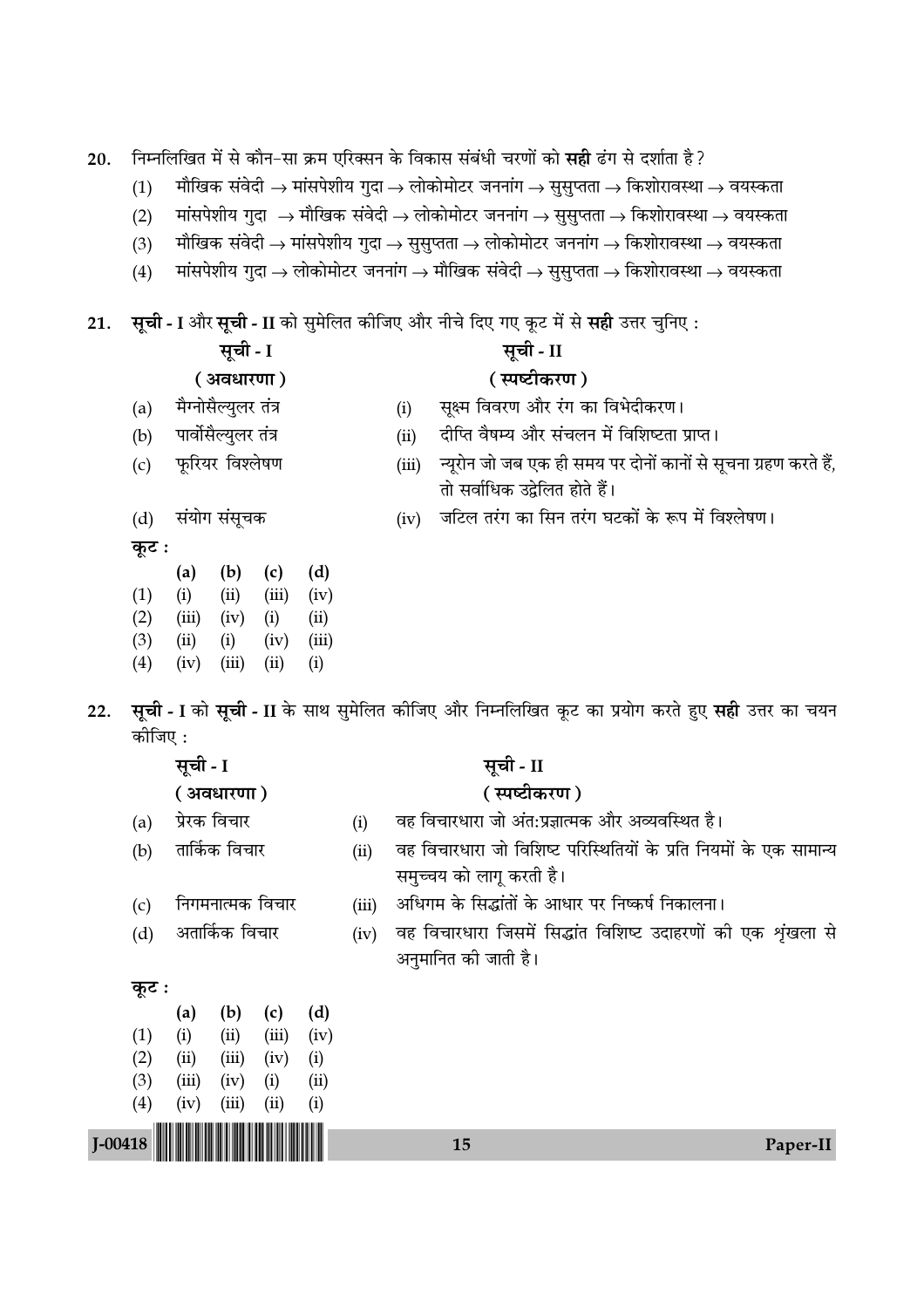23. Which of the following personality questionnaires have a lie scale ?

- (a) Edward Personality Preference Schedule
- (b) Eysenck Personality Questionnaire
- (c) Minnesota Multiphasic Personality Questionnaire 2
- (d) Rotter's Locus of Control Scale.

Code :

- (1) (a) and (b) only  $(2)$  (a) and (c) only
- (3) (b) and (c) only  $(4)$  (a), (b) and (c) only

24. Read the following statements and describe which are correct :

- (a) Archetypes are themes that have existed in all cultures through history.
- (b) Personal unconscious is the region next to ego which consists of all the forgotten experiences that have lost their intensity.
- (c) Masculine archetype in men is called animus.
- (d) Persona is a compromise between demands of the environment and necessities of individuals.

Code :

- (1) (a), (b) and (c) are correct ; (d) is not correct.
- (2) (b), (c) and (d) are correct ; (a) is not correct.
- (3) (a), (b) and (d) are correct ; (c) is not correct.
- (4) (a), (c) and (d) are correct; and (b) is not correct.
- 25. George Sperling (1960) studied iconic memory using :

| (a) | Partial-report procedure  | (b) Whole-report procedure |
|-----|---------------------------|----------------------------|
|     | (c) Self-report procedure | (d) Backward procedure     |
|     |                           |                            |

- (1) (a) only (2) (d) only
- (3) (a) and (c) only  $(4)$  (b) and (d) only
- 26. Match List I with List II and select the correct answer by choosing from code given below :<br> $\ddot{\cdot}$

|           |                   | List - I |                       |                 |       |       | List - II                                |          |
|-----------|-------------------|----------|-----------------------|-----------------|-------|-------|------------------------------------------|----------|
|           |                   |          | (Sub Test)            |                 |       |       | (Test)                                   |          |
|           | (a)               |          | <b>Visual Puzzles</b> |                 |       | (i)   | WAIS - IV                                |          |
|           | (b)               |          | Famous people         |                 |       | (ii)  | Kaulfman Adult Intelligence Test (KAIT). |          |
|           | (c)               |          | Matrix Task           |                 |       | (iii) | Cognitive Assessment System (CAS)        |          |
|           | (d)               |          |                       | Matrix Patterns |       | (iv)  | Otis-Lenon Test                          |          |
|           |                   | Code:    |                       |                 |       |       |                                          |          |
|           |                   | (a)      | (b)                   | (c)             | (d)   |       |                                          |          |
|           | (1)               | (i)      | (ii)                  | (iii)           | (iv)  |       |                                          |          |
|           | (2)               | (ii)     | (i)                   | (iv)            | (iii) |       |                                          |          |
|           | (3)               | (iii)    | (iv)                  | (i)             | (ii)  |       |                                          |          |
|           | $\left( 4\right)$ | (iv)     | (iii)                 | (ii)            | (i)   |       |                                          |          |
|           |                   |          |                       |                 |       |       |                                          |          |
| $1-00418$ |                   |          |                       |                 |       |       | 16                                       | Paper-II |
|           |                   |          |                       |                 |       |       |                                          |          |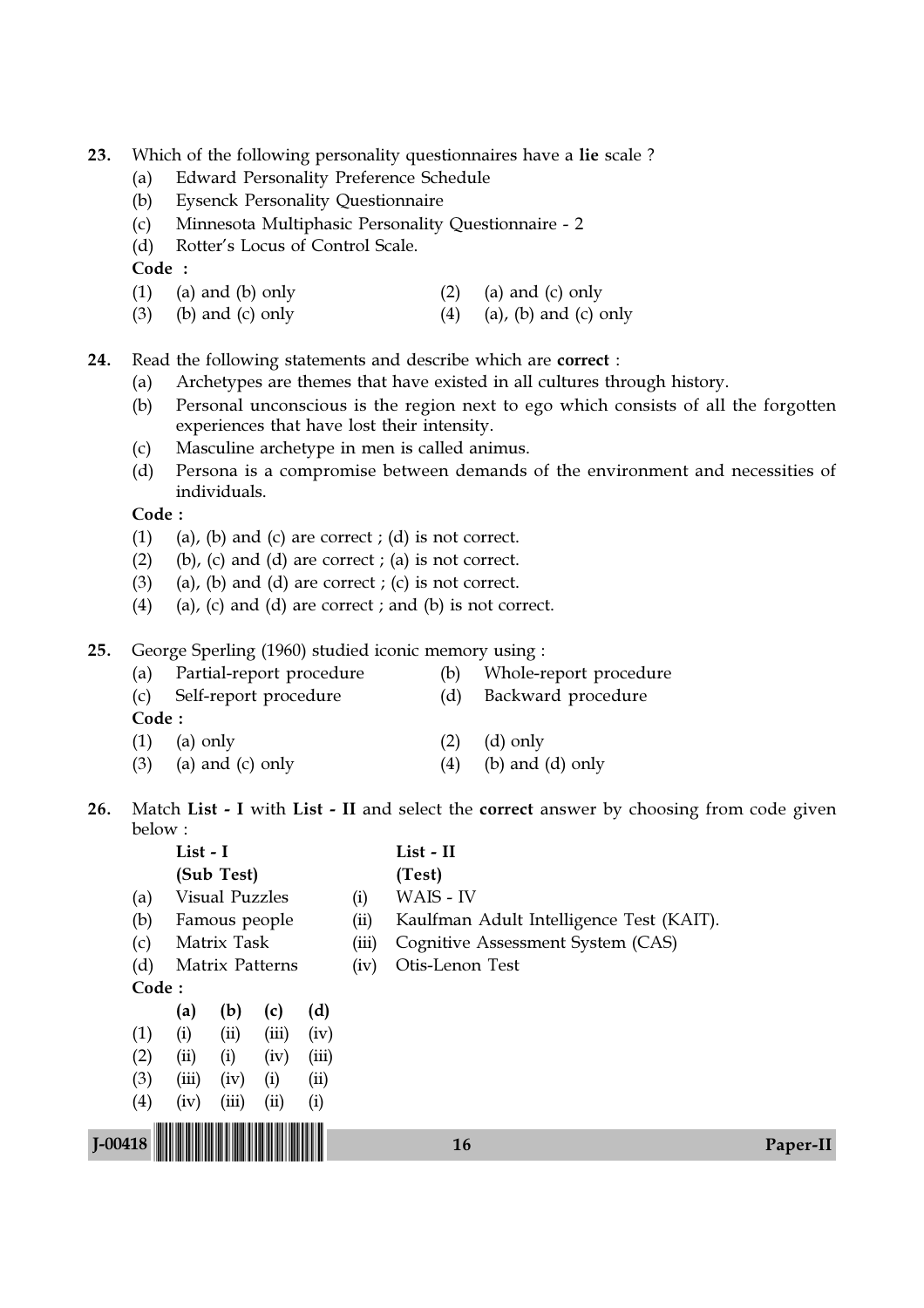| 23.         | निम्नलिखित व्यक्तिपरक प्रश्नावलियों में ''असत्य मापनी'' है :<br>एडवर्ड व्यक्तित्व कार्यकुशलता अनुसूची<br>(a)<br>आईजेंक व्यक्तित्व प्रश्नावली<br>(b)<br>मिनेसोटा बहुस्तरीय व्यक्तित्व प्रश्नावली - 2<br>(c)<br>रोटर्स लोकस ऑफ कन्ट्रोल स्केल<br>(d)<br>कूट : |                                                       |             |               |       |                                                                                                |                     |                                                                                    |                                                                                                        |          |  |
|-------------|-------------------------------------------------------------------------------------------------------------------------------------------------------------------------------------------------------------------------------------------------------------|-------------------------------------------------------|-------------|---------------|-------|------------------------------------------------------------------------------------------------|---------------------|------------------------------------------------------------------------------------|--------------------------------------------------------------------------------------------------------|----------|--|
|             | (1)                                                                                                                                                                                                                                                         | केवल (a) और (b)                                       |             |               |       |                                                                                                |                     |                                                                                    |                                                                                                        |          |  |
|             | (3)                                                                                                                                                                                                                                                         | केवल (b) और (c)                                       |             |               |       |                                                                                                | (2) केवल (a) और (c) | (4) केवल (a), (b) और (c)                                                           |                                                                                                        |          |  |
| 24.         |                                                                                                                                                                                                                                                             |                                                       |             |               |       |                                                                                                |                     | निम्नलिखित कथनों को पढ़ें और इनमें से वर्णन करने वाला कौनसा कथन <b>सही</b> है ?    |                                                                                                        |          |  |
|             | (a)                                                                                                                                                                                                                                                         |                                                       |             |               |       |                                                                                                |                     |                                                                                    |                                                                                                        |          |  |
|             | आद्य प्ररूप वे विषय हैं, जो सम्पूर्ण इतिहास में प्रचलित रहे हैं।<br>व्यक्तिगत अचेतन अहम का अगला भाग है, जिसमें भुला दिए गए वे सभी अनुभव होते हैं, जिनकी तीव्रता<br>(b)                                                                                      |                                                       |             |               |       |                                                                                                |                     |                                                                                    |                                                                                                        |          |  |
|             |                                                                                                                                                                                                                                                             | विलुप्त हो गई है।                                     |             |               |       |                                                                                                |                     |                                                                                    |                                                                                                        |          |  |
|             | (c)                                                                                                                                                                                                                                                         | पुरुषों में पौरुषीय आद्य प्ररूप को एनिमस कहा जाता है। |             |               |       |                                                                                                |                     |                                                                                    |                                                                                                        |          |  |
|             | (d)                                                                                                                                                                                                                                                         |                                                       |             |               |       |                                                                                                |                     |                                                                                    | 'पर्सोना' पर्यावरण की प्रत्याशाओं और व्यक्तियों की आवश्यकताओं के बीच एक संतुलन है।                     |          |  |
|             | कूट :                                                                                                                                                                                                                                                       |                                                       |             |               |       |                                                                                                |                     |                                                                                    |                                                                                                        |          |  |
|             | (1)                                                                                                                                                                                                                                                         | (a), (b) और (c) सही हैं ; (d) सही नहीं है।            |             |               |       |                                                                                                |                     |                                                                                    |                                                                                                        |          |  |
|             | (2)                                                                                                                                                                                                                                                         | (b), (c) और (d) सही हैं ; (a) सही नहीं है।            |             |               |       |                                                                                                |                     |                                                                                    |                                                                                                        |          |  |
|             | (3)<br>(4)                                                                                                                                                                                                                                                  |                                                       |             |               |       | (a), (b) और (d) सही हैं ; और (c) सही नहीं है।<br>(a), (c) और (d) सही हैं ; और (b) सही नहीं है। |                     |                                                                                    |                                                                                                        |          |  |
|             |                                                                                                                                                                                                                                                             |                                                       |             |               |       |                                                                                                |                     |                                                                                    |                                                                                                        |          |  |
| 25.         |                                                                                                                                                                                                                                                             | आंशिक-रिपोर्ट कार्यविधि                               |             |               |       | (b)                                                                                            |                     | सम्पूर्ण-रिपोर्ट कार्यविधि                                                         | जॉर्ज स्पर्लिंग (1960) ने निम्नलिखित में किसका उपयोग करते हुए प्रतिमा सम्बन्धी स्मृति का अध्ययन किया ? |          |  |
|             | (a)<br>(c)                                                                                                                                                                                                                                                  | स्व-रिपोर्ट कार्यविधि                                 |             |               |       | (d)                                                                                            | पिछली कार्यविधि     |                                                                                    |                                                                                                        |          |  |
|             | कूट ः                                                                                                                                                                                                                                                       |                                                       |             |               |       |                                                                                                |                     |                                                                                    |                                                                                                        |          |  |
|             | (1)                                                                                                                                                                                                                                                         | केवल (a)                                              |             |               |       | (2)                                                                                            | केवल (d)            |                                                                                    |                                                                                                        |          |  |
|             | (3)                                                                                                                                                                                                                                                         | केवल (a) और (c)                                       |             |               |       | (4)                                                                                            | केवल (b) और (d)     |                                                                                    |                                                                                                        |          |  |
| 26.         |                                                                                                                                                                                                                                                             |                                                       |             |               |       |                                                                                                |                     | सूची - I और सूची - II को सुमेलित कीजिए और नीचे दिए गए कूट में से सही उत्तर चुनिए : |                                                                                                        |          |  |
|             |                                                                                                                                                                                                                                                             | सूची - I                                              |             |               |       | सूची - II                                                                                      |                     |                                                                                    |                                                                                                        |          |  |
|             |                                                                                                                                                                                                                                                             | (उप-परीक्षण)                                          |             |               |       | (परीक्षण)                                                                                      |                     |                                                                                    |                                                                                                        |          |  |
|             | (a)                                                                                                                                                                                                                                                         | चाक्षुष पहेलियाँ                                      |             |               | (i)   | डब्ल्यू.ए.आई.एस. - IV                                                                          |                     |                                                                                    |                                                                                                        |          |  |
|             | (b)                                                                                                                                                                                                                                                         | प्रसिद्ध व्यक्ति                                      |             |               | (ii)  |                                                                                                |                     | कॉफमैन वयस्क बुद्धि परीक्षण (के.ए.आई.टी.)                                          |                                                                                                        |          |  |
|             | (c)                                                                                                                                                                                                                                                         | मैट्रिक्स कार्य                                       |             |               | (iii) |                                                                                                |                     | संज्ञानात्मक मूल्यांकन प्रणाली (सी.ए.एस.)                                          |                                                                                                        |          |  |
|             | (d)                                                                                                                                                                                                                                                         | मैट्रिक्स प्रतिमान                                    |             |               | (iv)  | ओटिस-लेनन परीक्षण                                                                              |                     |                                                                                    |                                                                                                        |          |  |
|             | कूट :                                                                                                                                                                                                                                                       | (b)<br>(a)                                            | (c)         | (d)           |       |                                                                                                |                     |                                                                                    |                                                                                                        |          |  |
|             | (1)                                                                                                                                                                                                                                                         | (i)<br>(ii)                                           | (iii)       | (iv)          |       |                                                                                                |                     |                                                                                    |                                                                                                        |          |  |
|             | (2)<br>(3)                                                                                                                                                                                                                                                  | (ii)<br>(i)<br>(iii)<br>(iv)                          | (iv)<br>(i) | (iii)<br>(ii) |       |                                                                                                |                     |                                                                                    |                                                                                                        |          |  |
|             | (4)                                                                                                                                                                                                                                                         | (iv)<br>(iii)                                         | (ii)        | (i)           |       |                                                                                                |                     |                                                                                    |                                                                                                        |          |  |
| $J - 00418$ |                                                                                                                                                                                                                                                             |                                                       |             |               |       | 17                                                                                             |                     |                                                                                    |                                                                                                        |          |  |
|             |                                                                                                                                                                                                                                                             |                                                       |             |               |       |                                                                                                |                     |                                                                                    |                                                                                                        | Paper-II |  |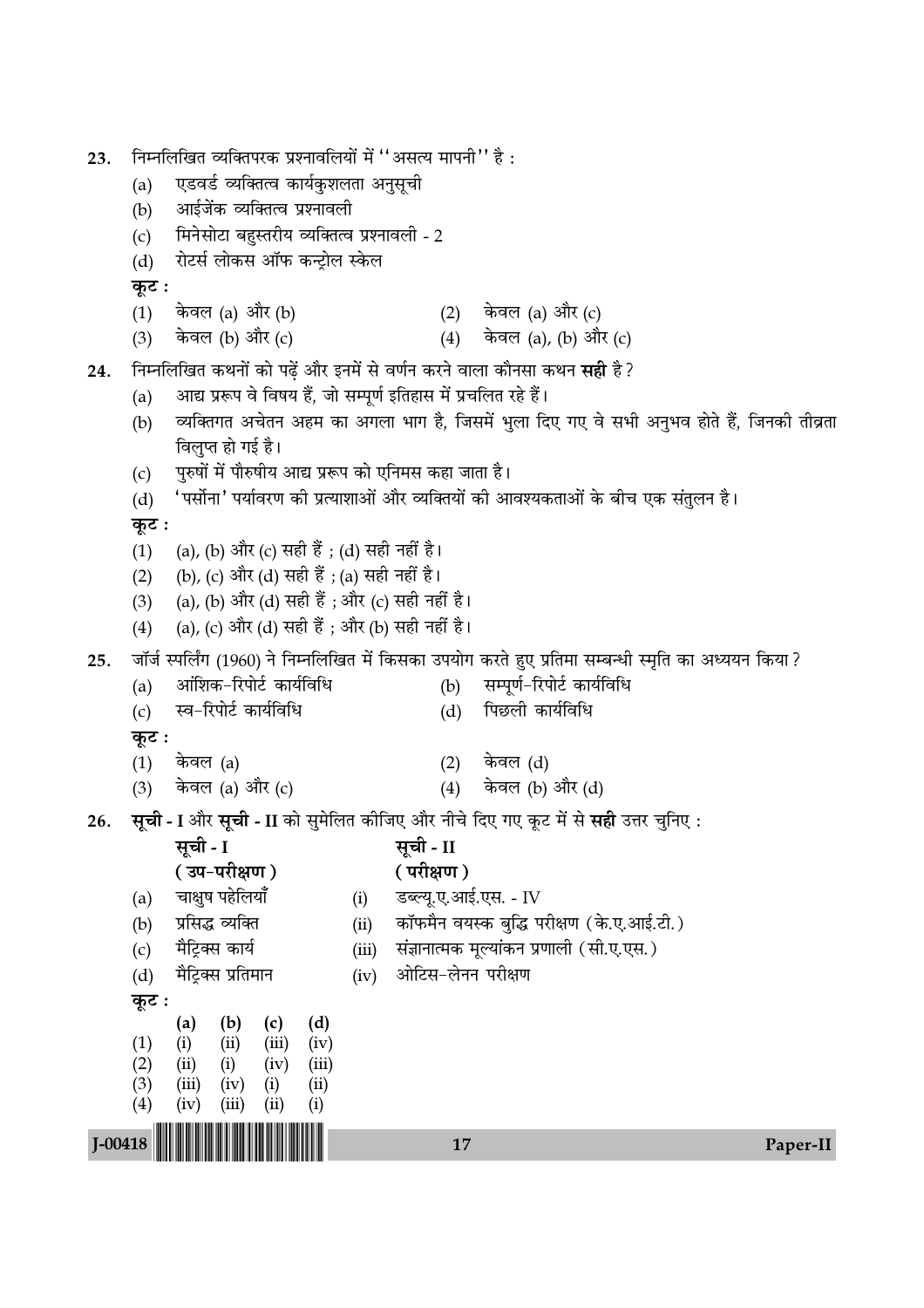- 27. Which of the following terms explains the Reinforcement which is given only if a specific response is made ?
	- (1) Concurrent Reinforcement (2) Incremental Reinforcement
	- (3) Contingency Contract (4) Contingent Reinforcement
- 28. Read each of the following statements Assertion  $(A)$  and Reason  $(R)$ ; and indicate your answer using code given below :
	- Assertion (A): A person scored high on Hope of Success (as measured by TAT) and high on Fear of Failure (as measured by Mandler and Sarason's TAQ). As per Atkinson's theory, his resultant achievement motivation will be intermediate.
	- **Reason**  $(R)$ **:** As per Atkinson, the resultant achievement motivation is a product of Hope of Success and Fear of Failure.

Code :

- (1) Both  $(A)$  and  $(R)$  are true, and  $(R)$  is the correct explanation of  $(A)$ .
- (2) Both  $(A)$  and  $(R)$  are true, but  $(R)$  is not the correct explanation of  $(A)$ .
- (3) (A) is true, but  $(R)$  is false.
- (4) (A) is false, but  $(R)$  is true.
- 29. Read each of the following statements Assertion  $(A)$  and Reason  $(R)$ ; and indicate your answer using code given below :

Assertion (A) : Personality factors such as D, J, K and P are not incorporated in Cattell's 16 PF test.

**Reason (R) :** Some personality factors appeared only in Life - data (L-data) measures.

Code :

- (1) Both  $(A)$  and  $(R)$  are true, and  $(R)$  is the correct explanation of  $(A)$ .
- (2) Both  $(A)$  and  $(R)$  are true, but  $(R)$  is not the correct explanation of  $(A)$ .
- (3) (A) is true, but  $(R)$  is false.
- (4) (A) is false, but  $(R)$  is true.

30. During which stage most of the creative thinking occurs ?

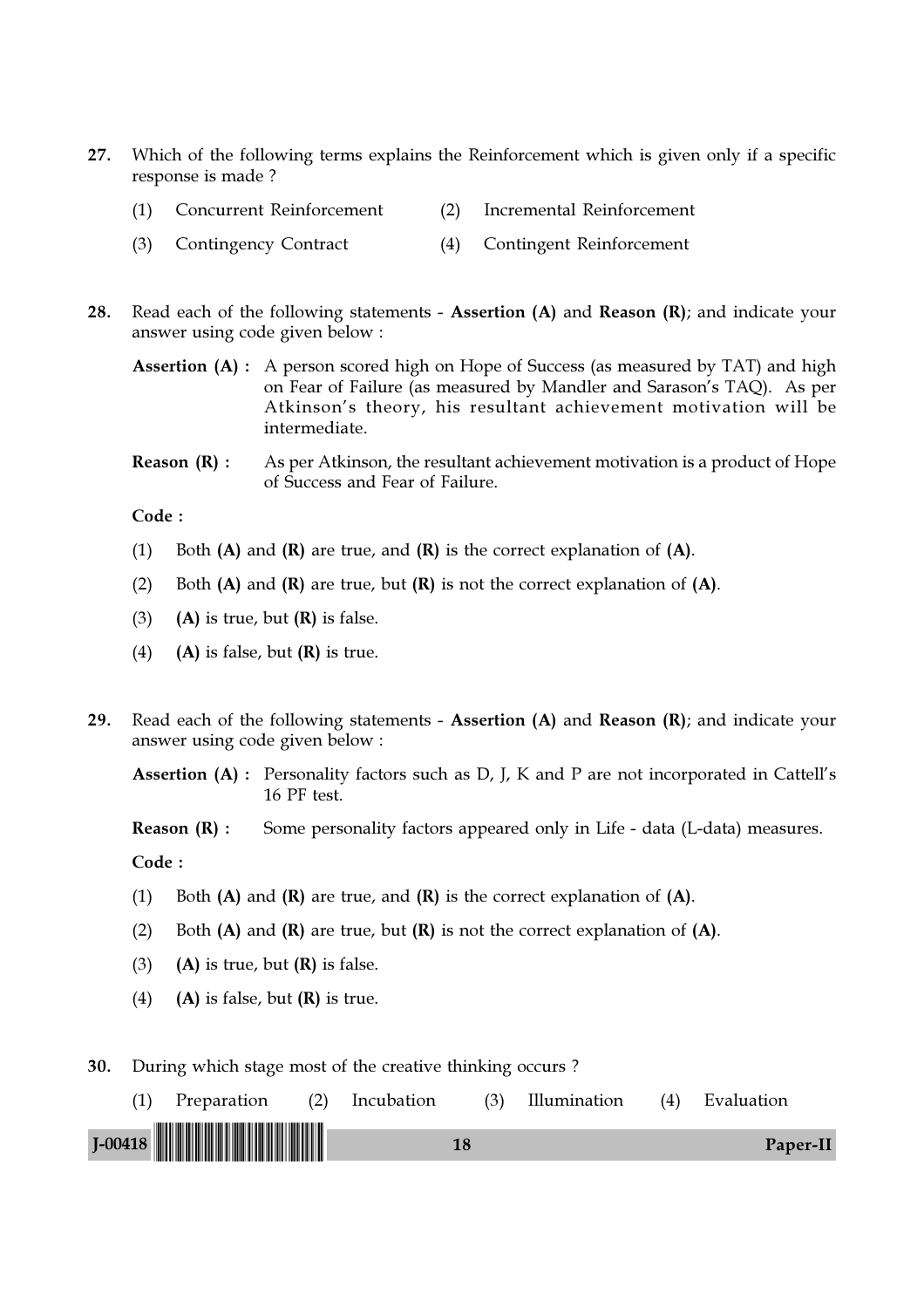- निम्नलिखित में से कौनसा पदवाक्य किस प्रबलन की व्याख्या करता है, जो तभी उत्पन्न होता है यदि विशिष्ट अनुक्रिया 27. होती है ?
	- संगामी प्रबलन वार्धिक प्रबलन  $(1)$  $(2)$
	- आकस्मिक संविदा आकस्मिक प्रबलन  $(3)$  $(4)$
- निम्नलिखित दो कथनों **अभिकथन (A)** और **तर्क (R)** को पढ़िए तथा नीचे दिए गए कूट का उपयोग करते हुए अपना 28. उत्तर दीजपि:
	- एक व्यक्ति ने सफलता प्रत्याशा (जैसा कि टी.ए.टी. द्वारा मापा गया) और असफलता के डर अभिकथन (A) : (जैसा कि मैंडलर और सारासन्स द्वारा मापा गया) पर अधिक अंक प्राप्त किए। एटकिन्सन के सिद्धांत के अनुसार उसका परिणामित लब्ध अभिप्रेरणा मध्यवर्ती होगी।
	- एटकिन्सन के अनुसार परिणामित लब्ध अभिप्रेरणा सफलता प्रत्याशा और असफलता के डर का तर्क (R) : एक उत्पाद होती है।

कूट :

- (A) और (R) दोनों सही हैं तथा (R), (A) की सही व्याख्या करता है।  $(1)$
- (A) और (R) दोनों सही हैं, परन्तु (R), (A) की सही व्याख्या नहीं है।  $(2)$
- (A) सही है, परन्तु (R) गलत है।  $(3)$
- $(4)$ (A) गलत है, परन्तु (R) सही है।
- निम्नलिखित दो कथनों **अभिकथन (A)** और **तर्क (R)** को पढ़िए तथा नीचे दिए गए कूट का उपयोग करते हुए अपना 29. उत्तर दीजिए:

अभिकथन (A) : डी.जे.के. और P जैसे व्यक्तित्व कारक कैटेल के 16 पी.एफ. परीक्षण में समाहित नहीं किए गऐ हैं।

तर्क  $(R)$  : कुछ व्यक्तित्व कारक केवल जीवनी प्रदत्त मापों में अवतरित हुए।

कूट :

- (A) और (R) दोनों सही हैं तथा (R), (A) की सही व्याख्या करता है।  $(1)$
- (A) और (R) दोनों सही हैं, परन्तु (R), (A) की सही व्याख्या नहीं है।  $(2)$
- (A) सही है, परन्तु (R) गलत है।  $(3)$
- (A) गलत है, परन्तु (R) सही है।  $(4)$

किस चरण के दौरान अधिकतर सुजनशील चिंतन घटित होता है? 30.

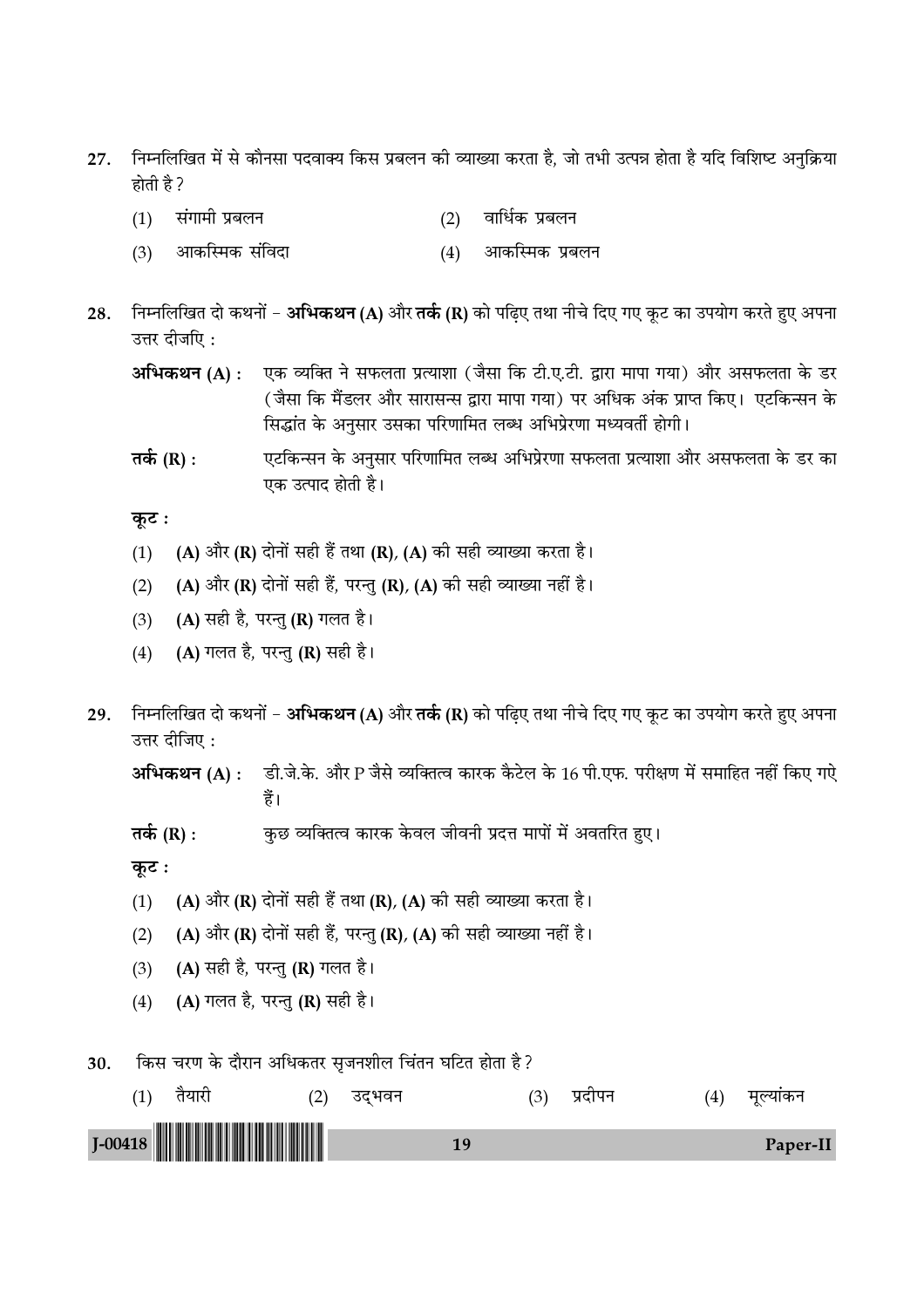**31.** Match List - I with List - II and select the correct answer by choosing from code given below :

|           | $\nu$ cluve.                                                                | List - I<br>(Concept)                                                                                                                                                                                                                                                                                                                                                                                                                                                                                                                                                                                              |                                                                                            |                                                   | List - II<br>(Explanation)                                                                                                                                                            |          |  |  |  |
|-----------|-----------------------------------------------------------------------------|--------------------------------------------------------------------------------------------------------------------------------------------------------------------------------------------------------------------------------------------------------------------------------------------------------------------------------------------------------------------------------------------------------------------------------------------------------------------------------------------------------------------------------------------------------------------------------------------------------------------|--------------------------------------------------------------------------------------------|---------------------------------------------------|---------------------------------------------------------------------------------------------------------------------------------------------------------------------------------------|----------|--|--|--|
|           | (a)                                                                         | Disjunctive Concept                                                                                                                                                                                                                                                                                                                                                                                                                                                                                                                                                                                                | (i)                                                                                        |                                                   | A class of objects that have two or more features in                                                                                                                                  |          |  |  |  |
|           | (b)<br>(c)                                                                  | Prototype<br>Conjunctive Concept                                                                                                                                                                                                                                                                                                                                                                                                                                                                                                                                                                                   | (ii)<br>(iii)                                                                              | common.<br>features.                              | Showing relationship between object and surroundings.<br>Showing the presence of at least one of several possible                                                                     |          |  |  |  |
|           | (d)<br>Code:                                                                | Relational Concept                                                                                                                                                                                                                                                                                                                                                                                                                                                                                                                                                                                                 | (iv)                                                                                       | An ideal model referring to a particular concept. |                                                                                                                                                                                       |          |  |  |  |
|           | (1)<br>(2)<br>(3)<br>(4)                                                    | (a)<br>(b)<br>(d)<br>(c)<br>(ii)<br>(iii)<br>(i)<br>(iv)<br>(iii)<br>(iv)<br>(i)<br>(ii)<br>(iv)<br>(ii)<br>(iii)<br>(i)<br>(iv)<br>(iii)<br>(i)<br>(ii)                                                                                                                                                                                                                                                                                                                                                                                                                                                           |                                                                                            |                                                   |                                                                                                                                                                                       |          |  |  |  |
| 32.       |                                                                             | sentences involving :                                                                                                                                                                                                                                                                                                                                                                                                                                                                                                                                                                                              |                                                                                            |                                                   | Chimpanzee Sarah's one of the most outstanding achievements was the construction of                                                                                                   |          |  |  |  |
|           | (1)<br>(3)                                                                  | Negation<br>Adult grammar                                                                                                                                                                                                                                                                                                                                                                                                                                                                                                                                                                                          |                                                                                            | (2)<br>(4)                                        | Conditional relationship<br>Unprompted questions                                                                                                                                      |          |  |  |  |
| 33.       | (a)<br>(c)<br>Code:<br>(1)<br>(3)                                           | Probability of Response<br>Rate of Presentation<br>(a) and (b) only<br>$(a)$ , $(b)$ and $(c)$ only                                                                                                                                                                                                                                                                                                                                                                                                                                                                                                                |                                                                                            | (b)<br>(d)<br>(2)<br>(4)                          | In a typical 'Learning' experiment which of the following are used as dependent variables?<br>Latency<br>Trials to Extinction<br>$(b)$ and $(d)$ only<br>$(a)$ , $(b)$ and $(d)$ only |          |  |  |  |
| 34.       |                                                                             | than the night sky."                                                                                                                                                                                                                                                                                                                                                                                                                                                                                                                                                                                               |                                                                                            |                                                   | Explanation of the moon illusion given by ____________ is, "The horizon seems more distant                                                                                            |          |  |  |  |
|           | (3)                                                                         | (1) Perceptual learning hypothesis<br>Apparent - distance hypothesis                                                                                                                                                                                                                                                                                                                                                                                                                                                                                                                                               |                                                                                            | (4)                                               | (2) Expectancy hypothesis<br>Frame of reference hypothesis                                                                                                                            |          |  |  |  |
| 35.       | (a)<br>(b)<br>(c)<br>(d)<br>(e)<br>(f)<br>Code:<br>(1)<br>(2)<br>(3)<br>(4) | correct sequence.<br>Glucose increases.<br>Parasympathetic activation.<br>Pancreas secretes insulin.<br>Glucose enters the body cells.<br>Glucose is stored in liver and muscles as glycogen.<br>Fat stored in adipose cells as triglycerides.<br>$(a) \rightarrow (b) \rightarrow (c) \rightarrow (e) \rightarrow (d) \rightarrow (f)$<br>$(a) \rightarrow (b) \rightarrow (c) \rightarrow (d) \rightarrow (e) \rightarrow (f)$<br>$(a) \rightarrow (c) \rightarrow (b) \rightarrow (d) \rightarrow (f) \rightarrow (e)$<br>$(a) \rightarrow (d) \rightarrow (b) \rightarrow (f) \rightarrow (e) \rightarrow (c)$ | Absorptive phase of energy mobilization involves the following events. Arrange them in the |                                                   |                                                                                                                                                                                       |          |  |  |  |
| $J-00418$ |                                                                             |                                                                                                                                                                                                                                                                                                                                                                                                                                                                                                                                                                                                                    |                                                                                            | 20                                                |                                                                                                                                                                                       | Paper-II |  |  |  |
|           |                                                                             |                                                                                                                                                                                                                                                                                                                                                                                                                                                                                                                                                                                                                    |                                                                                            |                                                   |                                                                                                                                                                                       |          |  |  |  |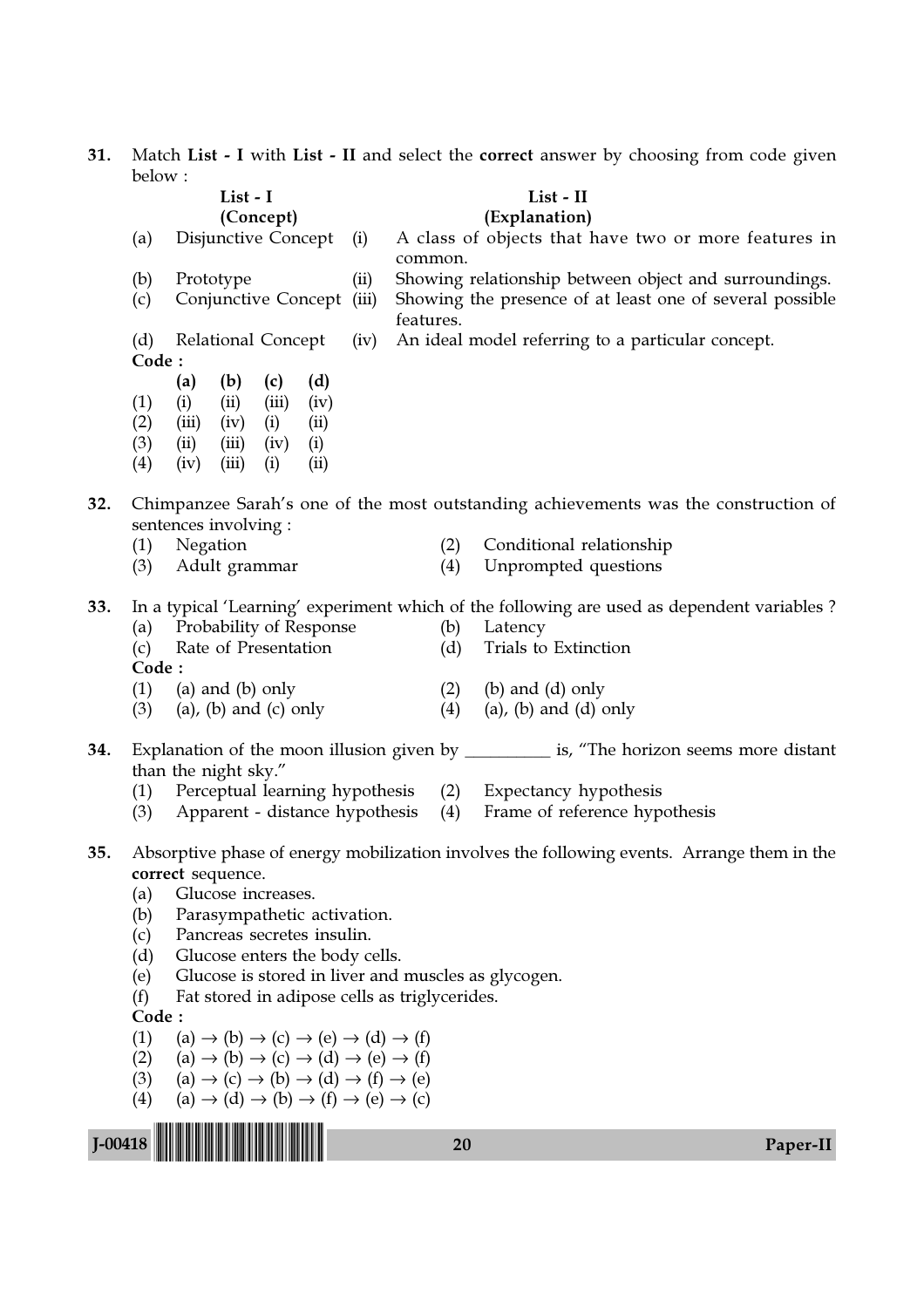सूची - I को सूची - II के साथ सुमेलित करें और नीचे दिए गए कूट से सही उत्तर का चयन करें : 31. सूची - I सची - II (अवधारणा) ( स्पष्टीकरण ) वियोजक संप्रत्यय वस्तुओं की एक श्रेणी जिनमें दो या अधिक विशिष्टताएँ सर्वनिष्ठ हों।  $(a)$  $(i)$  $(b)$ आदि प्ररूप  $(ii)$ वस्तु और परिवेशों के बिच संबंध दर्शाना। संयोजक संप्रत्यय कई संभव विशिष्टताओं में से कम-से कम एक की उपस्थिति दर्शाना।  $(iii)$  $(c)$ सापेक्ष संप्रत्यय एक विशेष संप्रत्यय को संदर्भित करने वाला एक आदर्श प्रतिरूप।  $(d)$  $(iv)$ कूट :  $(b)$  $(c)$  $(d)$  $(a)$  $(1)$  $(ii)$  $(iii)$  $(iv)$  $(i)$  $(2)$  $(iii)$   $(iv)$   $(i)$  $(ii)$  $(3)$  $(ii)$  $(iii)$  $(iv)$  $(i)$  $(4)$  $(iv)$   $(iii)$  $(i)$  $(ii)$ चिम्पांजी सारा की सबसे असाधारण उपलब्धियों में से एक उपलब्धि किस बात को शामिल करने वाले वाक्यों की रचना  $32.$ करना था? सशर्त संबंध निषेध  $(1)$  $(2)$ (4) अननुबोधित प्रश्न वयस्क व्याकरण  $(3)$ प्रारूपिक 'अधिगम' प्रयोग में आश्रित चर निम्नलिखित में से कौन से हैं ? 33 अनुक्रिया की प्रसंभाव्यता प्रसूप्ति  $(a)$  $(b)$ प्रस्तुति की दर विलोपन के परीक्षण  $(c)$  $(d)$ कूट :  $(1)$ केवल (a) और (b)  $(2)$ केवल (b) और (d) केवल (a), (b) और (c) (4) केवल (a), (b) और (d)  $(3)$ ''क्षितिज रात्री आकाश से ज्यादा दूर प्रतीत होता है।'' यह \_\_\_\_\_\_\_\_\_\_\_ द्वारा दी गई चन्द्रमा भ्रम की व्याख्या है। 34. प्रात्यक्षिक अधिगम प्राक्कल्पना  $(2)$  $(1)$ प्रत्याशा प्राक्कल्पना प्रत्यक्ष-दूरी प्राक्कल्पना संदर्भ रूपरेखा प्राक्कल्पना  $(3)$  $(4)$ ऊर्जा जुटाव के अवशोषी चरण के साथ निम्नलिखित घटनाएँ जुड़ी हैं। उन्हें **सही** अनुक्रम में व्यवस्थित कीजिए : 35. ग्लुकोस बढता है।  $(a)$  $(b)$ पैरा-अनुकंपी सक्रियण। अग्नाशय इंसुलिन स्नावित करता है।  $(c)$ ग्लकोस देह की कोशिकाओं में प्रवेश करता है।  $(d)$ ग्लुकोस यकृत और मासपेशियों में ग्लाइकोजेन के रूप में संचित होता है।  $(e)$ वसा वसामय कोशिकाओं में टाइग्लिसराइड के रूप में संचित होता है।  $(f)$ कूट :  $(1)$  $(a) \rightarrow (b) \rightarrow (c) \rightarrow (e) \rightarrow (d) \rightarrow (f)$  $(2)$  $(a) \rightarrow (b) \rightarrow (c) \rightarrow (d) \rightarrow (e) \rightarrow (f)$  $(a) \rightarrow (c) \rightarrow (b) \rightarrow (d) \rightarrow (f) \rightarrow (e)$  $(3)$  $(a) \rightarrow (d) \rightarrow (b) \rightarrow (f) \rightarrow (e) \rightarrow (c)$  $(4)$  $J - 00418$ 21 Paper-II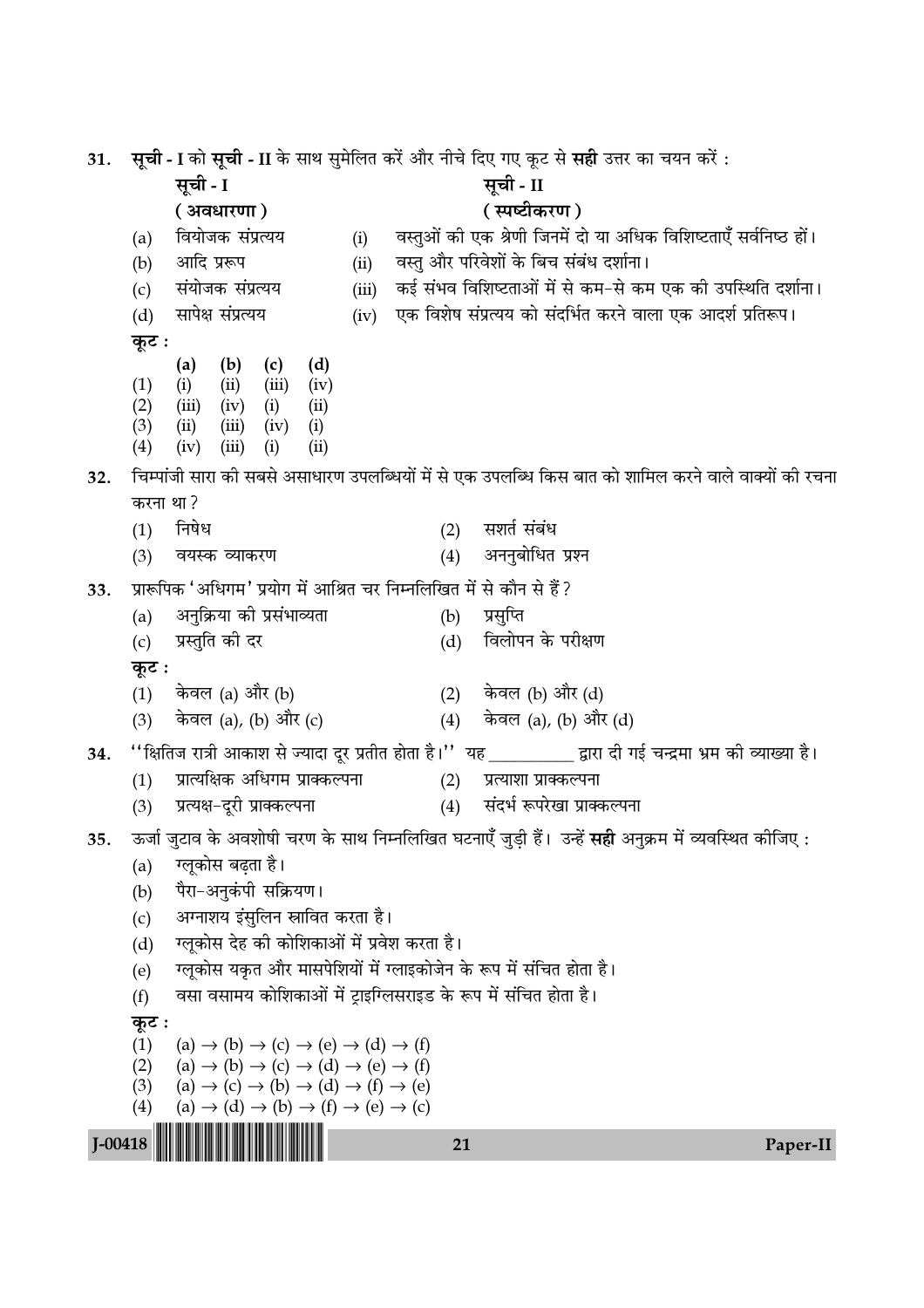- 36. In a multiple regression analysis, the three predictors explained 49 percent variance in the criterion variable. What would be the value of multiple correlation ?
	- (1)  $0.30$  (2)  $0.49$  (3)  $0.51$  (4)  $0.70$
- 37. Read each of the following statements Assertion (A) and Reason (R); and indicate your answer using code given below :
	- Assertion (A) : The analysis of time series designs often involve the problem of auto correlation.
	- **Reason (R) :** Quasi experiments, as compared to laboratory experiments, do not control secondary variance efficiently.

## Code :

- (1) Both  $(A)$  and  $(R)$  are true, and  $(R)$  is the correct explanation of  $(A)$ .
- (2) Both  $(A)$  and  $(R)$  are true, but  $(R)$  is not the correct explanation of  $(A)$ .
- (3) (A) is true, but  $(R)$  is false.
- (4) (A) is false, but  $(R)$  is true.

38. Future oriented performance appraisal techniques consist of :

- (a) MBO (b)  $360^\circ$  Appraisal (c) Psychological Appraisal (d) BARS Code :
- (1) (a), (b) and (d) (2) (a), (b) and (c) (3) (b), (c) and (d) (4) (a), (c) and (d)

39. In group counselling, what is the correct sequence of stages of group development ?

- (a) Forming (b) Norming (c) Mourning (d) Storming (e) Performing Code : (1) (b)  $\rightarrow$  (c)  $\rightarrow$  (a)  $\rightarrow$  (e)  $\rightarrow$  (d) (2) (a)  $\rightarrow$  (d)  $\rightarrow$  (b)  $\rightarrow$  (e)  $\rightarrow$  (c)
- (3) (a)  $\rightarrow$  (c)  $\rightarrow$  (e)  $\rightarrow$  (b)  $\rightarrow$  (d) (4) (d)  $\rightarrow$  (a)  $\rightarrow$  (b)  $\rightarrow$  (c)  $\rightarrow$  (e)
- 40. Read each of the following statements Assertion (A) and Reason (R); and indicate your answer using code given below :

Assertion (A) : Pre-operational child is incapable of performing operations.

**Reason (R) :** Pre-operational child cannot mentally re-arrange a sequence of events into reverse order.

- (1) Both  $(A)$  and  $(R)$  are true, and  $(R)$  is the correct explanation of  $(A)$ .
- (2) Both  $(A)$  and  $(R)$  are true, but  $(R)$  is not the correct explanation of  $(A)$ .
- (3) (A) is true, but  $(R)$  is false.
- (4) (A) is false, but  $(R)$  is true.

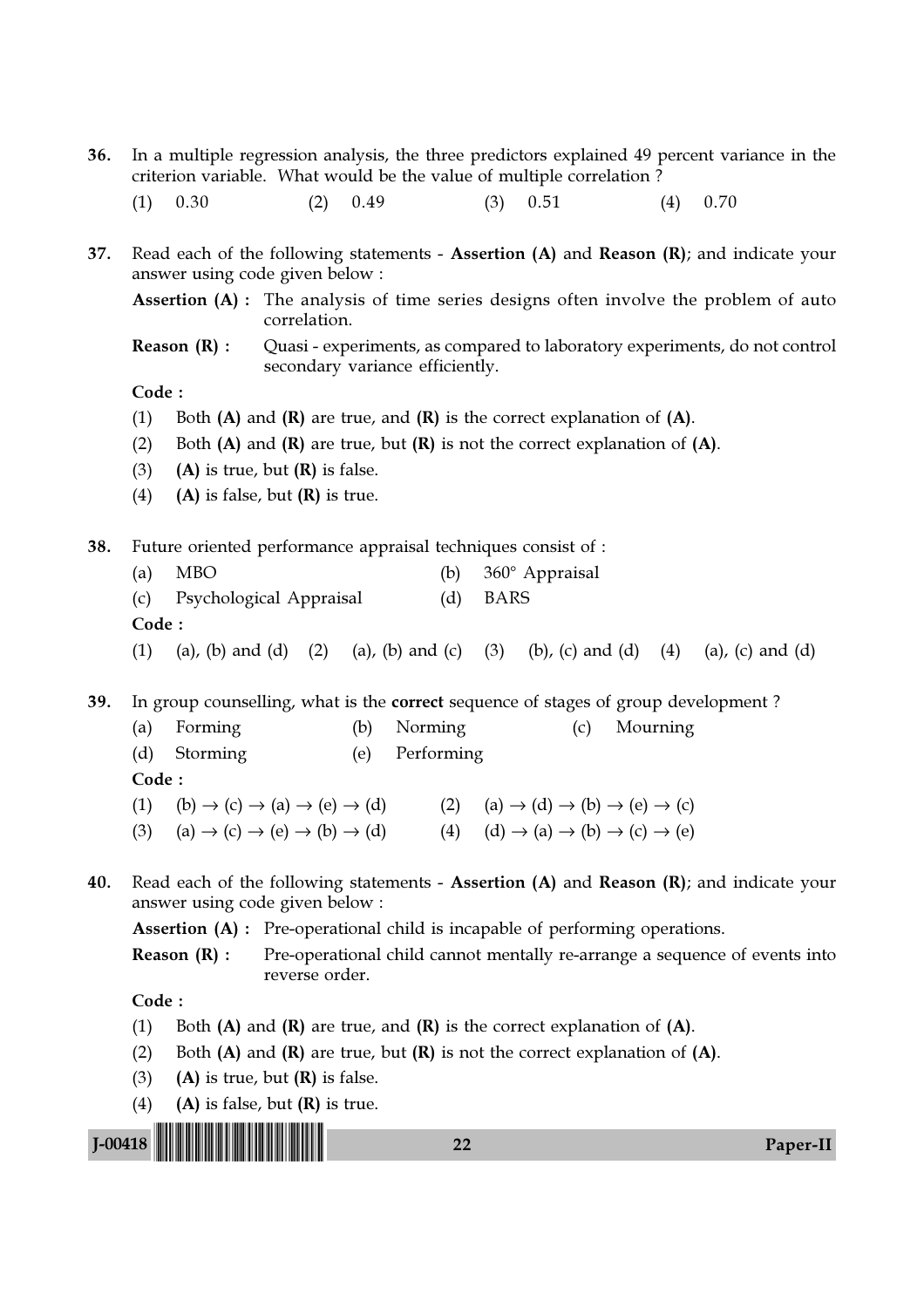बहुविकल्पीय प्रतिगमन विश्लेषण में तीन पूर्वनिर्धारकों ने मापन भिन्नता में 49 प्रतिशत भिन्नता की व्याख्या की है। 36. बह-सहसम्बन्ध मृल्य में निम्नलिखित में से कौन सा है?  $(4)$  0.70  $(3)$  0.51  $(1)$  0.30  $(2)$ 0.49 निम्नलिखित दो कथनों – **अभिकथन (A)** और **तर्क (R)** को पढिए तथा नीचे दिए गए कुट का उपयोग करते हुए अपना 37. उत्तर दीजिए: अभिकथन (A): समय श्रेणी अभिकल्प का विश्लेषण स्वयं सह-संबंध की समस्याएँ प्राय: शामिल है। तर्क (R) : प्रयोगशाला परीक्षण की तलना में अर्द्ध परीक्षण द्वितीयक विसंगति की क्षमता की नियंत्रित नहीं करता है। कुट: (A) और (R) दोनों सही हैं तथा (R), (A) की सही व्याख्या करता है।  $(1)$ (A) और (R) दोनों सही हैं, परन्तु (R), (A) की सही व्याख्या नहीं है।  $(2)$ (A) सही है, परन्तु (R) गलत है।  $(3)$ (A) गलत है, परन्तु (R) सही है।  $(4)$ भविष्योन्मुख कार्य-निष्पादन मुल्यांकन प्रविधियों में क्या-क्या समाहित हैं ? 38. एम.बी.ओ. 360° मूल्यांकन  $(b)$  $(a)$ मनोवैज्ञानिक मुल्यांकन बी.ए.आर.एस.  $(c)$  $(d)$ कूट : (2) (a), (b) और (c) (a), (b) और (d) (b), (c) और (d) (4) (a), (c) और (d)  $(1)$  $(3)$ समूह परामर्श में, समूह विकास के चरण के **सही** क्रम क्या है? 39. गैरविधान विधान विलाप  $(a)$  $(b)$  $(c)$  $(d)$ आक्रमकता निष्पादन  $(e)$ कुट:  $(1)$  $(b) \rightarrow (c) \rightarrow (a) \rightarrow (e) \rightarrow (d)$  $(2)$  $(a) \rightarrow (d) \rightarrow (b) \rightarrow (e) \rightarrow (c)$ (4)  $(d) \rightarrow (a) \rightarrow (b) \rightarrow (c) \rightarrow (e)$  $(a) \rightarrow (c) \rightarrow (e) \rightarrow (b) \rightarrow (d)$  $(3)$ निम्नलिखित दो कथनों – **अभिकथन (A)** और **तर्क (R)** को पढिए तथा नीचे दिए गए कट का उपयोग करते हुए अपना  $40.$ उत्तर दीजिए : अभिकथन (A) : प्रचालन पूर्व अवस्था का बच्चा सक्रिया करने में अक्षम है। प्रचालन पूर्व अवस्था का बच्चा मानसिक तौर पर घटनाक्रम को उत्क्रमण क्रम में पुनर्व्यवस्थित तर्क  $(R)$  : नहीं कर सकता है। कूट : (A) और (R) दोनों सही हैं तथा (R), (A) की सही व्याख्या करता है।  $(1)$ (A) और (R) दोनों सही हैं, परन्तु (R), (A) की सही व्याख्या नहीं है।  $(2)$ (A) सही है, परन्तु (R) गलत है।  $(3)$ (A) गलत है, परन्तु (R) सही है।  $(4)$  $I-00418$ 23 Paper-II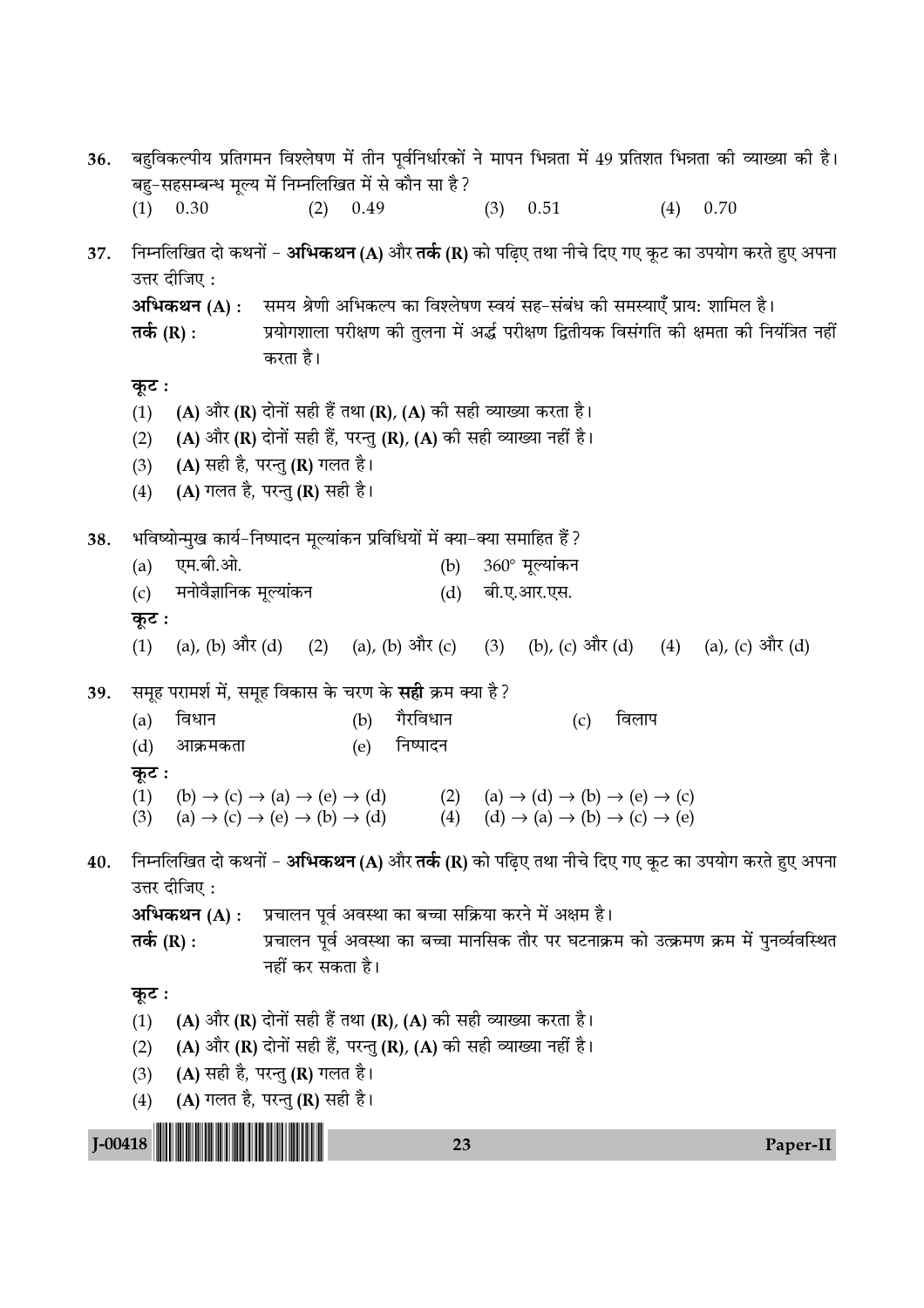41. Read each of the following statements - Assertion (A) and Reason (R); and indicate your answer using code given below :

Assertion (A) : For extraversion, monozygotic twins correlated more than the dizygotic twins.

Reason (R) : Extraversion has genetic basis.

Code :

- (1) Both  $(A)$  and  $(R)$  are true, and  $(R)$  is the correct explanation of  $(A)$ .
- (2) Both  $(A)$  and  $(R)$  are true, but  $(R)$  is not the correct Explanation of  $(A)$ .
- (3) (A) is true, but  $(R)$  is false.
- (4) (A) is false, but  $(R)$  is true.

J-00418 !J-00418-PAPER-II! <sup>24</sup> Paper-II 42. During autobiographical recall, we often reveal a \_\_\_\_\_\_\_\_\_, as a consequence, our memory of the past may be  $\equiv$ (1) inconsistency bias; distorted (2) consistency bias; distorted (3) inconsistency bias; enhanced (4) consistency bias; enhanced 43. Persons with a leison at the ventromedial nucleus are likely to : (1) Overeat (2) Undereat (3) Eat normally (4) Eat normally or undereat 44. The percepts are based on : (a) What we sense (b) What we know (c) What we infer (d) What we conform Code : (1) (a) and (b) only  $(2)$  (b) and (c) only (3) (a), (b) and (c) only  $(4)$  (a), (b) and (d) only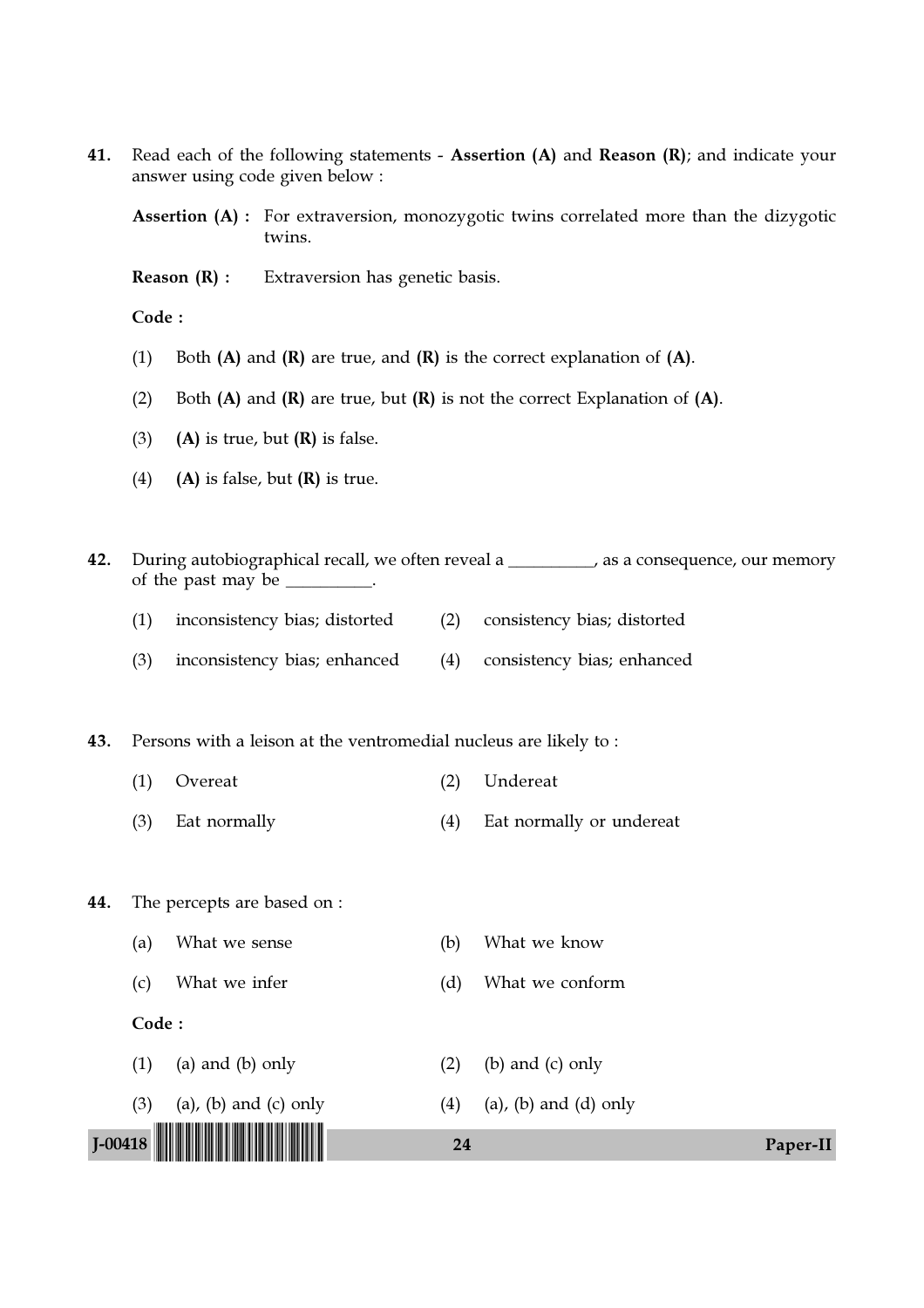J-00418 !J-00418-PAPER-II! <sup>25</sup> Paper-II 41. निम्नलिखित दो कथनों − **अभिकथन (A)** और **तर्क (R)** को पढ़िए और नीचे दिए गए कूट का उपयोग करते हुए अपना उत्तर दीजिए : **अभिकथन (A) : जिहिर्मुखता के लिए एक युग्मनज युग्म, द्वियुग्मनज युग्मों की तुलना में अधिक सह−संबंधित होते** हैं। **Ã∑¸§** (R) : 'Á"◊ȸπÃÊ ∑§Ê •ÊŸÈfl¥Á‡Ê∑§ •ÊœÊ⁄U "ÊÃÊ "Ò– **कृट:** (1) (A) और (R) दोनों सही हैं और (R), (A) की सही व्याख्या है। (2) (A) और (R) दोनों सही हैं, परन्तु (R), (A) की सही व्याख्या नहीं है। (3) (A) सही है, परन्तु (R) गलत है। (4) (A) गलत है, परन्तु (R) सही है। 42. आत्मकथात्मक पुन:स्मरण, के दौरान, हम प्राय: \_\_\_\_\_\_\_\_\_\_\_ को प्रकट करते है, फलस्वरूप, अतीत के बारे में हमारी स्मति हो सकती है। (1) असंगतता पूर्वाग्रह ; विरूपित (2) संगतता पूर्वाग्रह ; विरूपित (3) असंगतता पूर्वाग्रह ; वर्धित (4) संगतता पूर्वाग्रह ; वर्धित 43. वेन्ट्रोमेडियल केन्द्रक पर फोड़ा-फुंसी वाले लोगों द्वारा किसकी संभावना होती है?  $(1)$  अधिक खाना (2) कम खाना (3) सामान्य रूप से खाना (4) सामान्य रूप से या कम खाना 44. प्रत्यक्ष किस पर आधारित होता हैं ? (a) हम जो महसूस करते हैं (b) हम जो जानते हैं (c) हम जो निष्कर्ष निकालते हैं (d) हम जिस प्रथा का पालन करते हैं **कुट:** (1) केवल (a) और (b)  $(2)$  केवल (b) और (c) (3) केवल (a), (b) और (c) (4) केवल (a), (b) और (d)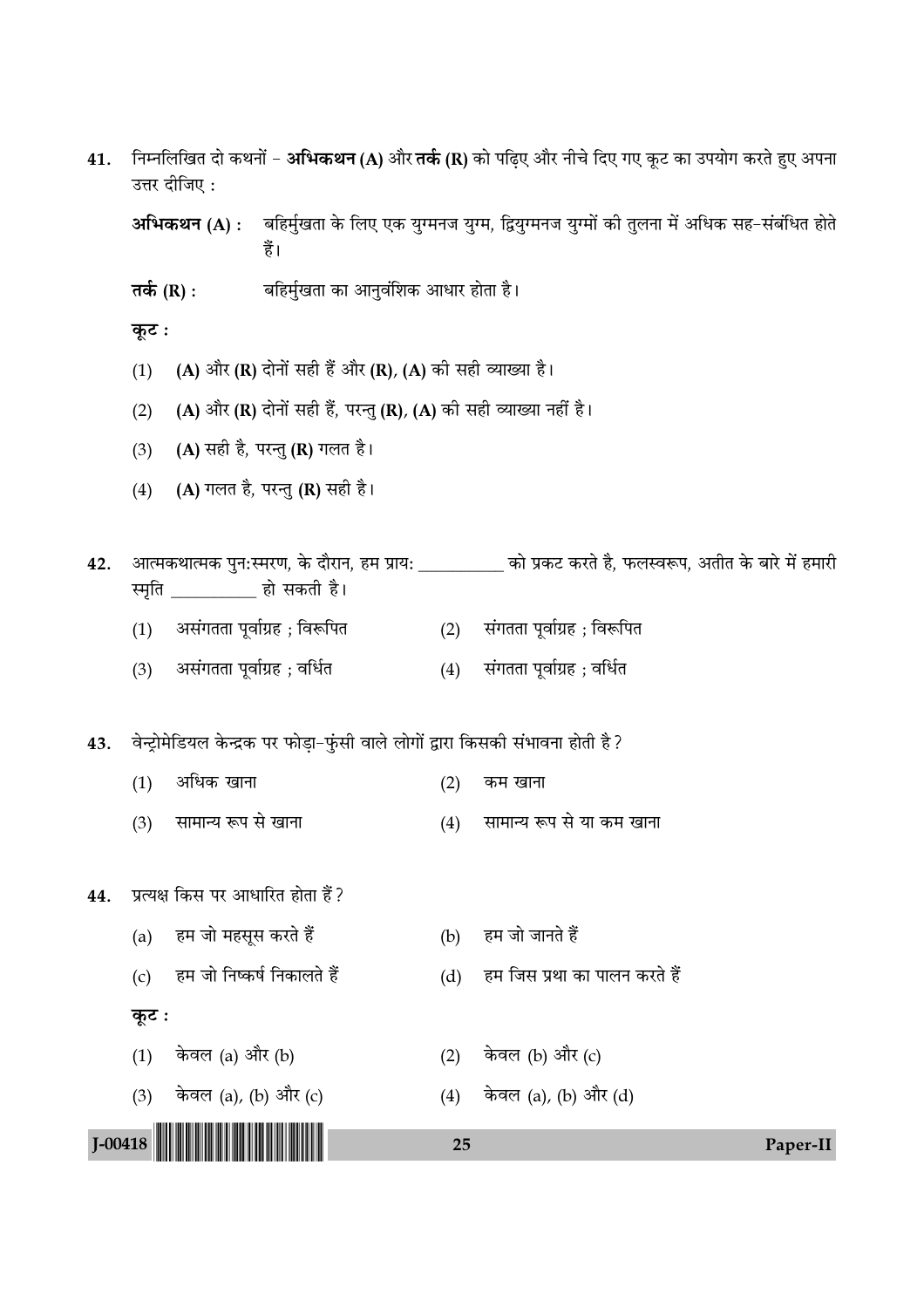45. Match List - I with List - II and select the correct answer by choosing from code given below :

|       |                    | List - I   |       |       |       | List - II                                                                                                                                                                         |  |  |  |  |  |  |
|-------|--------------------|------------|-------|-------|-------|-----------------------------------------------------------------------------------------------------------------------------------------------------------------------------------|--|--|--|--|--|--|
|       |                    | (Concept)  |       |       |       | (Explanation)                                                                                                                                                                     |  |  |  |  |  |  |
| (a)   |                    | Phrenology |       |       | (i)   | Field that locates areas of the brain responsible for specific<br>aspects of emotional and behaviour functioning.                                                                 |  |  |  |  |  |  |
| (b)   | Selective Breeding |            |       |       | (ii)  | An approach to establish genetic - behaviour relationship<br>through mating of successive generations with a particular<br>trait.                                                 |  |  |  |  |  |  |
| (c)   | Plasticity         |            |       |       | (iii) | Ability of parts of neurobiological system to change<br>temporarily and for extended period time.                                                                                 |  |  |  |  |  |  |
| (d)   | Twin studies       |            |       |       | (iv)  | An approach to establish of genetic - behaviour<br>relationship through the comparison degree of similarity<br>among identical twins, fraternal twins, and non-twins<br>siblings. |  |  |  |  |  |  |
| Code: |                    |            |       |       |       |                                                                                                                                                                                   |  |  |  |  |  |  |
|       | (a)                | (b)        | (c)   | (d)   |       |                                                                                                                                                                                   |  |  |  |  |  |  |
| (1)   | (i)                | (ii)       | (iii) | (iv)  |       |                                                                                                                                                                                   |  |  |  |  |  |  |
| (2)   | (ii)               | (i)        | (iv)  | (iii) |       |                                                                                                                                                                                   |  |  |  |  |  |  |
| (3)   | (iii)              | (iv)       | (i)   | (ii)  |       |                                                                                                                                                                                   |  |  |  |  |  |  |
| (4)   | (iv)               | (iii)      | (ii)  | (i)   |       |                                                                                                                                                                                   |  |  |  |  |  |  |

#### Instructions for Questions 46 to 50.

### Read the following paragraph and answer the five questions which follow :

A researcher in experimental psychology hypothesized that a particular 'Reward System' for fast reactions would improve the reaction time. To verify this hypothesis, he selected forty subjects in the age range of 25 to 35 years from an organization. Following the standard reaction time experiment, he measured the simple reaction time without the reward system. While taking each trial in the experiment, the time-interval between the ready signal and the onset of stimulus was randomly varied between two to five seconds. In the second part of the experiment, the reward system was introduced and the simple reaction time was measured again for the same subjects. The mean reaction time before the introduction of reward system was 210 milliseconds and the mean reaction time after the introduction of reward system was 250 milliseconds. The difference between the two means was statistically significant at .01 level.

#### 46. In the above study, the researcher's hypothesis is :

- (1) Correlational hypothesis (2) Directional hypothesis
- (3) Non-directional hypothesis (4) Null hypothesis

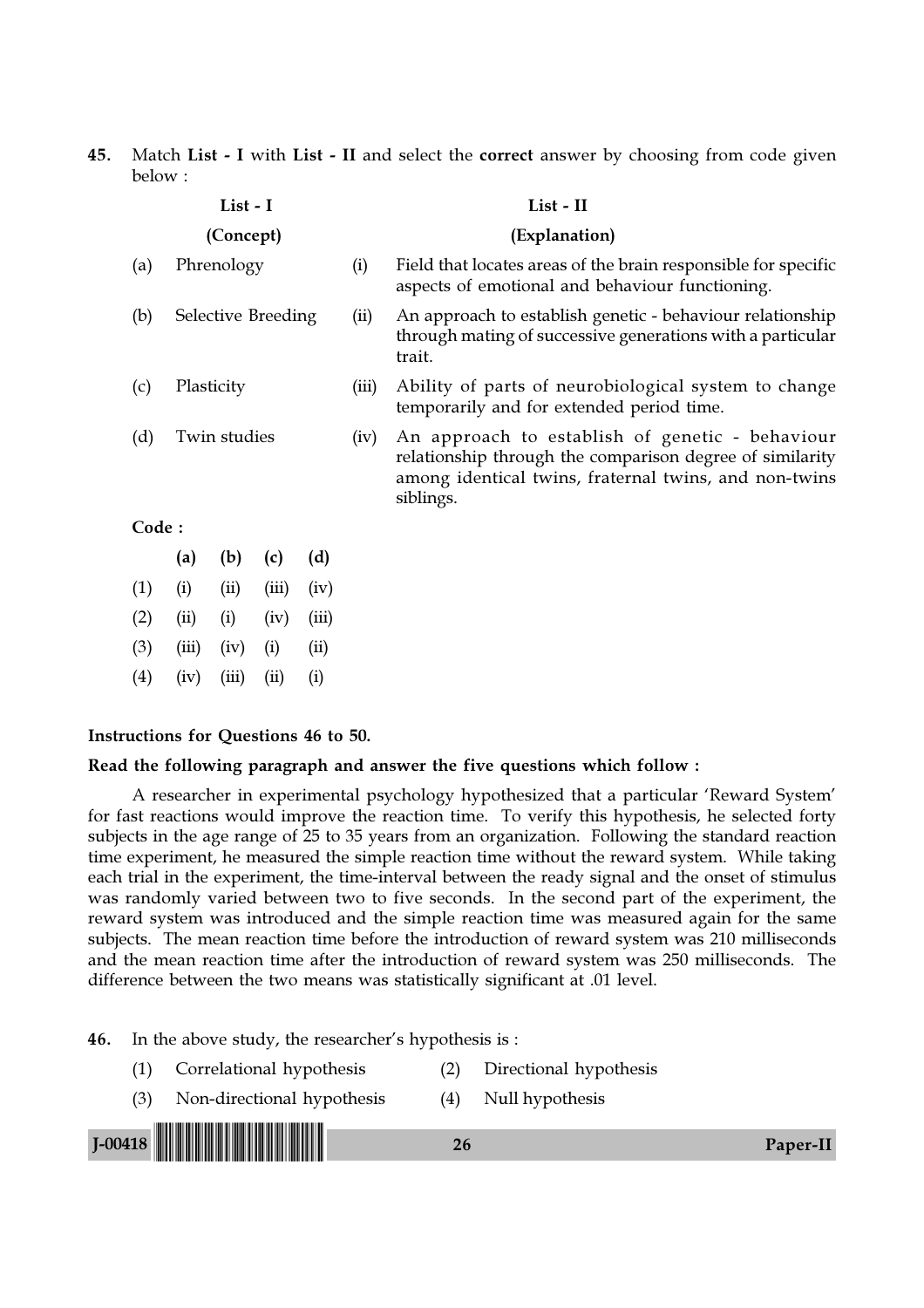45. सूची - I और सूची - II को सुमेलित कीजिए और नीचे दिए गए कूट में से सही उत्तर चुनिए:

|       |                 | सूची - I     |       |       |       | सूची - II                                                                                                                                                              |  |  |  |
|-------|-----------------|--------------|-------|-------|-------|------------------------------------------------------------------------------------------------------------------------------------------------------------------------|--|--|--|
|       |                 | ( अवधारणा)   |       |       |       | ( व्याख्या )                                                                                                                                                           |  |  |  |
| (a)   |                 | कपाल विज्ञान |       |       | (i)   | वह अध्ययन क्षेत्र, जिसमें मस्तिष्क के उन विभिन्न क्षेत्रों का स्थानीकरण<br>किया जाता है, जो संवेगों और व्यवहार क्रियात्मकता के विभिन्न पहलुओं के<br>लिए जिम्मेवार हैं। |  |  |  |
| (b)   | चयनात्मक प्रजनन |              |       |       | (ii)  | एक उपागम, जिसके अंतर्गत एक विशेष शील गुण वाले व्यक्तियों के बीच<br>प्रजनन करवा कर आनुवंशिक और व्यवहार के बीच संबंध का अध्ययन<br>किया जाता है।                          |  |  |  |
| (c)   | सुघट्यता        |              |       |       | (iii) | स्नायुयिक आंगिक तंत्र को क्षणिक और लंबे समय के लिए परिवर्तनशीलता<br>की योग्यता।                                                                                        |  |  |  |
| (d)   |                 | यमज अध्ययन   |       |       | (iv)  | आनुवंशिक व्यवहार संबंध के अध्ययन का उपागम, जिसमें समरूप यमज,<br>विरूप यमज और भाई-बहनों के बीच समानता तथा उनकी तुलना की<br>जाती है।                                     |  |  |  |
| कूट : |                 |              |       |       |       |                                                                                                                                                                        |  |  |  |
|       | (a)             | (b)          | (c)   | (d)   |       |                                                                                                                                                                        |  |  |  |
| (1)   | (i)             | (ii)         | (iii) | (iv)  |       |                                                                                                                                                                        |  |  |  |
| (2)   | (ii)            | (i)          | (iv)  | (iii) |       |                                                                                                                                                                        |  |  |  |
| (3)   | (iii)           | (iv)         | (i)   | (ii)  |       |                                                                                                                                                                        |  |  |  |
| (4)   | (iv)            | (iii)        | (ii)  | (i)   |       |                                                                                                                                                                        |  |  |  |

## निम्नलिखित परिच्छेद को पढ़िए और नीचे दिए पाँच प्रश्नों 46 से 50 का उत्तर दीजिए:

प्रायोगिक मनोविज्ञान के शोधकर्त्ता प्राक्कल्पना करते हैं कि त्वरित प्रतिक्रियाओं के लिए एक विशेष पारितोषिक प्रणाली प्रतिक्रिया काल को सुधार देगी। इस प्राक्कल्पना का सत्यापन करने के लिए, उन्होंने एक संगठन से 25 से 35 वर्ष के आय सीमा में चालीस विषयियों का चयन किया। मानक प्रतिक्रिया काल प्रयोग के चलते, उन्होंने बगैर पारितोषिक प्रणाली के सरल प्रतिक्रिया काल का मापन किया। प्रयोग में प्रत्येक परीक्षण को लेते समय, तैयार संकेत और संवेदन के प्रारम्भ के बीच समय अंतराल को यादुच्छिक रूप से दो से पाँच सैकेण्ड भिन्न रखा गया। प्रयोग के दूसरे भाग में, पारितोषिक प्रणाली का प्रयोग किया गया और उन्हीं विषयियों के लिए सरल प्रतिक्रिया काल फिर से मापा गया। पारितोषिक प्रणाली का उपयोग करने से पहले औसत प्रतिक्रिया काल 210 मि.सैकण्ड था और पारितोषिक प्रणाली का उपयोग करने के बाद औसत प्रतिक्रिया काल 250 मि.सैकण्ड था। दो औसत मानों के बीच अन्तर .01 स्तर पर सांख्यिकीय रूप से सार्थक था।

#### उपर्युक्त अध्यायन में, शोधकर्त्ता की प्राक्कल्पना क्या है? 46.

- $(1)$ सहसम्बन्धी प्राक्कल्पना  $(2)$ निर्देशनीय प्राक्कल्पना
- अनिर्देशनीय प्राक्कल्पना  $(3)$  $(4)$ शून्य प्राक्कल्पना

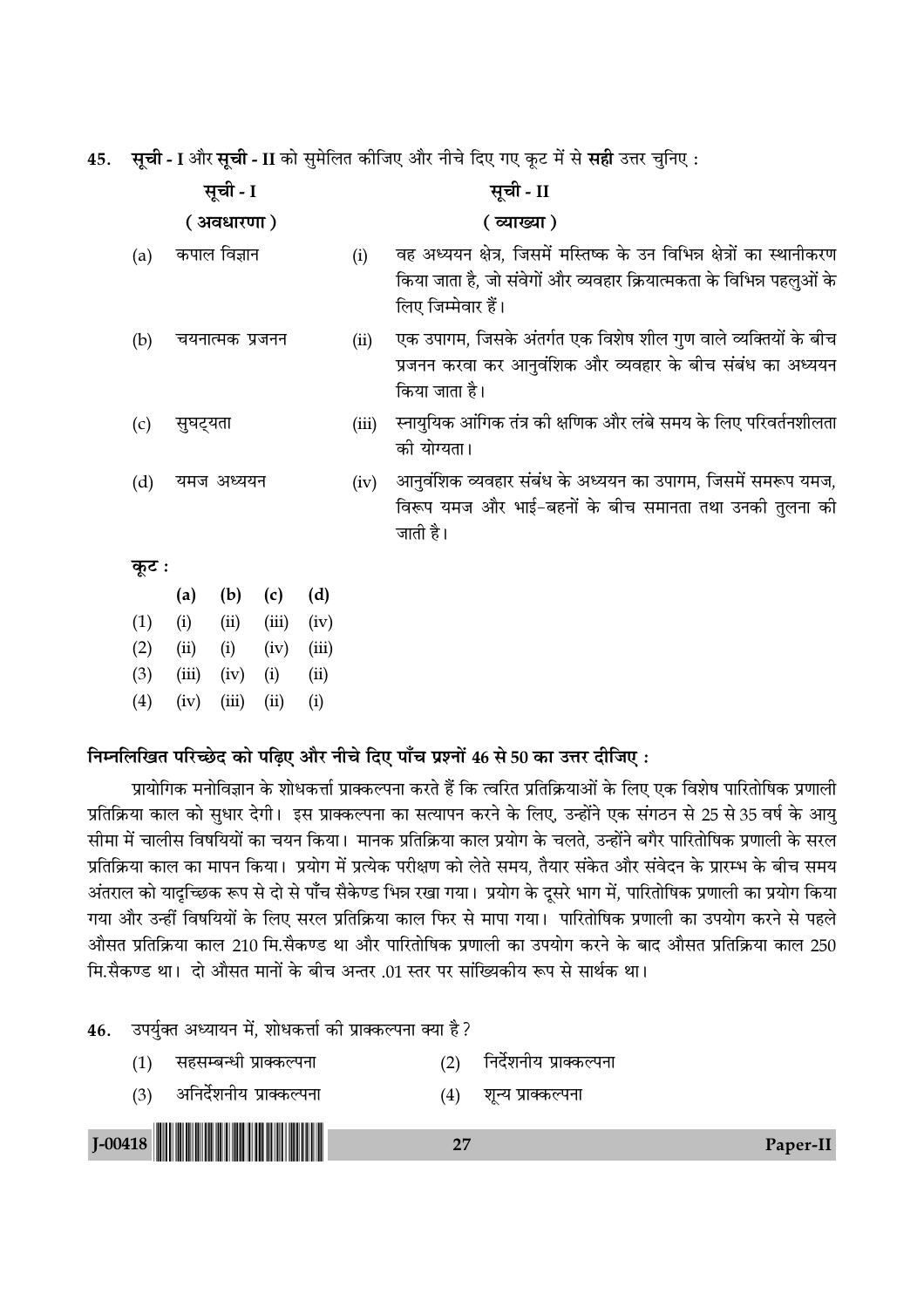- 47. Which of the following statistical techniques can be used for evaluating the mean differences ?
	- (a) Independent samples t-test (b) Paired samples t-test
	-
- 
- (c) Mann-Whitney U-test (d) Repeated measures ANOVA

Code :

- (1) (b) only (2) (a) and (b) only
- (3) (b) and (d) only  $(4)$  (a), (b) and (d) only
- 48. Which one of the following conclusions can be drawn on the basis of the above study ?
	- (1) The researcher's hypothesis has been accepted.
	- (2) The researcher's hypothesis has been rejected.
	- (3) The researcher's hypothesis has been partially accepted.
	- (4) Inadequate hypothesis to verify the hypothesis.
- 49. Read each of the following statements Assertion (A) and Reason (R); and indicate your answer using codes given below :

Assertion (A) : In the above study, the foreperiods were randomly varied.

**Reason (R) :** Random variation of the foreperiods reduces the false reactions. Code :

- (1) Both  $(A)$  and  $(R)$  are true, and  $(R)$  is the correct explanation of  $(A)$ .
- (2) Both  $(A)$  and  $(R)$  are true, but  $(R)$  is not the correct explanation of  $(A)$ .
- (3) (A) is true, but  $(R)$  is false.
- (4) (A) is false, but  $(R)$  is true.

50. In this experiment, reaction time can be labelled as :

- (a) Continuous variable (b) Dependent variable
- (c) Stimulus variable (d) Behavioural variable

- (1) (a) only  $(2)$  (a) and (b) only
- (3) (a), (b) and (c) only  $(4)$  (a), (b) and (d) only
- 51. In Vertebrates, myelin is produced in the brain and spinal cord by \_\_\_\_\_\_\_\_, and in rest of nervous system by \_
	- (1) Oligodendrocytes ; Schwann cells
	- (2) Schwann cells ; Oligodendrocytes
	- (3) Astrocytes ; Microglia
	- (4) Microglia ; Astrocytes

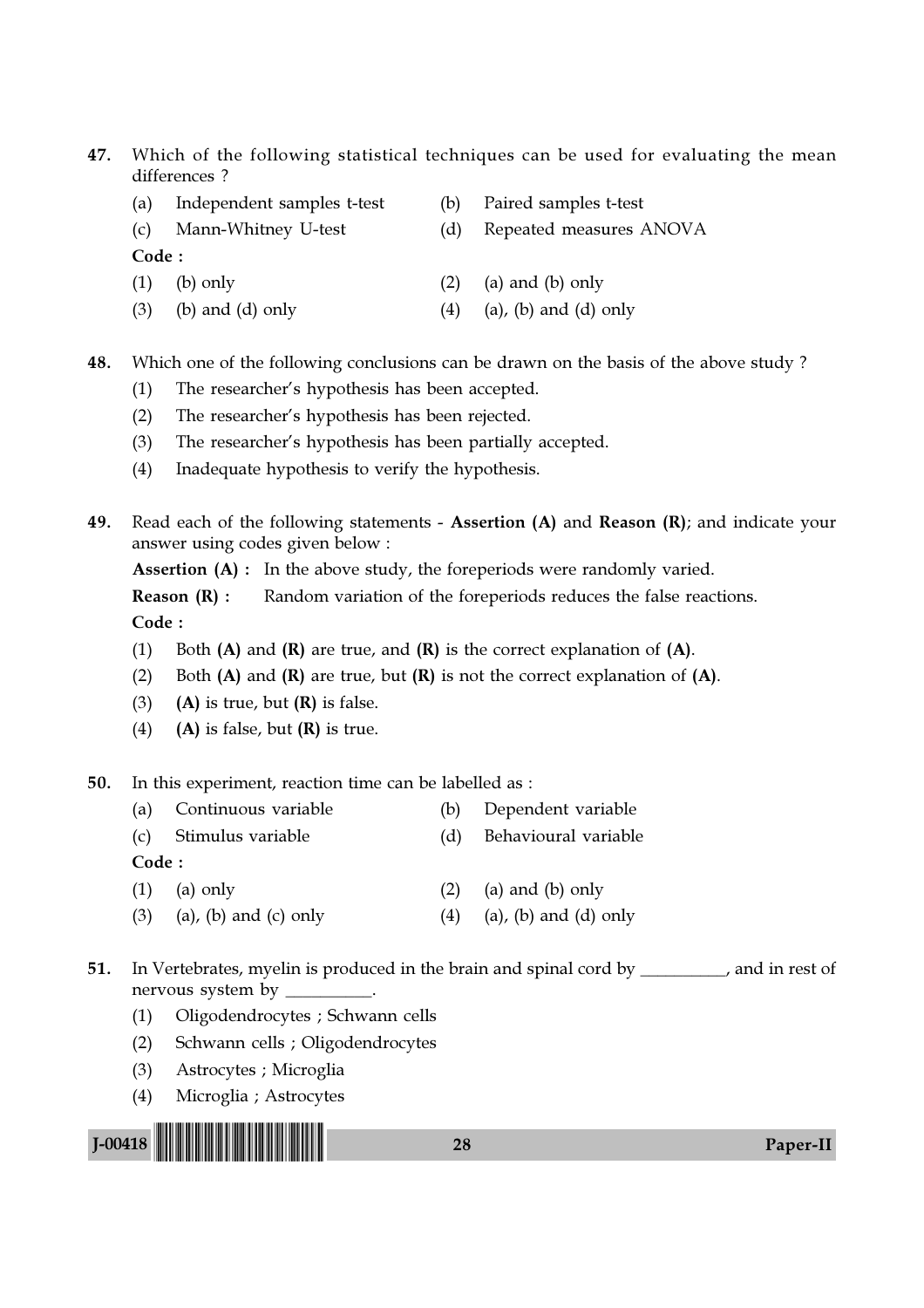निम्नलिखित में से कौन–सी सांख्यिकीय तकनीक को औसत अन्तर का आकलन करने के लिए उपयोग किया जा 47. सकता है?

| (a)   | स्वतन्त्र प्रतिदर्श t-परीक्षण                                                    | (b) | युग्मित प्रतिदर्श t-परीक्षण |
|-------|----------------------------------------------------------------------------------|-----|-----------------------------|
| (c)   | मान-विटने U-परीक्षण                                                              | (d) | बारम्बार अनोवा का माप       |
| कूट : |                                                                                  |     |                             |
| (1)   | केवल (b)                                                                         | (2) | केवल (a) और (b)             |
|       | (3) केवल (b) और (d)                                                              | (4) | केवल (a), (b) और (d)        |
|       |                                                                                  |     |                             |
|       | उपर्युक्त अध्ययन के आधार पर निम्नलिखित में से कौन-सा निष्कर्ष निकाला जा सकता है? |     |                             |
| (1)   | शोधकर्त्ता की प्राक्कल्पना को स्वीकार कर लिया गया है।                            |     |                             |

- शोधकर्त्ता की प्राक्कल्पना को अस्वीकार कर दिया गया है।  $(2)$
- शोधकर्त्ता की प्राक्कल्पना को आंशिक रूप से स्वीकार किया है।  $(3)$
- प्राक्कल्पना का सत्यापन करने के लिए अपर्याप्त प्राक्कल्पना।  $(4)$
- निम्नलिखित दो कथनों **अभिकथन (A)** और **तर्क (R)** को पढिए तथा नीचे दिए गए कुट का उपयोग करते हुए अपना 49. उत्तर दीजिए :

अभिकथन (A) : उपर्युक्त अध्ययन में, अग्र कालों को याद्रच्छिक रूप से भिन्न रखा गया।

```
अग्र कालों की याद्रच्छिक विभिन्नता कृत्रिम प्रतिक्रियाओं को घटा देती है।
तर्क (R) :
```
कूट :

48.

- (A) और (R) दोनों सही हैं तथा (R), (A) की सही व्याख्या करता है।  $(1)$
- (A) और (R) दोनों सही हैं, परन्तु (R), (A) की सही व्याख्या नहीं है।  $(2)$
- (A) सही है, परन्तु (R) गलत है।  $(3)$
- (A) गलत है, परन्तु (R) सही है।  $(4)$

इस प्रयोग में, प्रतिक्रिया काल को निम्नलिखित में से क्या नाम दिया जा सकता है ? 50.

- (b) आश्रित चर  $(a)$ सतत चर
- उद्दीपन चर  $(c)$ (d) व्यवहारपरक चर

कुट :

- $(1)$  केवल  $(a)$ (2) केवल (a) और (b)
- (4) केवल (a), (b) और (d) (3) केवल (a), (b) और (c)
- वरटिब्रेट में, मस्तिष्क और रीढ की हड्डी में द्वारा माइलिन उत्पन्न होती है और शेष तंत्रिका तंत्र में 51. \_\_\_\_\_\_\_ द्वारा उत्पन्न होती है।
	- ओलीगोडेंड्रोसाइट्स ; श्वान कोशिकाएँ  $(1)$
	- श्वान कोशिकाएँ ; ओलीगोडेंड्रोसाइट्स  $(2)$
	- एस्ट्रोसाइट्स ; माइक्रोग्लिआ  $(3)$
	- माइक्रोग्लिआ ; एस्ट्रोसाइट्स  $(4)$



Paper-II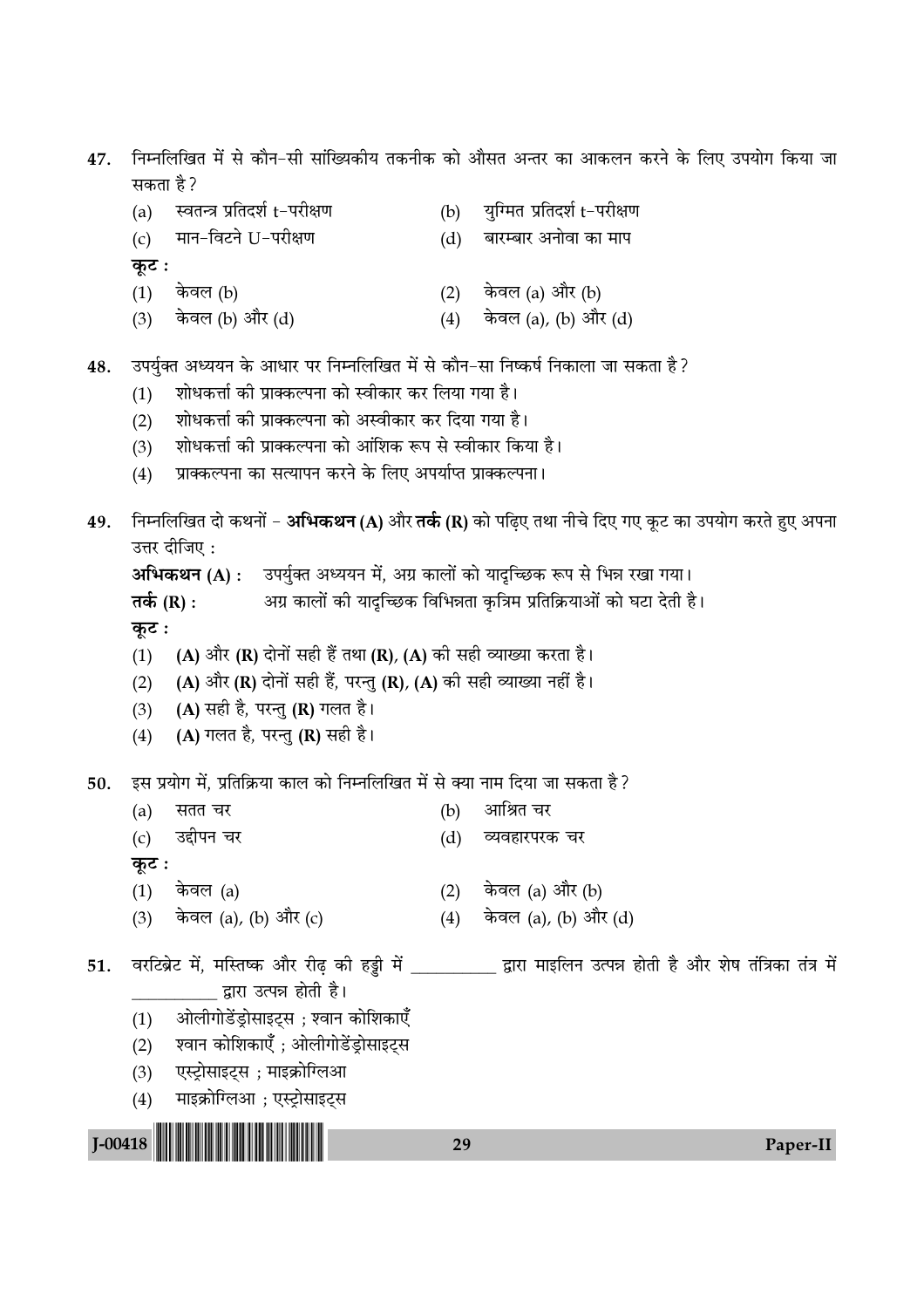52. Read each of the following statements - Assertion (A) and Reason (R); and indicate your answer using code given below :

Assertion (A) : Algorithm is a logical rule that guarantees solving a particular problem.

**Reason (R) :** One can find the solution even to complex problems by following step by step procedure.

- (1) Both  $(A)$  and  $(R)$  are true, and  $(R)$  is the correct explanation of  $(A)$ .
- (2) Both  $(A)$  and  $(R)$  are true, but  $(R)$  is not the correct explanation of  $(A)$ .
- (3) (A) is true, but  $(R)$  is false.
- (4) (A) is false, but  $(R)$  is true.
- 53. Match List I with List II and select the correct answer by choosing from code given below :

|             |       |                       | List - I             |       |                          |       |     | List - II                                                                                   |          |
|-------------|-------|-----------------------|----------------------|-------|--------------------------|-------|-----|---------------------------------------------------------------------------------------------|----------|
|             |       |                       | (Personality tests)  |       |                          |       |     | (Dimensions covered)                                                                        |          |
|             | (a)   | EPQ-R                 |                      |       |                          | (i)   |     | Need for power                                                                              |          |
|             | (b)   |                       | NEO-PI-3             |       |                          | (ii)  |     | Psychoticism                                                                                |          |
|             | (c)   | <b>TAT</b>            |                      |       |                          | (iii) |     | Anxiety as a state                                                                          |          |
|             | (d)   | <b>STAI</b>           |                      |       |                          | (iv)  |     | Openness to experience                                                                      |          |
|             | Code: |                       |                      |       |                          |       |     |                                                                                             |          |
|             |       | (a)                   | (b)                  | (c)   | (d)                      |       |     |                                                                                             |          |
|             | (1)   | (ii)                  | (iv)                 | (i)   | (iii)                    |       |     |                                                                                             |          |
|             | (2)   | (iv)                  | (ii)                 | (i)   | (iii)                    |       |     |                                                                                             |          |
|             | (3)   | (ii)                  | (iv)                 | (iii) | (i)                      |       |     |                                                                                             |          |
|             | (4)   | (i)                   | (iv)                 | (iii) | (ii)                     |       |     |                                                                                             |          |
| 54.         |       | are called _________. |                      |       |                          |       |     | The basic speech sounds are called ___________; and the meaningful smallest units of speech |          |
|             | (1)   |                       | Phonemes ; Fixation  |       |                          |       | (2) | Phonemes ; Lexigram                                                                         |          |
|             | (3)   |                       |                      |       | Morphemes ; Phonemes     |       | (4) | Phonemes ; Morphemes                                                                        |          |
| 55.         |       |                       |                      |       |                          |       |     | Which of the following concept/s is/are not found in Freudian Psychoanalysis?               |          |
|             | (a)   |                       |                      |       | Unconscious motivation   |       | (b) | Collective unconscious                                                                      |          |
|             | (c)   |                       |                      |       | Striving for superiority |       | (d) | Instincts                                                                                   |          |
|             | Code: |                       |                      |       |                          |       |     |                                                                                             |          |
|             | (1)   |                       | (a) and (b) only     |       |                          |       | (2) | (b) and $(c)$ only                                                                          |          |
|             | (3)   |                       | $(c)$ and $(d)$ only |       |                          |       | (4) | $(a)$ , $(b)$ and $(d)$ only                                                                |          |
| $J - 00418$ |       |                       |                      |       |                          |       | 30  |                                                                                             | Paper-II |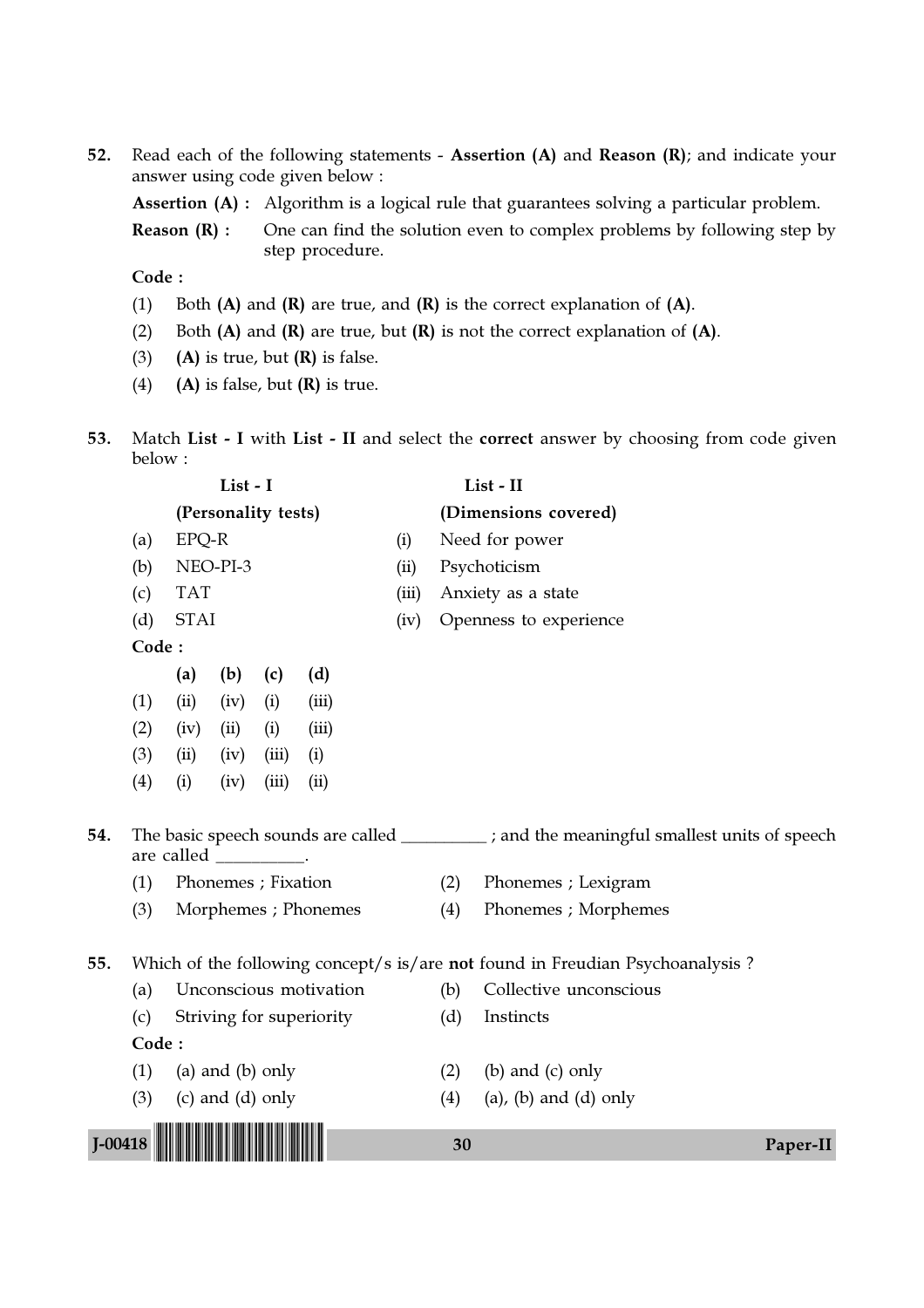52. निम्नलिखित दो कथनों - अभिकथन (A) और तर्क (R) को पढ़िए और नीचे दिए गए कूट का उपयोग करते हुए अपना उत्तर दीजिए :

अभिकथन (A) : ऐल्गोरिथ्म एक तार्किक नियम है जो एक विशेष समस्या के समाधान की गारंटी देता है।

तर्क  $(R)$  : एक व्यक्ति कदम-दर-कदम कार्यविधि का पालन करके जटिल समस्याओं का समाधान भी प्राप्त कर सकता है।

- कूट :
- (A) और (R) दोनों सही हैं और (R), (A) की सही व्याख्या है।  $(1)$
- (A) और (R) दोनों सही हैं, परन्तु (R), (A) की सही व्याख्या नहीं है।  $(2)$
- (A) सही है, परन्तु (R) गलत है।  $(3)$
- (A) गलत है, परन्तु (R) सही है।  $(4)$
- 53. सूची I और सूची II को सुमेलित कीजिए और नीचे दिए गए कूट में से सही उत्तर चुनिए:

|             |                          |                                                                                                             | सूची - I                            |                                     |                                      |       | सूची - II                  |                                                                                                   |  |          |
|-------------|--------------------------|-------------------------------------------------------------------------------------------------------------|-------------------------------------|-------------------------------------|--------------------------------------|-------|----------------------------|---------------------------------------------------------------------------------------------------|--|----------|
|             |                          |                                                                                                             | (व्यक्तित्व परीक्षण)                |                                     |                                      |       |                            | (आयाम मापन)                                                                                       |  |          |
|             | (a)                      | EPQ-R                                                                                                       |                                     |                                     |                                      | (i)   |                            | शक्ति आवश्यकता                                                                                    |  |          |
|             | (b)                      |                                                                                                             | NEO-PI-3                            |                                     |                                      | (ii)  |                            | मनोविदिलतावाद                                                                                     |  |          |
|             | (c)                      | <b>TAT</b>                                                                                                  |                                     |                                     |                                      | (iii) |                            | चिंता की अवस्था                                                                                   |  |          |
|             | (d)                      | <b>STAI</b>                                                                                                 |                                     |                                     |                                      | (iv)  |                            | अनुभव का खुलापन                                                                                   |  |          |
|             | कूट :                    |                                                                                                             |                                     |                                     |                                      |       |                            |                                                                                                   |  |          |
| 54.         | (1)<br>(2)<br>(3)<br>(4) | (a)<br>(ii)<br>(iv)<br>(ii)<br>(i)                                                                          | (b)<br>(iv)<br>(ii)<br>(iv)<br>(iv) | (c)<br>(i)<br>(i)<br>(iii)<br>(iii) | (d)<br>(iii)<br>(iii)<br>(i)<br>(ii) |       |                            | मूलभूत वाक् ध्वनियाँ __________ कहलाती हैं और वाक् की सार्थक लघुतम इकाईयाँ __________ कहलाती हैं। |  |          |
|             | (1)                      |                                                                                                             | स्वनिम; निर्धारण                    |                                     |                                      |       | स्वनिम; लेक्सिग्राम<br>(2) |                                                                                                   |  |          |
|             | (3)                      |                                                                                                             | रूपिम; स्वनिम                       |                                     |                                      |       | (4)                        | स्वनिम; रूपिम                                                                                     |  |          |
| 55.         | (a)                      | निम्नलिखित में से कौन-सी अवधारणाएं फ्रायड के मनो-विश्लेषण में <b>नहीं</b> पाई जाती हैं?<br>अचेतन अभिप्रेरणा |                                     |                                     |                                      |       |                            | सामूहिक अचेतन                                                                                     |  |          |
|             | (c)                      |                                                                                                             | श्रेष्ठता के लिए संघर्ष             |                                     |                                      |       | (d)                        | मूल प्रवृत्तियाँ                                                                                  |  |          |
|             | कूट :                    |                                                                                                             |                                     |                                     |                                      |       |                            |                                                                                                   |  |          |
|             | (1)                      | केवल (a) और (b)                                                                                             |                                     |                                     |                                      |       | (2)                        | केवल (b) और (c)                                                                                   |  |          |
|             | (3)                      |                                                                                                             | केवल (c) और (d)                     |                                     |                                      |       | (4)                        | केवल (a), (b) और (d)                                                                              |  |          |
| $J - 00418$ |                          |                                                                                                             |                                     |                                     |                                      |       | 31                         |                                                                                                   |  | Paper-II |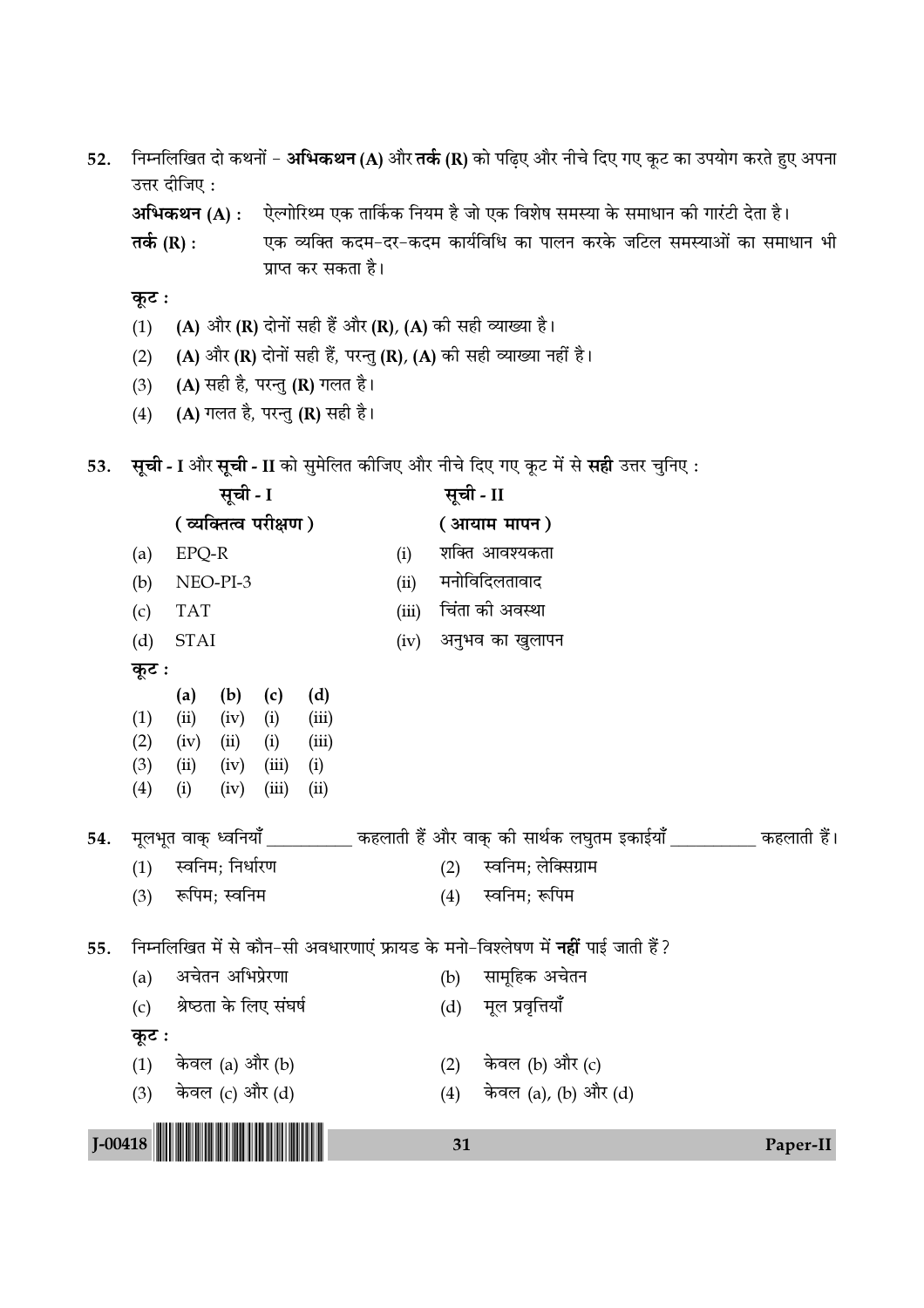56. Tests of declarative memory are termed as tests, whereas tests of non-declarative memory are termed as **we have the tests**.

- (1) Long-term memory ; explicit memory
- (2) Short-term memory ; implicit memory
- (3) Implicit memory ; explicit memory
- (4) Explicit memory ; implicit memory
- 57. Which method is used for memorising a poem ?
	- (1) Massed practice (2) Distributed practice
	- (3) Serial memorising (4) Syntactic memorising

58. \_\_\_\_\_\_\_\_\_\_ makes neurons stand out visibly depicting which neurons are active ; whereas \_\_\_\_\_\_\_\_\_\_ uses antibodies attached to a dye to identify cellular components such as receptors, neurotransmitters, or enzymes.

- (1) Immunocytochemistry ; Autoradiography
- (2) Autoradiography ; Immunocytochemistry
- (3) Myelin staining ; Nissl Staining
- (4) Nissl Staining ; Myelin Staining

59. Which of the following are predictors of good prognosis in Schizophrenia.

- (a) Positive symptoms (b) Late onset
- (c) Acute onset (d) No precipitating factors

Code :

- (1) (a), (b) and (c) are correct ; (d) is incorrect
- $(2)$  (b),  $(c)$  and  $(d)$  are correct ;  $(a)$  is incorrect
- (3) (c), (d) and (b) are correct ; (a) is incorrect
- (4) (a), (c) and (d) are correct ; (b) is incorrect

60. The body's response to danger is triggered by the release of \_\_\_\_\_\_\_\_\_\_ by the \_\_\_\_ glands.

- (1) Acetylcholine ; adrenal
- (2) Epinephrine and norepinephrine; adrenal
- (3) Acetylcholine ; pituitary
- (4) Epinephrine and norepinephrine; pituitary

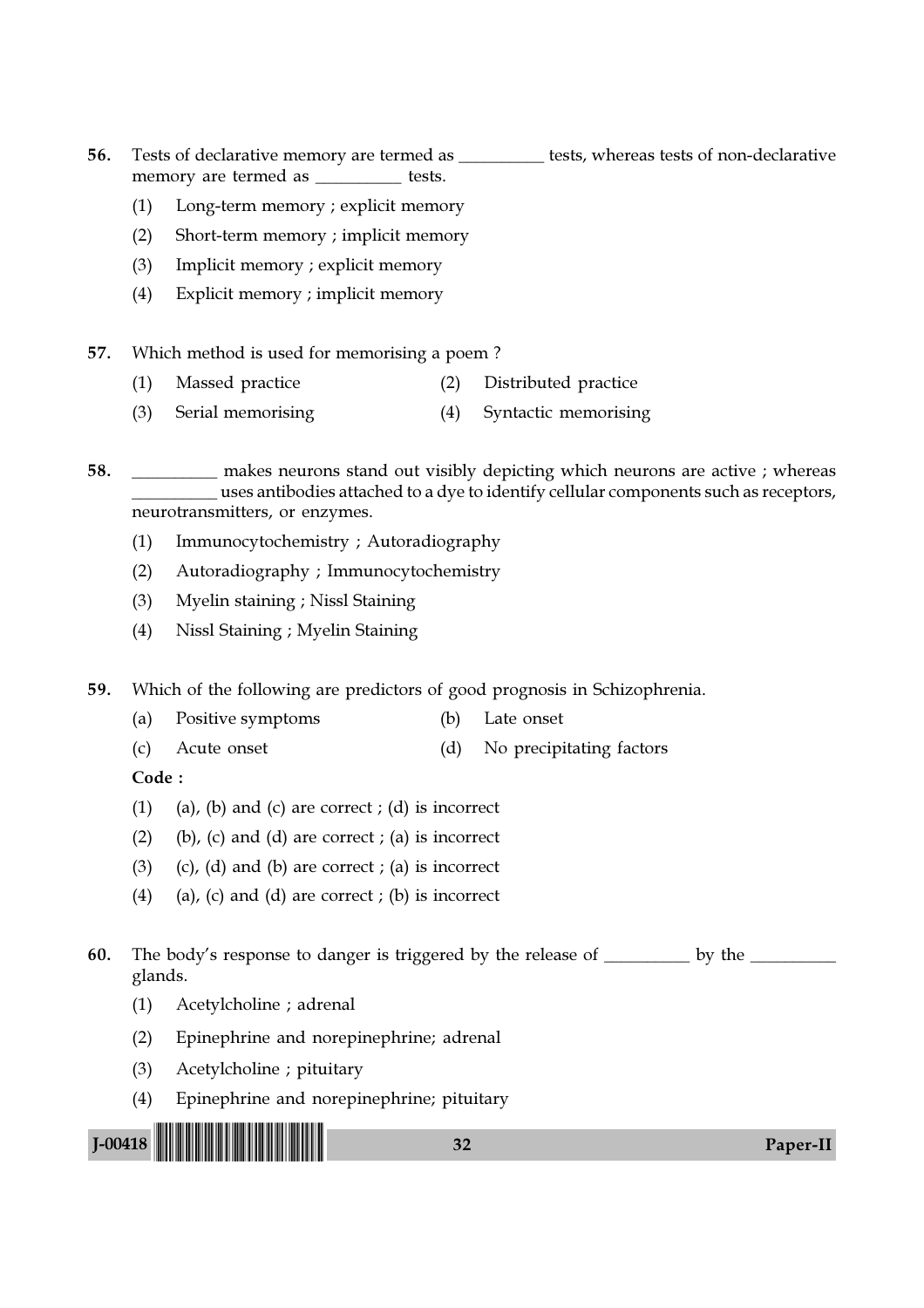- 56. घोषणात्मक स्मृति के मापों को \_\_\_\_\_\_\_\_\_\_\_\_ जाना जाता है, जबकि अघोषणात्मक स्मृति के मापों को \_\_\_\_\_ जाना जाता है।
	- (1) दीर्घकालिक स्मृति; सुव्यक्त स्मृति
	- (2) अल्पकालिक स्मृति; अंतर्निहित स्मृति
	- (3) अंतर्निहित स्मृति; सुव्यक्त स्मृति
	- $(4)$  सुव्यक्त स्मृति; अंतर्निहित स्मृति
- 57. कविता को कंठस्थ करने में स्मृति की किस विधि का उपयोग किया जाता है ?
	- (1) पुंजिय (मास्ड) अभ्यास (2) वितरित अभ्यास
	- (3) ऊ्रमिक कंठस्थता (4) वाक्यात्मक कंठस्थता
- 58. \_\_\_\_\_\_\_\_\_\_ ãÿÍ⁄UÊŸ˜' ∑§Ê ŒÎÁc≈UªÃ M§¬ ' •‹ª ∑§⁄U ŒÃÊ "Ò ¡Ê ÁŸM§Á¬Ã ∑§⁄UÃÊ "Ò Á∑§ ∑§ÊÒŸ-' ãÿÍ⁄UÊŸ˜' 'Á∑˝§ÿ "Ò; जबकि कोशिकीय अवयवों की पहचान करने के लिए रंजक से चिपके प्रतिरक्षियों का उपयोग करता है जैसे संग्राहक, तंत्रिकासंचारक, अथवा एनजाइम।
	- (1) इम्यूनोसाइटोकैमिस्ट्री; ऑटोरेडियोग्राफी
	- (2) ऑटोरेडियोग्राफी; इम्यूनोसाइटोकैमिस्ट्री
	- (3) माइलिन स्टेनिंग; निसल स्टेनिंग
	- (4) निसल स्टेनिंग; माइलिन स्टेनिंग
- 59. सिजोफ्रेनिया में चिकित्सीय सम्भावना के निम्न में से कौन से पूर्वानुमानक हैं?
	- (a) सकारात्मक संलक्षण (b) विलम्ब उत्पत्ति
	- (c) तीव्र उत्पत्ति (d) कोई वर्तमान सम्बधित कारक नहीं

**कूट**ः

- (1) (a), (b) और (c) सही हैं, (d) गलत है।
- (2) (b), (c) और (d) सही हैं, (a) गलत है।
- (3) (c), (d) और (b) सही हैं, (a) गलत है।
- (4) (a), (c) और (d) सही हैं, (b) गलत है।

 $60.$  घुतरे के प्रति शरीर की प्रतिक्रिया ग्रंथियों के किन स्रावों के द्वारा उत्पन्न होती है :

- (1) एसिटिलकोलिन, अधिवृक्क
- (2) © एपिनिफ्राइन और नॉरपेनफ्राइन, अधिवृक्क
- (3) एसिटिलकोलिन, पीयूषिका
- (4) एपिनिफ्राइन और नॉरपेनफ्राइन, पीयूषिका

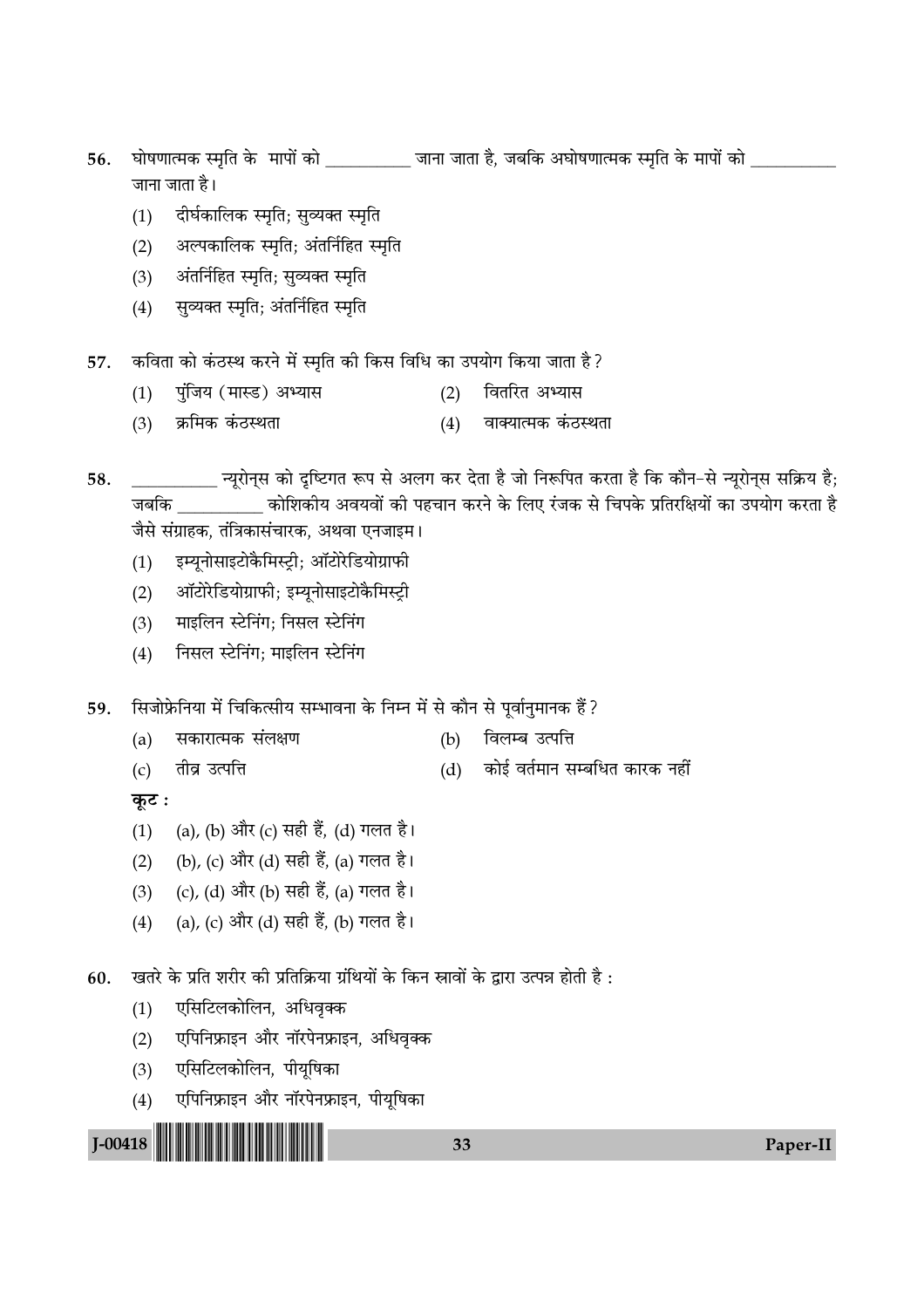61. Which of the following is the characteristic of Mastery-Oriented Students ?

- (1) They see ability as improvable.
- (2) They feel competent when they succeed.
- (3) They feel worthless when they fail.
- (4) They set unrealistically high goals.

62. A child's cognitive transition from external influences to internal thoughts occurs in four stages. What is the correct order of this transition ?

|       | (a) Naive Stage                                               |     | (b) Natural / Primitive Stage                         |
|-------|---------------------------------------------------------------|-----|-------------------------------------------------------|
|       | (c) Ego-centric speech Stage                                  |     | (d) Ingrowth Stage                                    |
| Code: |                                                               |     |                                                       |
|       | (1) (a) $\rightarrow$ (b) $\rightarrow$ (c) $\rightarrow$ (d) | (2) | $(b) \rightarrow (a) \rightarrow (c) \rightarrow (d)$ |
| (3)   | $(a) \rightarrow (b) \rightarrow (d) \rightarrow (c)$         | (4) | $(b) \rightarrow (a) \rightarrow (d) \rightarrow (c)$ |

63. Match List - I with List - II and select the correct answer by choosing from code given below :

|           | List - I |                  |                       |       |      | List - II                     |                                                                                      |          |  |  |  |
|-----------|----------|------------------|-----------------------|-------|------|-------------------------------|--------------------------------------------------------------------------------------|----------|--|--|--|
|           |          | (Psychologist)   |                       |       |      | (Concept)                     |                                                                                      |          |  |  |  |
|           | (a)      | <b>Bruner</b>    |                       |       | (i)  | Conservation                  |                                                                                      |          |  |  |  |
|           | (b)      |                  | Vygotsky              |       | (ii) | Iconic mode of representation |                                                                                      |          |  |  |  |
|           | (c)      |                  | Sternberg             |       |      | Scaffolding                   |                                                                                      |          |  |  |  |
|           | (d)      | Piaget           |                       |       | (iv) | Componential Analysis         |                                                                                      |          |  |  |  |
|           | Code:    |                  |                       |       |      |                               |                                                                                      |          |  |  |  |
|           |          | (a)              | (b)                   | (c)   | (d)  |                               |                                                                                      |          |  |  |  |
|           | (1)      | (ii)             | (iii)                 | (iv)  | (i)  |                               |                                                                                      |          |  |  |  |
|           | (2)      | (iv)             | (ii)                  | (iii) | (i)  |                               |                                                                                      |          |  |  |  |
|           | (3)      | (ii)             | (iii)                 | (i)   | (iv) |                               |                                                                                      |          |  |  |  |
|           | (4)      | (iii)            | (ii)                  | (iv)  | (i)  |                               |                                                                                      |          |  |  |  |
| 64.       |          |                  |                       |       |      |                               | Which of the following issues are addressed in the field of Personality Psychology : |          |  |  |  |
|           | (a)      |                  | Human Universals      |       |      | (b)                           | <b>Individual Differences</b>                                                        |          |  |  |  |
|           | (c)      |                  | Uniqueness            |       |      | (d)                           | Modification of Behaviour                                                            |          |  |  |  |
|           | Code:    |                  |                       |       |      |                               |                                                                                      |          |  |  |  |
|           | (1)      | (a) and (b) Only |                       |       |      | (2)                           | (b) and $(c)$ Only                                                                   |          |  |  |  |
|           | (3)      |                  | (a), (b) and (c) Only |       |      | (4)                           | $(b)$ , $(c)$ and $(d)$ Only                                                         |          |  |  |  |
| $I-00418$ |          |                  |                       |       |      | 34                            |                                                                                      | Paper-II |  |  |  |
|           |          |                  |                       |       |      |                               |                                                                                      |          |  |  |  |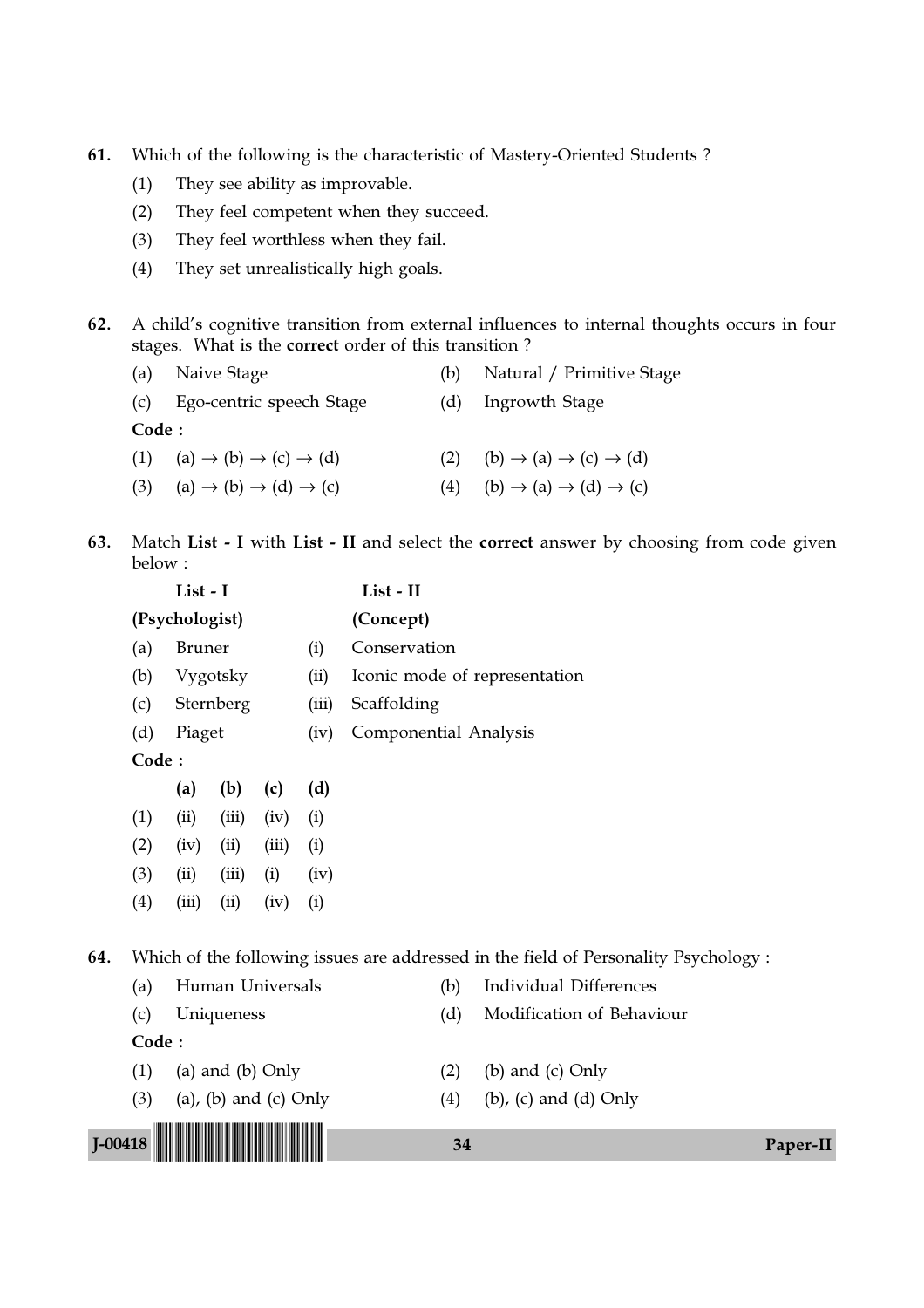- "सर्वज्ञान-उन्मुख विद्यार्थी" की निम्नलिखित में से कौन-सी विशेषताएँ है: 61.
	- उनमें सुधार की क्षमता दिखनी चाहिए।  $(1)$
	- उनमें समर्थता की भावना, सफलता मिलने पर अनुभव की जानी चाहिए।  $(2)$
	- असफल होने पर उनमें मूल्य-हीनता का अनुभव होना चाहिए।  $(3)$
	- उनमें अवास्तविक उच्च मानदण्ड स्थापित करने की क्षमता हो।  $(4)$
- किसी बच्चे के ज्ञान को बाह्य प्रभाव से आन्तरिक विचारों में पारगमन के लिए चार चरण होते है इस पारगमन के **सही** क्रम  $62.$ क्या है ?

| $(b) \rightarrow (a) \rightarrow (c) \rightarrow (d)$ |
|-------------------------------------------------------|
| $(b) \rightarrow (a) \rightarrow (d) \rightarrow (c)$ |
|                                                       |

63. सूची - I और सूची - II को सुमेलित कीजिए और नीचे दिए गए कूट में से सही उत्तर चुनिए:

|             |                        | सूची - I       |              |                      |       | सूची - II                 |     |                                                                                             |          |  |  |  |
|-------------|------------------------|----------------|--------------|----------------------|-------|---------------------------|-----|---------------------------------------------------------------------------------------------|----------|--|--|--|
|             |                        | (मनोवैज्ञानिक) |              |                      |       | ( अवधारणा)                |     |                                                                                             |          |  |  |  |
|             | (a)                    | ब्रूनर         |              |                      | (i)   | रूढ़िता                   |     |                                                                                             |          |  |  |  |
|             | (b)                    | वाइगोट्स्की    |              |                      | (ii)  | प्रतिनिधित्व का रूपक विधि |     |                                                                                             |          |  |  |  |
|             | (c)                    | स्टर्नबर्ग     |              |                      | (iii) | स्कैफोल्डींग              |     |                                                                                             |          |  |  |  |
|             | (d)                    | पियाजे         |              |                      | (iv)  | संघटकीय विश्लेषण          |     |                                                                                             |          |  |  |  |
|             | कूट :                  |                |              |                      |       |                           |     |                                                                                             |          |  |  |  |
|             |                        | (a)            | (b)          | (c)                  | (d)   |                           |     |                                                                                             |          |  |  |  |
|             | (1)                    | (ii)           | (iii)        | (iv)                 | (i)   |                           |     |                                                                                             |          |  |  |  |
|             | (2)                    | (iv)           | (ii)         | (iii)                | (i)   |                           |     |                                                                                             |          |  |  |  |
|             | (3)                    | (ii)           | (iii)        | (i)                  | (iv)  |                           |     |                                                                                             |          |  |  |  |
|             | (4)                    | (iii)          | (ii)         | (iv)                 | (i)   |                           |     |                                                                                             |          |  |  |  |
| 64.         |                        |                |              |                      |       |                           |     | व्यक्तित्व मनोविज्ञान के क्षेत्र में निम्नलिखित में से किस विषयों का निराकरण किया जाता है ? |          |  |  |  |
|             | (a)                    |                | मानव समष्टिय |                      |       |                           | (b) | व्यक्तिक भिन्नता                                                                            |          |  |  |  |
|             | (c)                    | अद्वितीयता     |              |                      |       |                           | (d) | व्यवहार का संशोधन                                                                           |          |  |  |  |
|             | कूट :                  |                |              |                      |       |                           |     |                                                                                             |          |  |  |  |
|             | केवल (a) और (b)<br>(1) |                |              |                      |       |                           | (2) | केवल (b) और (c)                                                                             |          |  |  |  |
|             | (3)                    |                |              | केवल (a), (b) और (c) |       |                           | (4) | केवल (b), (c) और (d)                                                                        |          |  |  |  |
| $J - 00418$ |                        |                |              |                      |       |                           | 35  |                                                                                             | Paper-II |  |  |  |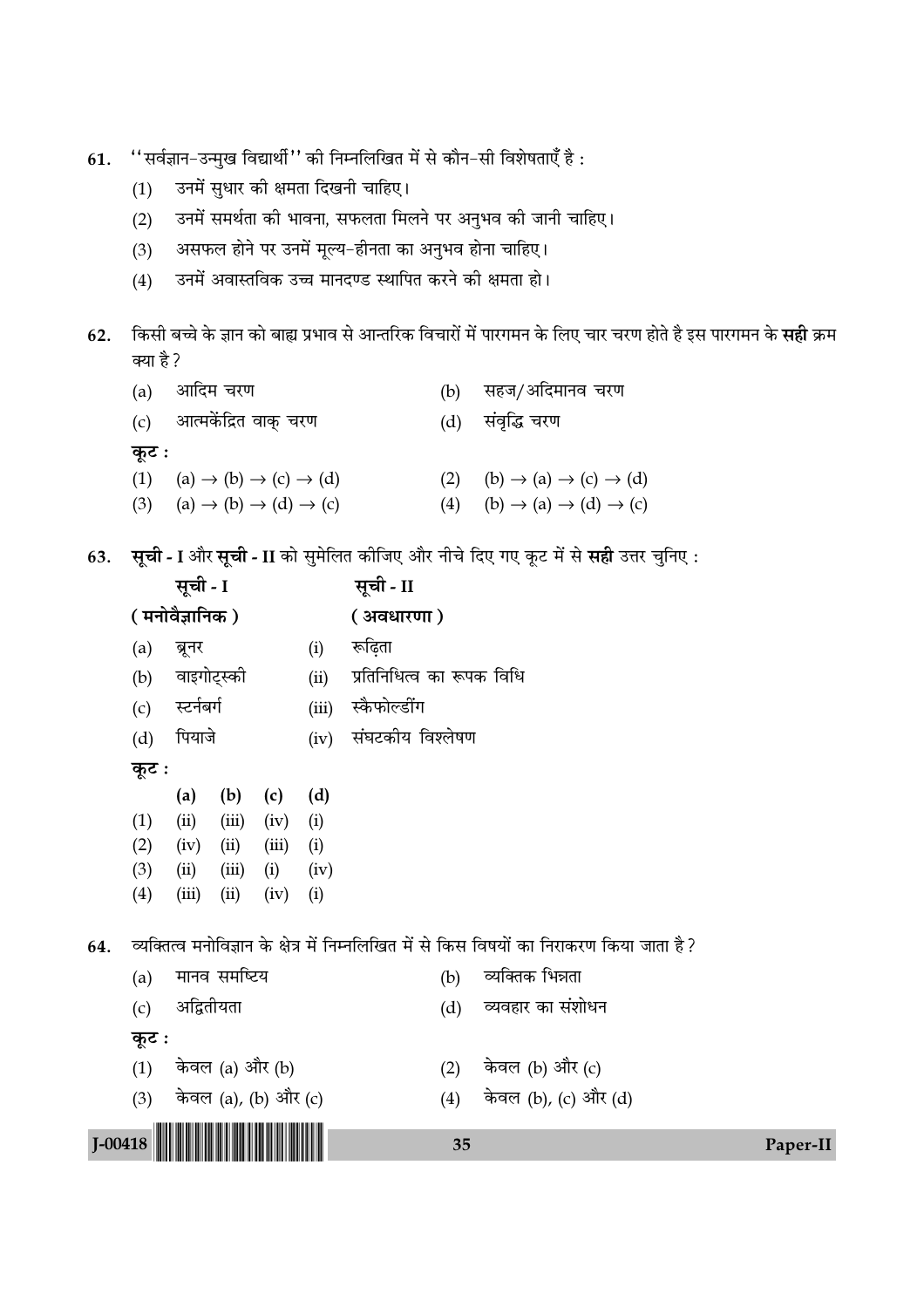65. Match List - I with List - II and select the correct answer by choosing from code given below :

|       | List - I |                |       |       |       | List - II                                               |  |  |  |
|-------|----------|----------------|-------|-------|-------|---------------------------------------------------------|--|--|--|
|       |          | (Psychologist) |       |       |       | (Concept)                                               |  |  |  |
| (a)   |          | Thorndike      |       |       | (i)   | Equipotentiality premise                                |  |  |  |
| (b)   | Pavlov   |                |       |       | (ii)  | Cortical Mosaic                                         |  |  |  |
| (c)   |          | Wertheimer     |       |       | (iii) | Neural Bond                                             |  |  |  |
| (d)   |          | Seligman       |       |       | (iv)  | Isomorphism                                             |  |  |  |
| Code: |          |                |       |       |       |                                                         |  |  |  |
|       | (a)      | $(b)$ (c)      |       | (d)   |       |                                                         |  |  |  |
| (1)   | (i)      | (iv)           | (iii) | (ii)  |       |                                                         |  |  |  |
| (2)   | (ii)     | (iii)          | (iv)  | (i)   |       |                                                         |  |  |  |
| (3)   | (iii)    | (ii)           | (iv)  | (i)   |       |                                                         |  |  |  |
| (4)   | (iv)     | (i)            | (ii)  | (iii) |       |                                                         |  |  |  |
|       |          |                |       |       |       |                                                         |  |  |  |
|       |          |                |       |       |       | In case of visual stimulus "Where" pathways in the brai |  |  |  |

66. In case of visual stimulus "Where" pathways in the brain are mainly responsible for processing :

|        | (a) Location               | (b) | Colour |     | (C) | Motion                 | (d) | Shape |
|--------|----------------------------|-----|--------|-----|-----|------------------------|-----|-------|
| Code : |                            |     |        |     |     |                        |     |       |
|        | $(1)$ (a) and (b) only     |     |        |     |     | $(2)$ (b) and (c) only |     |       |
|        | $(3)$ $(c)$ and $(d)$ only |     |        | (4) |     | (a) and $(c)$ only     |     |       |

67. Which of the following sequences describes the Cranial Nerves in ascending order ?

- (1) Optic  $\rightarrow$  Trochlear  $\rightarrow$  Abducens  $\rightarrow$  Auditory Vestibular  $\rightarrow$  Vagus
- (2) Trochlear  $\rightarrow$  Optic  $\rightarrow$  Auditory Vestibular  $\rightarrow$  Abducens  $\rightarrow$  Vagus
- (3) Optic  $\rightarrow$  Abducens  $\rightarrow$  Trochlear  $\rightarrow$  Vagus  $\rightarrow$  Auditory Vestibular
- (4) Abducens  $\rightarrow$  Trochlear  $\rightarrow$  Optic  $\rightarrow$  Auditory Vestibular  $\rightarrow$  Vagus
- 68. Many psychologists played pivotal role in the emergence of the field of Social Psychology. Arrange them in correct chronological sequence.
	- (1) F. Allport; William McDougall; Kurt Lewin; Muzafer Sherif.
	- (2) Kurt Lewin; William McDougall; Muzafer Sherif; F. Allport.
	- (3) William McDougall; F. Allport; Kurt Lewin; Muzafer Sherif.
	- (4) F. Allport; William McDougall; Muzafer Sherif; Kurt Lewin.

J-00418 !J-00418-PAPER-II! <sup>36</sup> Paper-II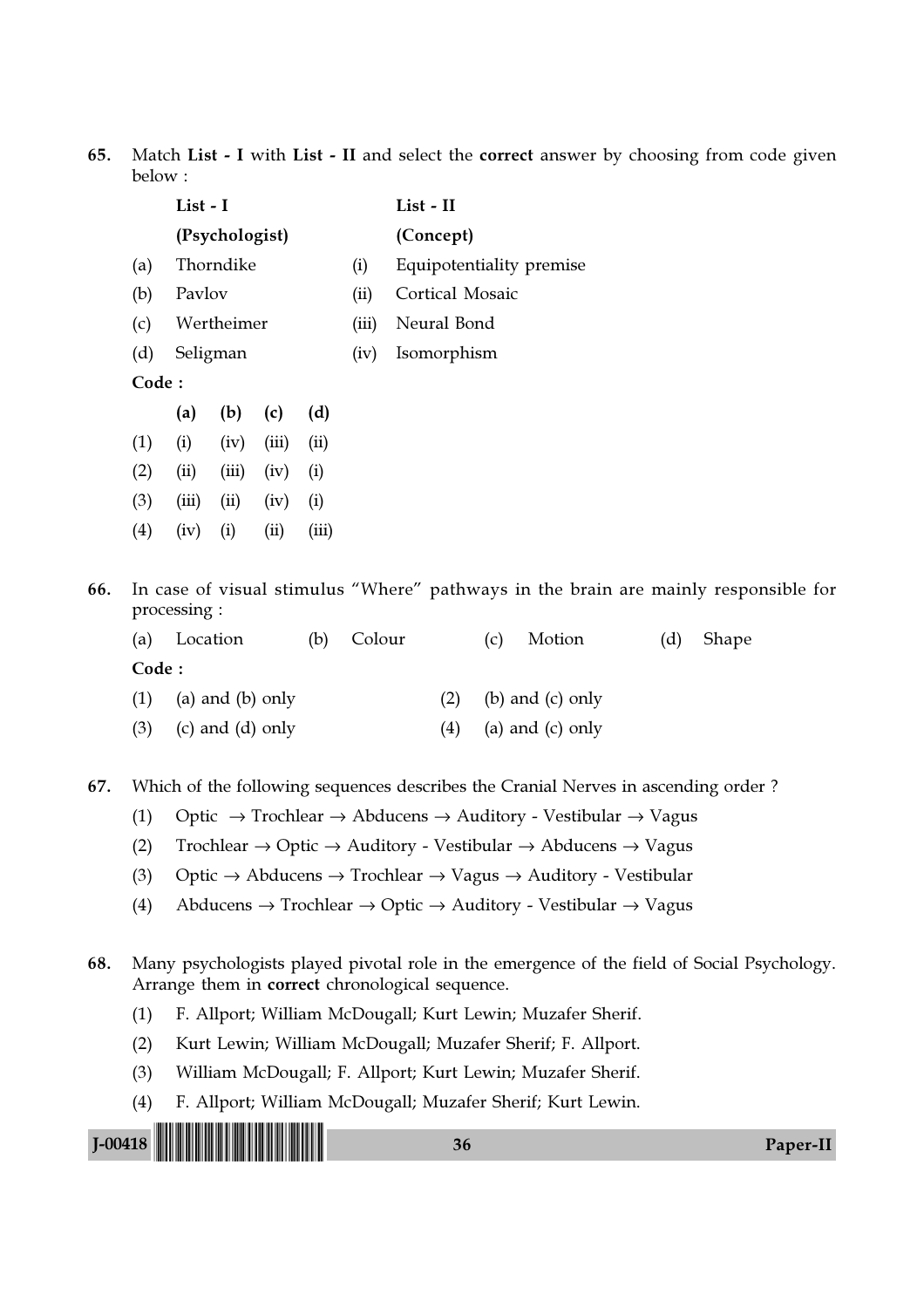65. सूची - I और सूची - II को सुमेलित कीजिए और नीचे दिए गए कूट में से सही उत्तर चुनिए :

|             | सूची - I |                |                 |       | सूची - II |                     |                                                                                                   |     |     |                                                                                                               |     |       |          |
|-------------|----------|----------------|-----------------|-------|-----------|---------------------|---------------------------------------------------------------------------------------------------|-----|-----|---------------------------------------------------------------------------------------------------------------|-----|-------|----------|
|             |          | ( मनोविज्ञानी) |                 |       |           | ( अवधारणा)          |                                                                                                   |     |     |                                                                                                               |     |       |          |
|             | (a)      | थोर्नडाईक      |                 |       | (i)       | सम–सामर्थ्य क्षेत्र |                                                                                                   |     |     |                                                                                                               |     |       |          |
|             | (b)      | पैवलॉव         |                 |       | (ii)      | कोर्टिकल मोज़ेक     |                                                                                                   |     |     |                                                                                                               |     |       |          |
|             | (c)      | वरदाईमर        |                 |       |           | (iii)               | तंत्रिका बंध                                                                                      |     |     |                                                                                                               |     |       |          |
|             | (d)      | सेलिगमैन       |                 |       |           | (iv)                | समाकारिकता                                                                                        |     |     |                                                                                                               |     |       |          |
|             | कूट :    |                |                 |       |           |                     |                                                                                                   |     |     |                                                                                                               |     |       |          |
|             |          | (a)            | (b)             | (c)   | (d)       |                     |                                                                                                   |     |     |                                                                                                               |     |       |          |
|             | (1)      | (i)            | (iv)            | (iii) | (ii)      |                     |                                                                                                   |     |     |                                                                                                               |     |       |          |
|             | (2)      | (ii)           | (iii)           | (iv)  | (i)       |                     |                                                                                                   |     |     |                                                                                                               |     |       |          |
|             | (3)      | (iii)          | (ii)            | (iv)  | (i)       |                     |                                                                                                   |     |     |                                                                                                               |     |       |          |
|             | (4)      | (iv)           | (i)             | (ii)  | (iii)     |                     |                                                                                                   |     |     |                                                                                                               |     |       |          |
| 66.         |          |                |                 |       |           |                     |                                                                                                   |     |     | दृष्टिगत उद्दीपन की स्थिति में, ''जहाँ'' मस्तिष्कीय मार्ग में प्रक्रियण के लिए मुख्यत: जिम्मेदार हैं :        |     |       |          |
|             | (a)      | अवस्थिति       |                 |       | (b)       | रंग                 |                                                                                                   |     | (c) | गति                                                                                                           | (d) | आकृति |          |
|             | कूट :    |                |                 |       |           |                     |                                                                                                   |     |     |                                                                                                               |     |       |          |
|             | (1)      |                | केवल (a) और (b) |       |           |                     |                                                                                                   |     |     | (2) केवल (b) और (c)                                                                                           |     |       |          |
|             | (3)      |                | केवल (c) और (d) |       |           |                     |                                                                                                   | (4) |     | केवल (a) और (c)                                                                                               |     |       |          |
|             |          |                |                 |       |           |                     |                                                                                                   |     |     |                                                                                                               |     |       |          |
| 67.         |          |                |                 |       |           |                     |                                                                                                   |     |     | निम्नलिखित में से कौन-सा एक अनुक्रम कपालीय तंत्रिकाओं को बढ़ते हुए क्रम में परिभाषित करता है ?                |     |       |          |
|             | (1)      |                |                 |       |           |                     | चक्षु → चक्रक → अपवर्तक → श्रवण - प्रघाणीय → वेगस                                                 |     |     |                                                                                                               |     |       |          |
|             | (2)      |                |                 |       |           |                     | चक्रक $\rightarrow$ चक्षु $\rightarrow$ श्रवण - प्रघाणीय $\rightarrow$ अपवर्तक $\rightarrow$ वेगस |     |     |                                                                                                               |     |       |          |
|             | (3)      |                |                 |       |           |                     | चक्षु $\rightarrow$ अपवर्तक $\rightarrow$ चक्रक $\rightarrow$ वेगस $\rightarrow$ श्रवण - प्रघाणीय |     |     |                                                                                                               |     |       |          |
|             | (4)      |                |                 |       |           |                     | अपवर्तक $\rightarrow$ चक्रक $\rightarrow$ चक्षु $\rightarrow$ श्रवण - प्रघाणीय $\rightarrow$ वेगस |     |     |                                                                                                               |     |       |          |
| 68.         |          |                |                 |       |           |                     |                                                                                                   |     |     | समाज–मनोविज्ञान के क्षेत्र में आविर्भाव में कई मनोवैज्ञानिकों ने अहम भूमिका निभाई है।  उन वैज्ञानिकों को उनके |     |       |          |
|             |          |                |                 |       |           |                     | योगदान के वर्ष को कालक्रमानुसार क्रमबद्ध करें :                                                   |     |     |                                                                                                               |     |       |          |
|             | (1)      |                |                 |       |           |                     | एफ. अल्फोर्ट; विलियम मैकडूगल; कर्ट लेविन; मुज़ाफर शेरिफ।                                          |     |     |                                                                                                               |     |       |          |
|             | (2)      |                |                 |       |           |                     | कर्ट लेविन; विलियम मैकड्गल; मुज़ाफर शेरिफ; एफ. अल्पोर्ट।                                          |     |     |                                                                                                               |     |       |          |
|             | (3)      |                |                 |       |           |                     | विलियम मैकडूगल; एफ. अल्फोर्ट; मुज़ाफर शेरिफ; कर्ट लेविन।                                          |     |     |                                                                                                               |     |       |          |
|             | (4)      |                |                 |       |           |                     | एफ. अल्फोर्ट; विलियम मैकडूगल; मुज़ाफर शेरिफ; कर्ट लेविन।                                          |     |     |                                                                                                               |     |       |          |
| $J - 00418$ |          |                |                 |       |           |                     |                                                                                                   | 37  |     |                                                                                                               |     |       | Paper-II |
|             |          |                |                 |       |           |                     |                                                                                                   |     |     |                                                                                                               |     |       |          |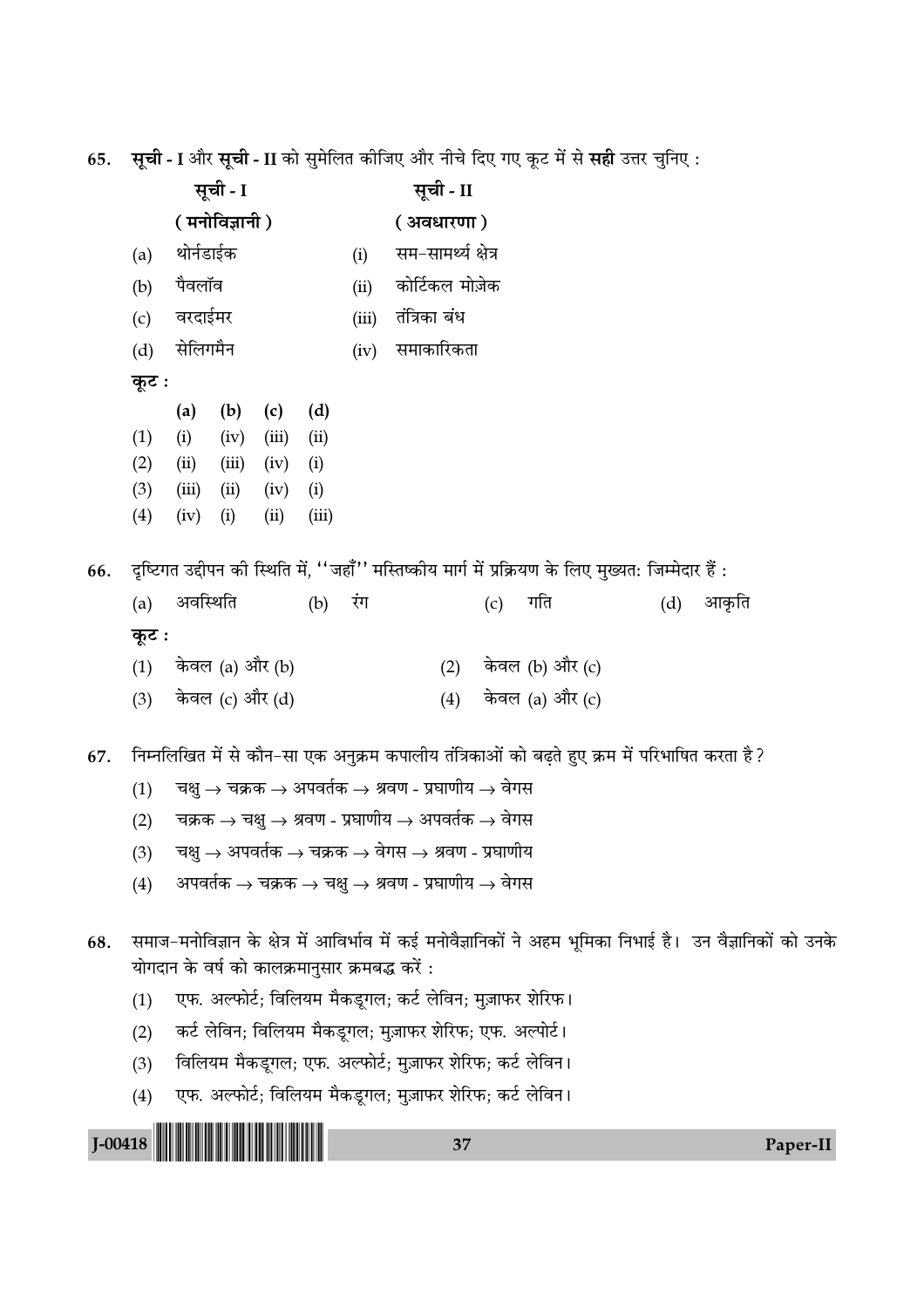- 69. Kinship Selection Theory suggests that we help others who are related to us because this increases the likelihood that our \_\_\_\_\_\_\_\_\_\_\_ shall be \_\_\_\_\_\_\_\_\_\_ to future \_\_\_\_\_\_\_\_\_.
	- (1) Character; transferred; population
	- (2) Genes; transmitted; population.
	- (3) Genes; transmitted; generation.
	- (4) Genes; transferred; population.
- 70. Read each of the following statements Assertion (A) and Reason (R); and indicate your answer using code given below :
	- Assertion (A) : Results of experimental studies of bilateral lesion effects are considered more promising than those of unilateral lesions.
	- **Reason**  $(R)$ **:** Behaviour effects of bilateral lesions are milder than those of unilateral lesions.

- (1) Both  $(A)$  and  $(R)$  are true, and  $(R)$  is the correct explanation of  $(A)$ .
- (2) Both  $(A)$  and  $(R)$  are true, but  $(R)$  is not the correct explanation of  $(A)$ .
- (3) (A) is true, but  $(R)$  is false.
- (4) (A) is false, but  $(R)$  is true.
- 71. Which of the following are the basic forms of intelligence in Triarchic Theory ?

|       |  | (a) Dimensional (b) Componential (c) Contextual (d) Experiential |  |  |
|-------|--|------------------------------------------------------------------|--|--|
| Code: |  |                                                                  |  |  |

- (1) (a), (b) and (c) only (2) (a), (b) and (d) only
- (3) (b), (c) and (d) only (4) (a), (c) and (d) only
- 72. In a single factor repeated measures design, the F-ratio, evaluating the effect of independent variable (treatment) is evaluated as :
	- $(1)$  MS<sub>treatment</sub>/MS<sub>subjects</sub>
	- (2)  $MS_{treatment}/MS_{treatment} \times subjects$
	- (3)  $\text{MS}_{\text{treatment}} / (\text{MS}_{\text{subjects}}) + (\text{MS}_{\text{treatment} \times \text{subjects}})$
	- $(4)$  MS<sub>treatment</sub>/MS<sub>total</sub>

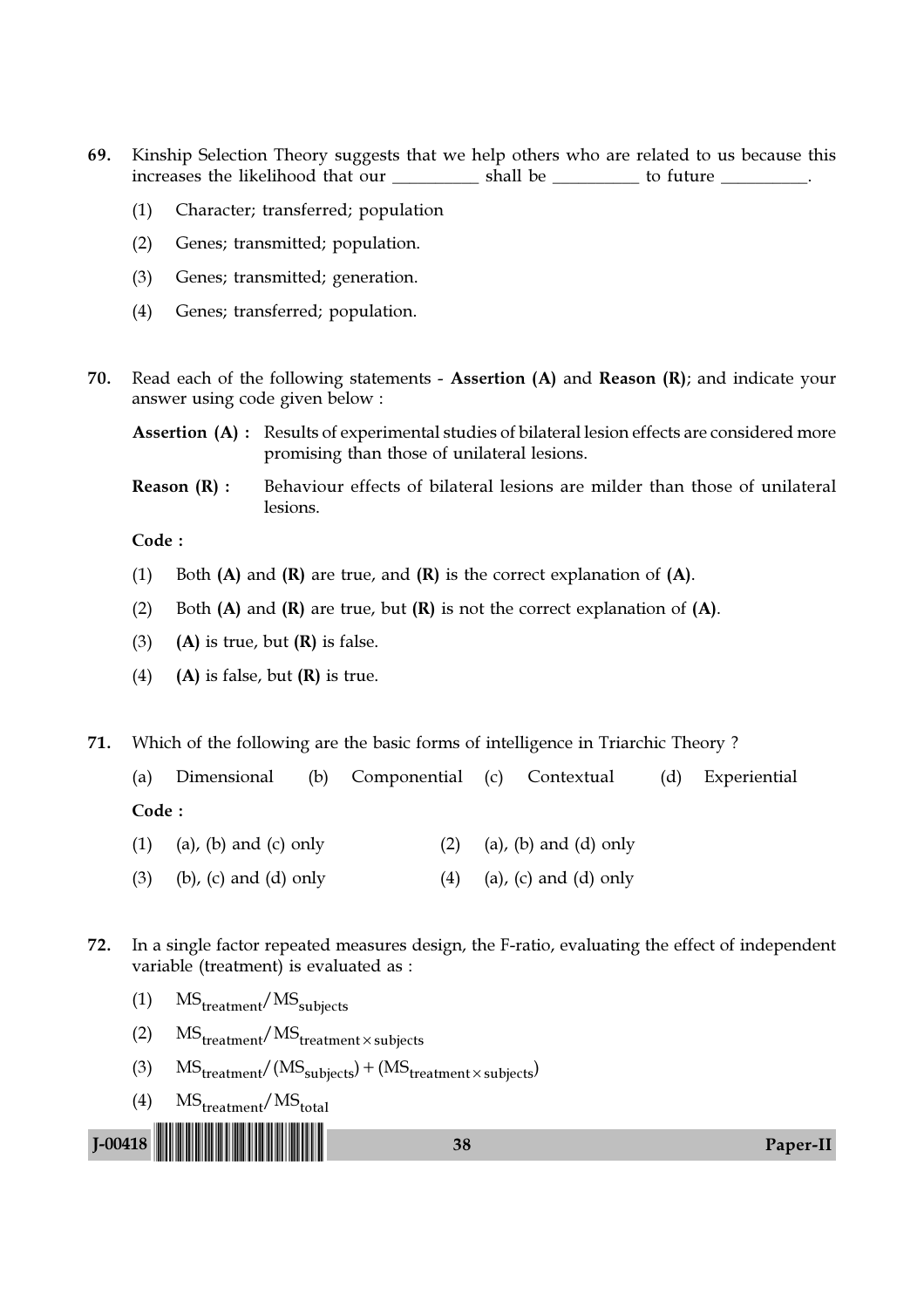- ''किनशिप चयन सिद्धान्त'' मानता है कि हमें दूसरों की सहायता करनी चाहिए जो हमसे संबंधित है क्योंकि यह इस 69. संभावना को बढ़ाता है कि हमारे \_\_\_\_\_\_\_\_\_ भावी \_\_\_\_\_\_\_\_\_\_ में \_\_\_\_\_\_\_\_\_ होंगे।
	- चरित्र, अंतरित, जनसंख्या  $(1)$
	- जीन, पारगमित, जनसंख्या  $(2)$
	- जीन, पारगमित, पीढी  $(3)$
	- जीन, स्थानांतरित, जनसंख्या  $(4)$
- निम्नलिखित दो कथनों अभिकथन (A) और तर्क (R) को पढ़िए तथा नीचे दिए गए कूट का उपयोग करते हुए अपना 70. उत्तर दीजिए:

एक पाश्विय विक्षति की तुलना में द्विपाश्विय विक्षति प्रभावों के प्रायोगिक अध्ययनों के परिणाम अभिकथन (A) : ज्यादा महत्वपर्ण हैं।

तर्क  $(R)$  : एक पाश्विय विक्षति को तुलना में द्विपाश्विय विक्षति के व्यवहार परक प्रभाव ज्यादा हल्के होते हैं।

कूट:

- (A) और (R) दोनों सही हैं तथा (R), (A) की सही व्याख्या करता है।  $(1)$
- (A) और (R) दोनों सही हैं, परन्तु (R), (A) की सही व्याख्या नहीं है।  $(2)$
- (A) सही है, परन्तु (R) गलत है।  $(3)$
- (A) गलत है, परन्तु (R) सही है।  $(4)$
- निम्नलिखित में से कौन त्रिमुखीय सिद्धांत में बुद्धि के मूलभूत रूप हैं? 71.

| (a)   | विमीय                | (b) | अवयवी |     | (c) | सांदर्भिक                  | (d) | अनुभवात्मक |
|-------|----------------------|-----|-------|-----|-----|----------------------------|-----|------------|
| कूट : |                      |     |       |     |     |                            |     |            |
| (1)   | केवल (a), (b) और (c) |     |       | (2) |     | केवल (a), (b) और (d)       |     |            |
| (3)   | केवल (b), (c) और (d) |     |       |     |     | $(4)$ केवल (a), (c) और (d) |     |            |

- 72. एकल तथ्य पुनरावर्ती माप अभिकल्प में, एफ. अनुपात, स्वतंत्र परिवर्ती (उपायों) के प्रभाव का मूल्यांकन निम्न के रूप में किया जाता है:
	- एम.एस.<sub>उपचार</sub>/एम.एस.<sub>विषयी</sub>  $(1)$
	- एम.एस. उपचार/ एम.एस. उपचार × विषयी  $(2)$
	- एम.एस. 39 (एम.एस. <sub>विषयी</sub>) + (एम.एस. 39 वाल × विषयी)  $(3)$
	- $(4)$ एम.एस.<sub>उपचार</sub>/एम.एस.<sub>सम्पर्ण</sub>



### 39

Paper-II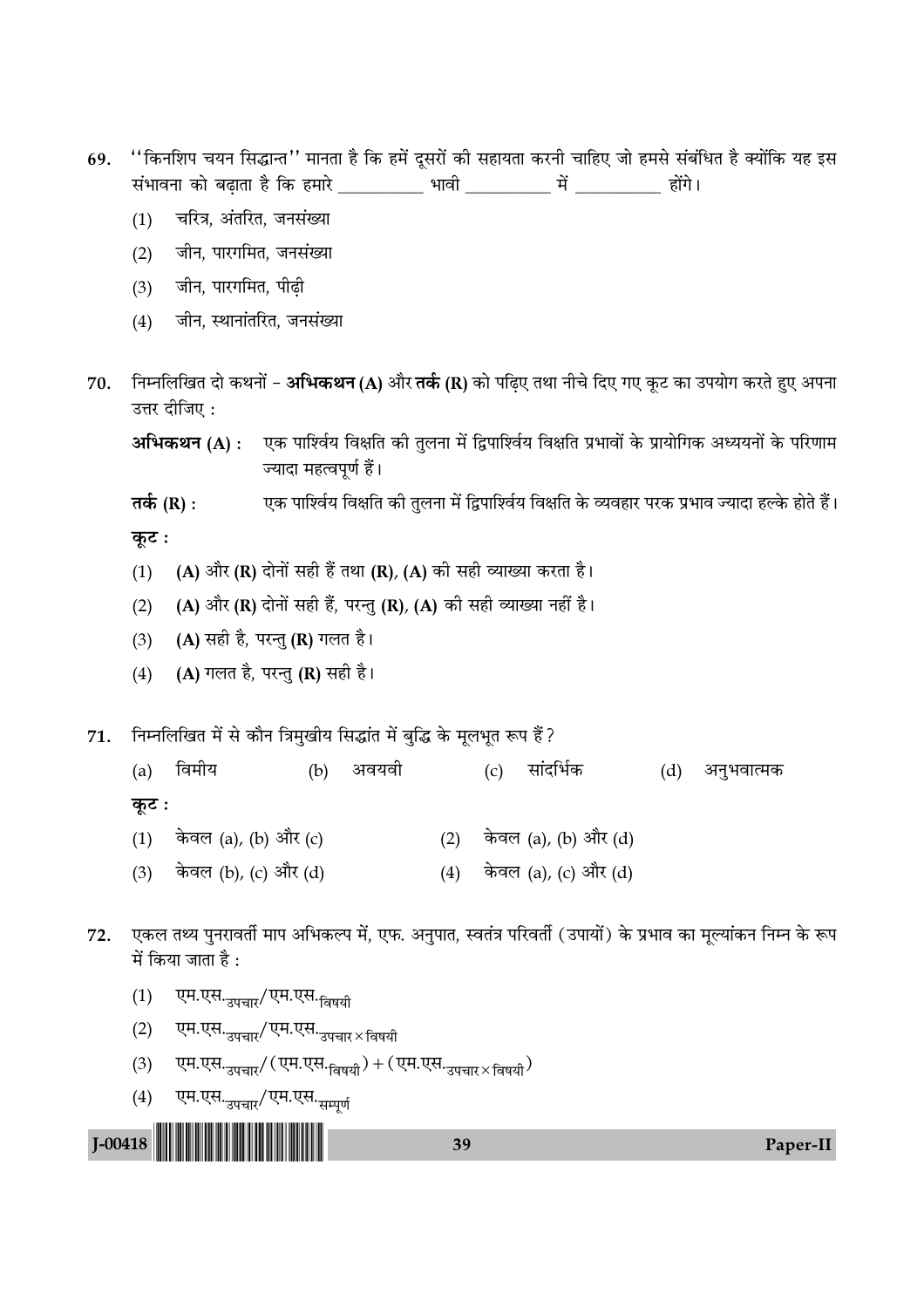73. Match List - I with List - II and select the correct answer by choosing from code given below :

| LIJL - 1                                                                                                                                                                                                                                                                      |
|-------------------------------------------------------------------------------------------------------------------------------------------------------------------------------------------------------------------------------------------------------------------------------|
| (Leadership style)                                                                                                                                                                                                                                                            |
| Task Management                                                                                                                                                                                                                                                               |
| Team Management                                                                                                                                                                                                                                                               |
| Impoverished Management                                                                                                                                                                                                                                                       |
| $C_{\rm{2}}$ and $C_{\rm{2}}$ and $C_{\rm{2}}$ and $C_{\rm{2}}$ and $C_{\rm{2}}$ and $C_{\rm{2}}$ and $C_{\rm{2}}$ and $C_{\rm{2}}$ and $C_{\rm{2}}$ and $C_{\rm{2}}$ and $C_{\rm{2}}$ and $C_{\rm{2}}$ and $C_{\rm{2}}$ and $C_{\rm{2}}$ and $C_{\rm{2}}$ and $C_{\rm{2}}$ a |

List - I List - II

### (Description)

- (a) Task Management (i) Less focus on both production and workers
- (b) Team Management (ii) More Focus on both production and workers
- (c) Impoverished Management (iii) Less focus on production but more on workers
- (d) Country Club Management (iv) More focus on production but less on workers

Code :

|     | (a)   | (b)   | (c)   | (d)   |
|-----|-------|-------|-------|-------|
| (1) | (i)   | (ii)  | (iii) | (iv)  |
| (2) | (iv)  | (iii) | (ii)  | (i)   |
| (3) | (iii) | (iv)  | (i)   | (ii)  |
| (4) | (iv)  | (ii)  | (i)   | (iii) |

74. Read each of the following statements - Assertion (A) and Reason (R); and indicate your answer using code given below :

Assertion (A) : Behaviour therapy helps people to respond to life situations in the way they would like to respond.

Reason (R) : Positive therapeutic relationship is a necessary but not sufficient condition for effective behaviour therapy.

Code :

- (1) Both  $(A)$  and  $(R)$  are true, and  $(R)$  is the correct explanation of  $(A)$ .
- (2) Both  $(A)$  and  $(R)$  are true, but  $(R)$  is not the correct explanation of  $(A)$ .
- (3) (A) is true, but  $(R)$  is false.
- (4) (A) is false, but  $(R)$  is true.

## 75. Decentration and reversible thought processes are the characteristics of which of the following stage ?

| J-00418 <b>                          </b> | 40  |                          | Paper-II |
|-------------------------------------------|-----|--------------------------|----------|
| (3) Concrete - Operational                | (4) | <b>Formal Operations</b> |          |
| Sensory - Motor                           |     | Pre - Operational        |          |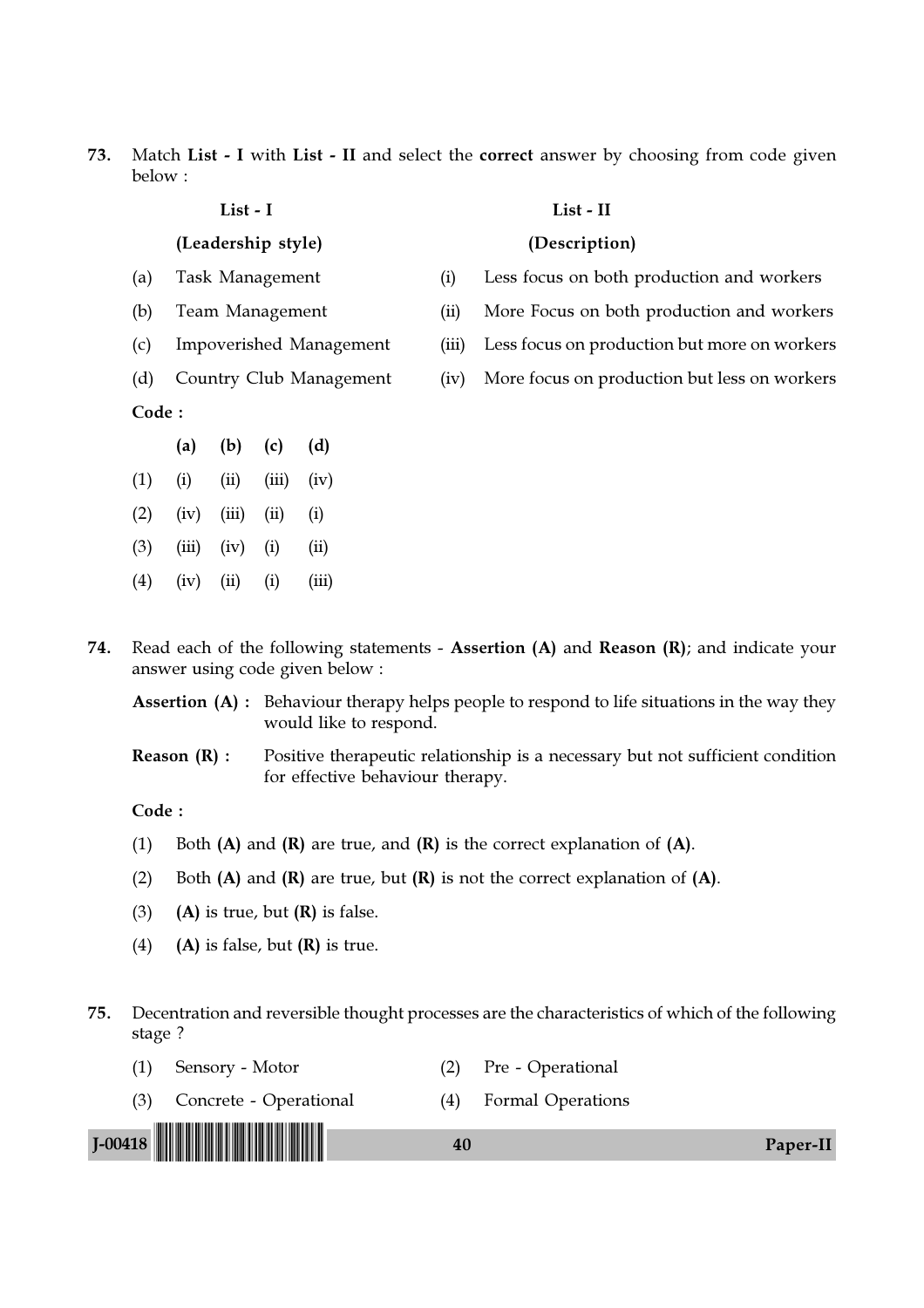73. सूची - I को सूची - II के साथ सुमेलित कीजिए और निम्नलिखित कूट का प्रयोग करते हुए सही उत्तर का चयन कोजिए :

| सूची - I<br>( नेतृत्व शैली ) |                                                                                                                                           |      |                                              |  | सूची - II                                  |
|------------------------------|-------------------------------------------------------------------------------------------------------------------------------------------|------|----------------------------------------------|--|--------------------------------------------|
|                              | कृत्य प्रबंधन<br>(i)<br>दल प्रबंधन<br>(ii)<br>परिक्षीणन प्रबंधन<br>(iii)<br>देहाती क्लब प्रबंधन<br>(iv)                                   |      |                                              |  | (विवरण)                                    |
| (a)                          | (b)<br>(d)<br>(c)<br>(a)<br>(i)<br>(ii)<br>(iii)<br>(iv)<br>(iii)<br>(ii)<br>(i)<br>(iv)<br>(ii)<br>(iii)<br>(i)<br>(iv)<br>(iii)<br>(iv) |      | उत्पादन और कामगारों दोनों पर कम फोकस         |  |                                            |
| (b)                          |                                                                                                                                           |      | केवल उत्पादन एवं कामगारों दोनों पर अधिक फोकस |  |                                            |
| (c)                          |                                                                                                                                           |      |                                              |  | उत्पादन पर कम, लेकिन कामगारों पर अधिक फोकस |
| (d)                          |                                                                                                                                           |      |                                              |  | उत्पादन पर अधिक, लेकिन कामगारों पर कम फोकस |
| कूट :                        |                                                                                                                                           |      |                                              |  |                                            |
|                              |                                                                                                                                           |      |                                              |  |                                            |
| (1)                          |                                                                                                                                           |      |                                              |  |                                            |
| (2)                          |                                                                                                                                           |      |                                              |  |                                            |
| (3)                          |                                                                                                                                           |      |                                              |  |                                            |
| (4)                          |                                                                                                                                           | (ii) | (i)                                          |  |                                            |

- निम्नलिखित दो कथनों अभिकथन (A) और तर्क (R) को पढ़िए तथा नीचे दिए गए कूट का उपयोग करते हुए अपना 74. उत्तर दीजिए:
	- अभिकथन (A) : व्यवहारवादी चिकित्स्या व्यक्ति को जीवन की परिस्थितियों के अनुसार व्यवहार करने में सहायता करती है जैसा की व्यक्ति अपने लिए व्यवहार को पसंद करता है।
	- सकारात्मक सैद्धान्तिक संबंध अनिवार्य है लेकिन प्रभावी व्यवहारवादी चिकित्स्या के लिए पर्याप्त तर्क  $(R)$  : नहीं है।

## कूट :

- (A) और (R) दोनों सही हैं तथा (R), (A) की सही व्याख्या करता है।  $(1)$
- (A) और (R) दोनों सही हैं, परन्तु (R), (A) की सही व्याख्या नहीं है।  $(2)$
- (A) सही है, परन्तु (R) गलत हैं।  $(3)$
- (A) गलत है, परन्तु (R) सही है।  $(4)$

विकेन्द्रण एवं पुनरावर्ती सिद्धान्त प्रक्रियाओं की विशेषताओं के निम्नलिखित चरण है: 75.

- $(1)$  संवेदी गत्यात्मक (2) पूर्व-प्रचालन
- $(3)$ प्रत्यक्ष - प्रचालन (4) औपचारिक प्रचालन 41 Paper-II

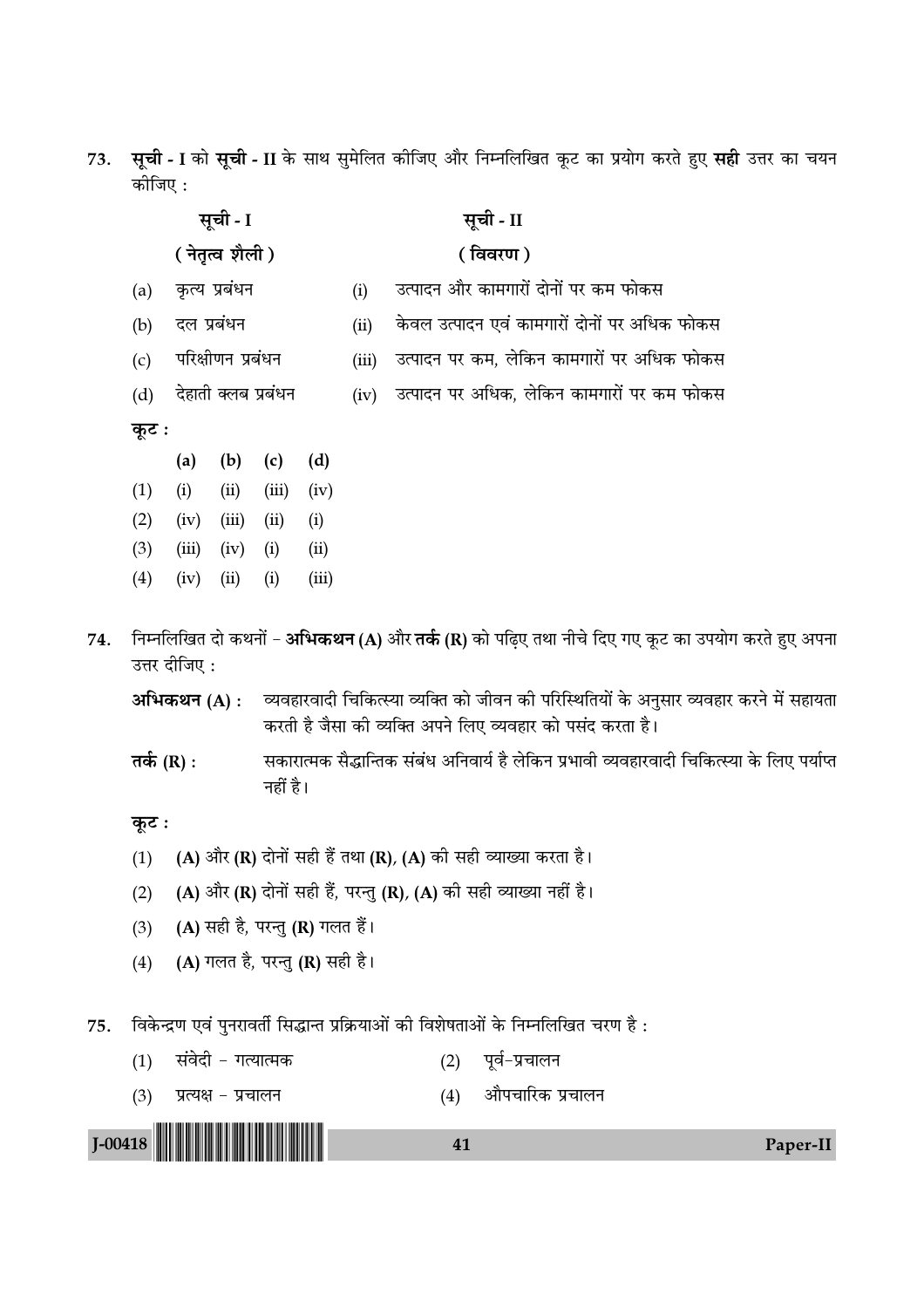76. Match List - I with List - II and select the correct answer by choosing from codes given below :

activities.

### List - I List - II

### (Concept) (Explanation)

- (a) Central executive (i) Helps us in playing videogames, jigsaw puzzles, etc.
- (b) Visuospatial sketchpad (ii) Helps us in solving new problems and plan future
- (c) Episodic buffer (iii) Helps us decide what to do next and what not to
	- do.
- Code :
- (a) (b) (c) (d)  $(1)$   $(ii)$   $(iii)$   $(iii)$   $(iv)$  $(2)$   $(iii)$   $(i)$   $(ii)$   $(iv)$  $(3)$   $(iv)$   $(iii)$   $(i)$   $(ii)$  $(4)$   $(ii)$   $(iii)$   $(iv)$   $(i)$
- (d) Phonological loop (iv) Helps us in reading and mathematical calculations.

77. Read each of the following statements - Assertion (A) and Reason (R); and indicate your answer using codes given below :

Assertion (A) : Working memory is like a workbench where material is constantly being handled, combined and transformed.

**Reason (R) :** Both new material and old material retrieved from long-term memory are held in working memory.

Code :

- (1) Both  $(A)$  and  $(R)$  are true, and  $(R)$  is the correct explanation of  $(A)$ .
- (2) Both  $(A)$  and  $(R)$  are true, but  $(R)$  is not the correct explanation of  $(A)$ .
- (3) (A) is true, but  $(R)$  is false.
- (4) (A) is false, but  $(R)$  is true.
- 78. Read each of the following statements Assertion (A) and Reason (R); and indicate your answer using code given below :

Assertion (A) : Galton developed anthropometric tests of intelligence.

**Reason (R) :** Psychometric tests were low in reliability and validity.

- (1) Both  $(A)$  and  $(R)$  are true, and  $(R)$  is the correct explanation of  $(A)$ .
- (2) Both  $(A)$  and  $(R)$  are true, but  $(R)$  is not the correct explanation of  $(A)$ .
- (3) (A) is true, but  $(R)$  is false.
- (4) (A) is false, but  $(R)$  is true.

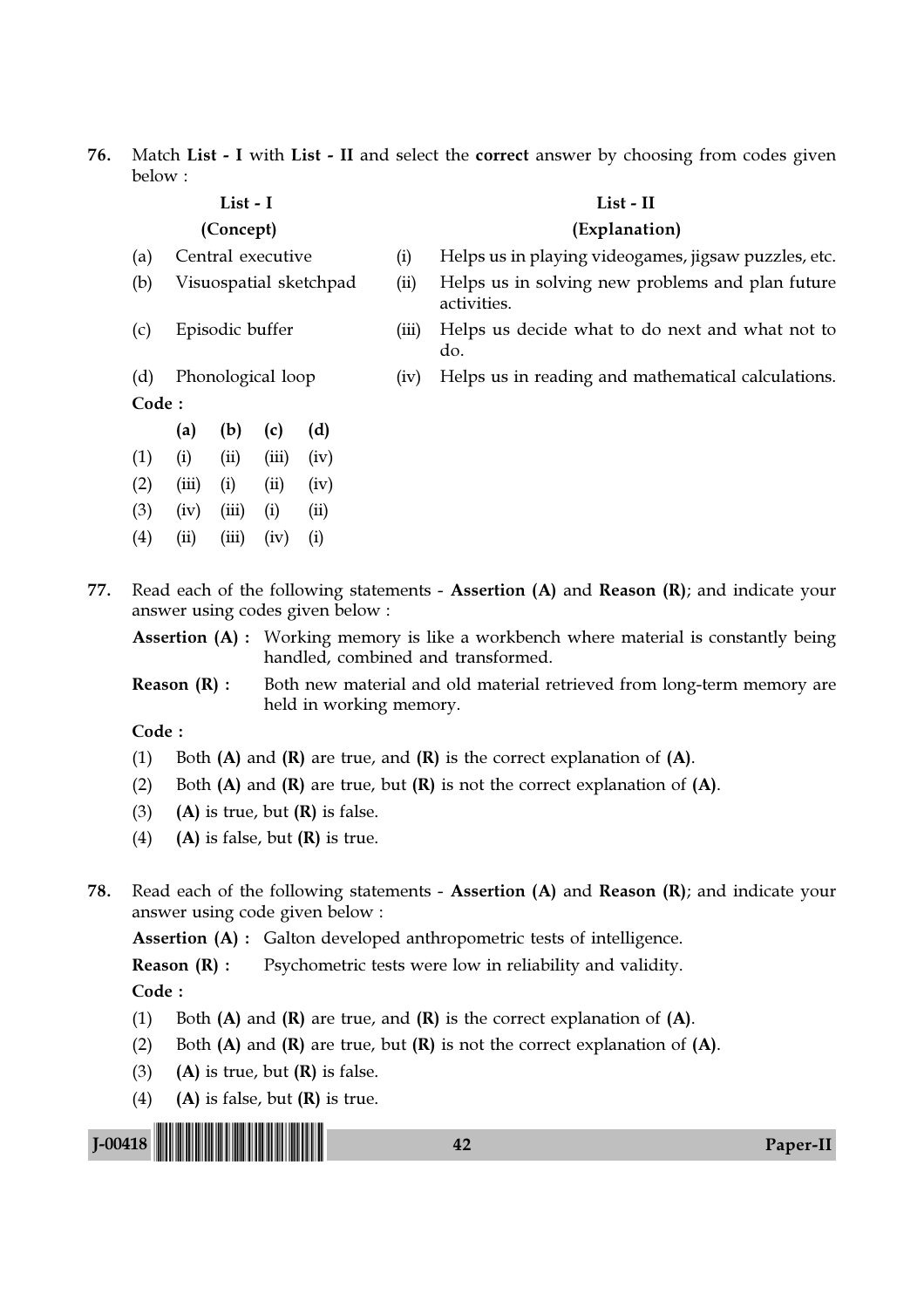76. सूची - I और सूची - II को सुमेलित कीजिए और नीचे दिए गए कूट में से सही उत्तर चुनिए :

 **'ÍøË** - I **'ÍøË** - II

**(** $\frac{1}{2}$  ) **(** $\frac{1}{2}$  ) **(** $\frac{1}{2}$  ) **(** $\frac{1}{2}$  ) **(** $\frac{1}{2}$  ) **(** $\frac{1}{2}$  ) **(** $\frac{1}{2}$  ) **(** $\frac{1}{2}$  ) **(** $\frac{1}{2}$  ) **(** $\frac{1}{2}$  ) **(** $\frac{1}{2}$  ) **(** $\frac{1}{2}$  ) **(** $\frac{1}{2}$  ) **(** $\frac{1}{2}$  ) **(** $\frac{1}{2}$ 

- 
- 

- (a) केन्द्रीय कार्यपालक (i) वीडियो गेम, जिगसॉ पहेली आदि खेलने में हमारी मदद करता है।
- (b) दृश्य स्थानिक आरेखीयपैड (ii) नवीन समस्याओं को हल करने और भावी गतिविधियों को नियोजित करने में मदद करता है।
- (c) ठपाख्यात्मक बफर (iii) हम आगे क्या करें और क्या न करने, फैसला करने में हमारी मदद करता है।
- (d) स्वनिमिक लूप (iv) पठन और गणितीय परिगणनाओं में हमारी मदद करता है।

**कुट:** 

|                   | (a)   | (b)   | (c)   | (d)  |
|-------------------|-------|-------|-------|------|
| (1)               | (i)   | (ii)  | (iii) | (iv) |
| (2)               | (iii) | (i)   | (ii)  | (iv) |
| (3)               | (iv)  | (iii) | (i)   | (ii) |
| $\left( 4\right)$ | (ii)  | (iii) | (iv)  | (i)  |

77. निम्नलिखित दो कथनों − **अभिकथन (A)** और **तर्क (R)** को पढिए तथा नीचे दिए गए कूट का उपयोग करते हुए अपना उत्तर दीजिए :

**अभिकथन (A) :** कार्यशील स्मृति वर्कबेंच के समान है जहाँ सामग्री निरन्तर संभाली जाती है, संयोजित की जाती है और रूपान्तरित की जाती है।

- **तर्क (R) :** दीर्घकालिक स्मृति से पुन:प्राप्त नवीन और पुरानी सामग्री दोनों कार्यशील स्मृति में रखी जाती हैं। **कुट:**
- (1) (A) और (R) दोनों सही हैं तथा (R), (A) की सही व्याख्या करता है।
- (2) (A) और (R) दोनों सही हैं, परन्तु (R), (A) की सही व्याख्या नहीं है।
- (3) (A) सही है, परन्तु (R) गलत है।
- (4) (A) गलत है, परन्तु (R) सही है।
- 78. निम्नलिखित दो कथनों **अभिकथन (A)** और **तर्क (R)** को पढ़िए तथा नीचे दिए गए कूट का उपयोग करते हुए अपना उत्तर दीजिए:

**अभिकथन (A) :** गाल्टन ने बुद्धि के मानवमितीय परीक्षणों का विकास किया।

```
Ã∑¸§ (R) : ◊ŸÊÁ◊ÃËÿ ¬⁄UˡÊáÊ Áfl‡fl'ŸËÿÃÊ •ÊÒ⁄U flÒlÃÊ ◊¥ ÁŸêŸ Õ–
```
**कूट**ः

- (1) (A) और (R) दोनों सही हैं तथा (R), (A) की सही व्याख्या करता है।
- (2) (A) और (R) दोनों सही हैं, परन्तु (R), (A) की सही व्याख्या नहीं है।
- (3) (A) सही है, परन्तु (R) गलत है।
- (4) (A) गलत है, परन्तु (R) सही है।

J-00418 !J-00418-PAPER-II! <sup>43</sup> Paper-II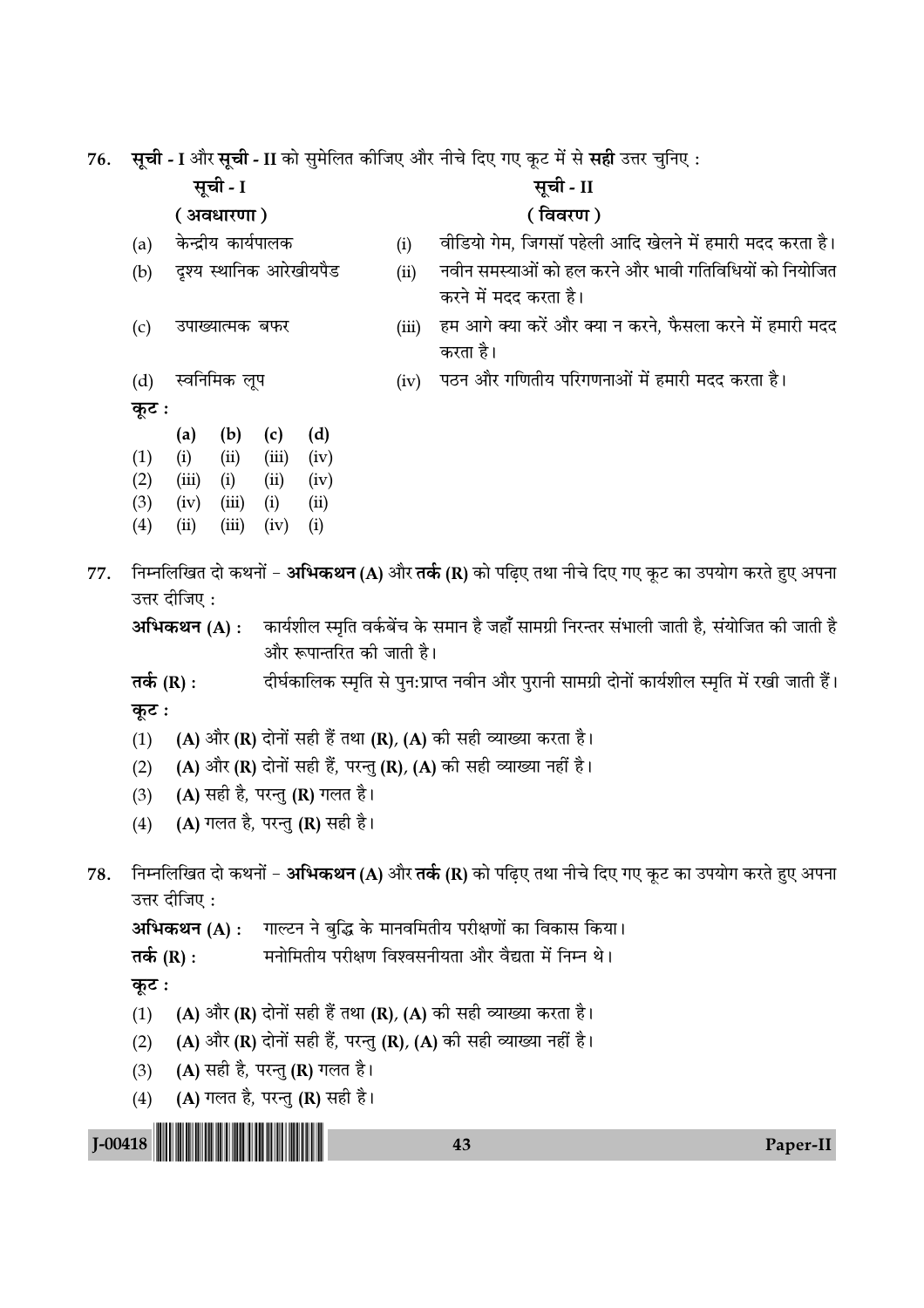79. Read each of the following statements - Assertion  $(A)$  and Reason  $(R)$ ; and indicate your answer using code given below :

Assertion (A) : Proprioceptive stimuli result from the firing of the kinesthetic receptors in the muscles, joints and tendons of the body.

**Reason**  $(R)$ **:** A response is conditioned to the stimuli present prior to the ingestion of a primary reinforcer.

Code :

\_\_\_\_\_\_\_\_\_\_ .

- (1) Both  $(A)$  and  $(R)$  are true, and  $(R)$  is the correct explanation of  $(A)$ .
- (2) Both  $(A)$  and  $(R)$  are true, but  $(R)$  is not the correct explanation of  $(A)$ .
- (3) (A) is true, but  $(R)$  is false.
- (4) (A) is false, but  $(R)$  is true.
- 80. Activation of anterior portions of both hemispheres is associated with the \_\_\_\_\_\_\_\_\_ of emotions, while activation of the posterior portions of the hemispheres is associated with

| (1) | expressions; moods | valence; arousal |
|-----|--------------------|------------------|
|     |                    |                  |

(3) intensity; expressions (4) arousal; valence

81. Signal detection theory identifies two distinct processes in sensory detection :

| (a)    | sensory process          | (b) | decision process   |
|--------|--------------------------|-----|--------------------|
|        | (c) motivational process | (d) | response bias      |
| Code : |                          |     |                    |
|        | $(1)$ (a) and (b) only   | (2) | (c) and (d) only   |
| (3)    | (a) and $(c)$ only       | (4) | (a) and $(d)$ only |
|        |                          |     |                    |

82. Read each of the following statements - Assertion (A) and Reason (R); and indicate your answer using code given below :

Assertion (A) : Visual Simple Reaction Time is more than Auditory Simple Reaction Time.

Reason (R) : Visual system involves more complex photochemical processes.

- (1) Both  $(A)$  and  $(R)$  are true, and  $(R)$  is the correct explanation of  $(A)$ .
- (2) Both  $(A)$  and  $(R)$  are true, but  $(R)$  is not the correct explanation of  $(A)$ .
- (3) (A) is true, but  $(R)$  is false.
- (4) (A) is false, but  $(R)$  is true.

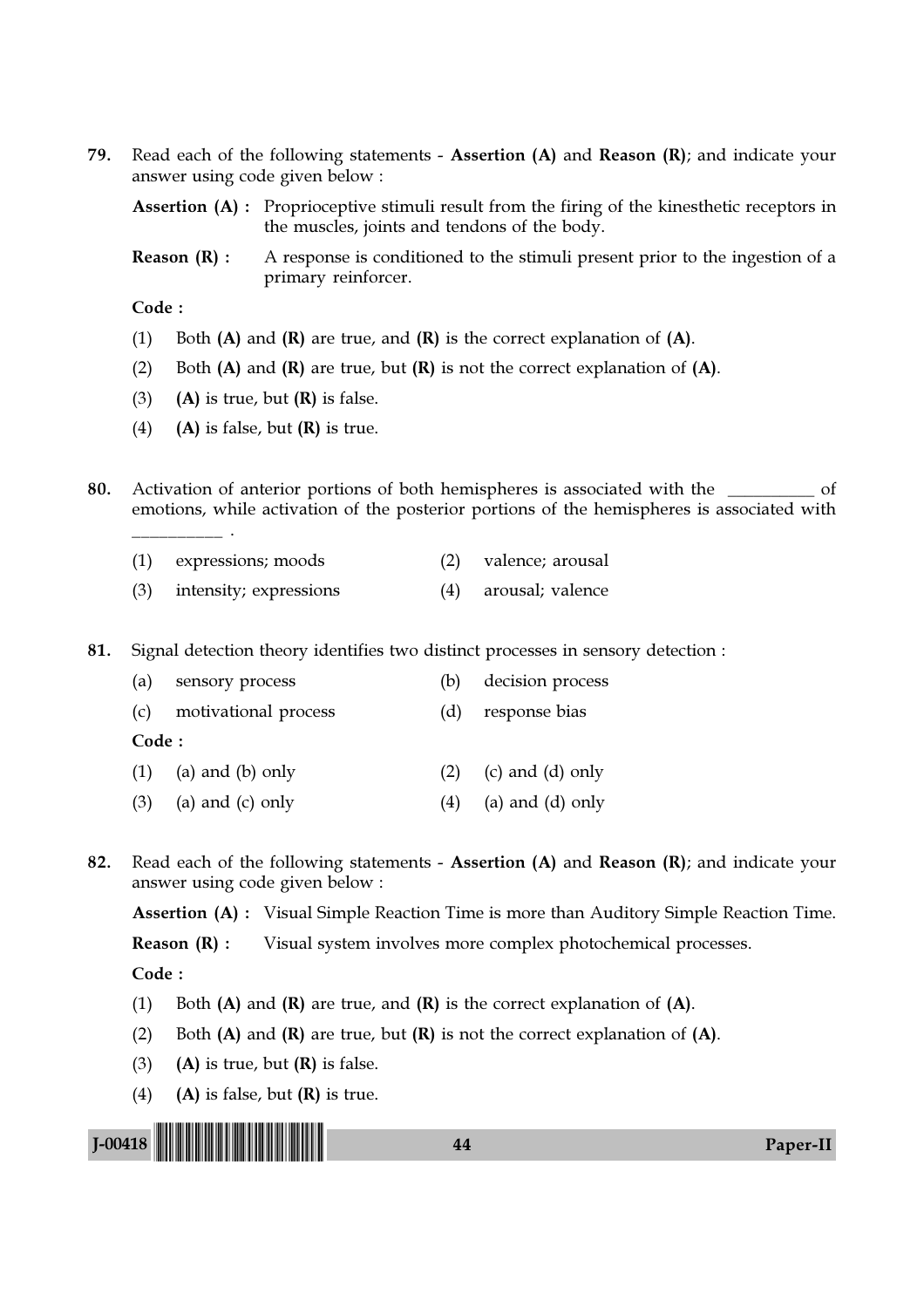| 79.         | निम्नलिखित दो कथनों – अभिकथन (A) और तर्क (R) को पढ़िए तथा नीचे दिए गए कूट का उपयोग करते हुए अपना<br>उत्तर दीजिए : |                        |                                                                                     |     |                                                                                                                 |  |  |  |
|-------------|-------------------------------------------------------------------------------------------------------------------|------------------------|-------------------------------------------------------------------------------------|-----|-----------------------------------------------------------------------------------------------------------------|--|--|--|
|             |                                                                                                                   | अभिकथन (A) :           | से उत्पन्न होता है।                                                                 |     | स्वस्थितीय संवेदन शरीर की मासपेशियों, जोड़ और कंडराओं में गतिसंवेदी संग्राहकों में उदोलन                        |  |  |  |
|             | तर्क (R) :                                                                                                        |                        | अनुक्रिया प्राथमिक प्रबलक के अंत:ग्रहण से पूर्व उपस्थित संवेदन से अनुकूलित होती है। |     |                                                                                                                 |  |  |  |
|             | कूट :                                                                                                             |                        |                                                                                     |     |                                                                                                                 |  |  |  |
|             | (1)                                                                                                               |                        | (A) और (R) दोनों सही हैं तथा (R), (A) को सही व्याख्या करता है।                      |     |                                                                                                                 |  |  |  |
|             | (2)                                                                                                               |                        | (A) और (R) दोनों सही हैं, परन्तु (R), (A) की सही व्याख्या नहीं है।                  |     |                                                                                                                 |  |  |  |
|             | (3)                                                                                                               |                        | (A) सही है, परन्तु (R) गलत है।                                                      |     |                                                                                                                 |  |  |  |
|             | (4)                                                                                                               |                        | (A) गलत है, परन्तु (R) सही है।                                                      |     |                                                                                                                 |  |  |  |
| 80.         | भागों की उत्तेजनशीलता ____________ से संबंधित है।                                                                 |                        |                                                                                     |     | दोनों गोलार्धों के सम्मुखनीय भागों की उत्तेजनशीलता संवेगों के ____________ से संबधित है, जबकि गोलार्धों के पश्य |  |  |  |
|             | (1)                                                                                                               |                        | अभिव्यक्तियाँ; मन:स्थितियाँ                                                         |     | (2) कर्षण शक्ति; उद्वेलन                                                                                        |  |  |  |
|             | (3)                                                                                                               | तीव्रता; अभिव्यक्तियाँ |                                                                                     | (4) | उद्वेलन; कर्षण शक्ति                                                                                            |  |  |  |
| 81.         |                                                                                                                   |                        |                                                                                     |     | संकेत भाँप सिद्धान्त संवेदन भाँपने में दो अलग प्रक्रियाओं की पहचान करता है :                                    |  |  |  |
|             | (a)                                                                                                               | संवेदी प्रक्रिया       |                                                                                     | (b) | निर्णय प्रक्रिया                                                                                                |  |  |  |
|             | (c)                                                                                                               | अभिप्रेरण प्रक्रिया    |                                                                                     | (d) | अनुक्रिया अभिनति                                                                                                |  |  |  |
|             | कूट :                                                                                                             |                        |                                                                                     |     |                                                                                                                 |  |  |  |
|             |                                                                                                                   | (1) केवल (a) और (b)    |                                                                                     | (2) | केवल (c) और (d)                                                                                                 |  |  |  |
|             | (3)                                                                                                               | केवल (a) और (c)        |                                                                                     | (4) | केवल (a) और (d)                                                                                                 |  |  |  |
| 82.         |                                                                                                                   | उत्तर दीजिए:           |                                                                                     |     | निम्नलिखित दो कथनों – अभिकथन (A) और तर्क (R) को पढ़िए तथा नीचे दिए गए कूट का उपयोग करते हुए अपना                |  |  |  |
|             |                                                                                                                   | अभिकथन (A) :           |                                                                                     |     | दृष्टिगत सरल प्रतिक्रिया काल श्रवण सरल प्रतिक्रिया काल से ज्यादा होता है।                                       |  |  |  |
|             | तर्क (R) :                                                                                                        |                        |                                                                                     |     | चाक्षुष तंत्र ज्यादा जटिल प्रकाश रासायनिक प्रक्रियाओं से जुड़ा है।                                              |  |  |  |
|             | कूट :                                                                                                             |                        |                                                                                     |     |                                                                                                                 |  |  |  |
|             | (1)                                                                                                               |                        | (A) और (R) दोनों सही हैं तथा (R), (A) की सही व्याख्या करता है।                      |     |                                                                                                                 |  |  |  |
|             | (2)                                                                                                               |                        | (A) और (R) दोनों सही हैं, परन्तु (R), (A) की सही व्याख्या नहीं है।                  |     |                                                                                                                 |  |  |  |
|             | (3)                                                                                                               |                        | (A) सही है, परन्तु (R) गलत है।                                                      |     |                                                                                                                 |  |  |  |
|             | (4)                                                                                                               |                        | (A) गलत है, परन्तु (R) सही है।                                                      |     |                                                                                                                 |  |  |  |
| $J - 00418$ |                                                                                                                   |                        |                                                                                     | 45  | Paper-II                                                                                                        |  |  |  |
|             |                                                                                                                   |                        |                                                                                     |     |                                                                                                                 |  |  |  |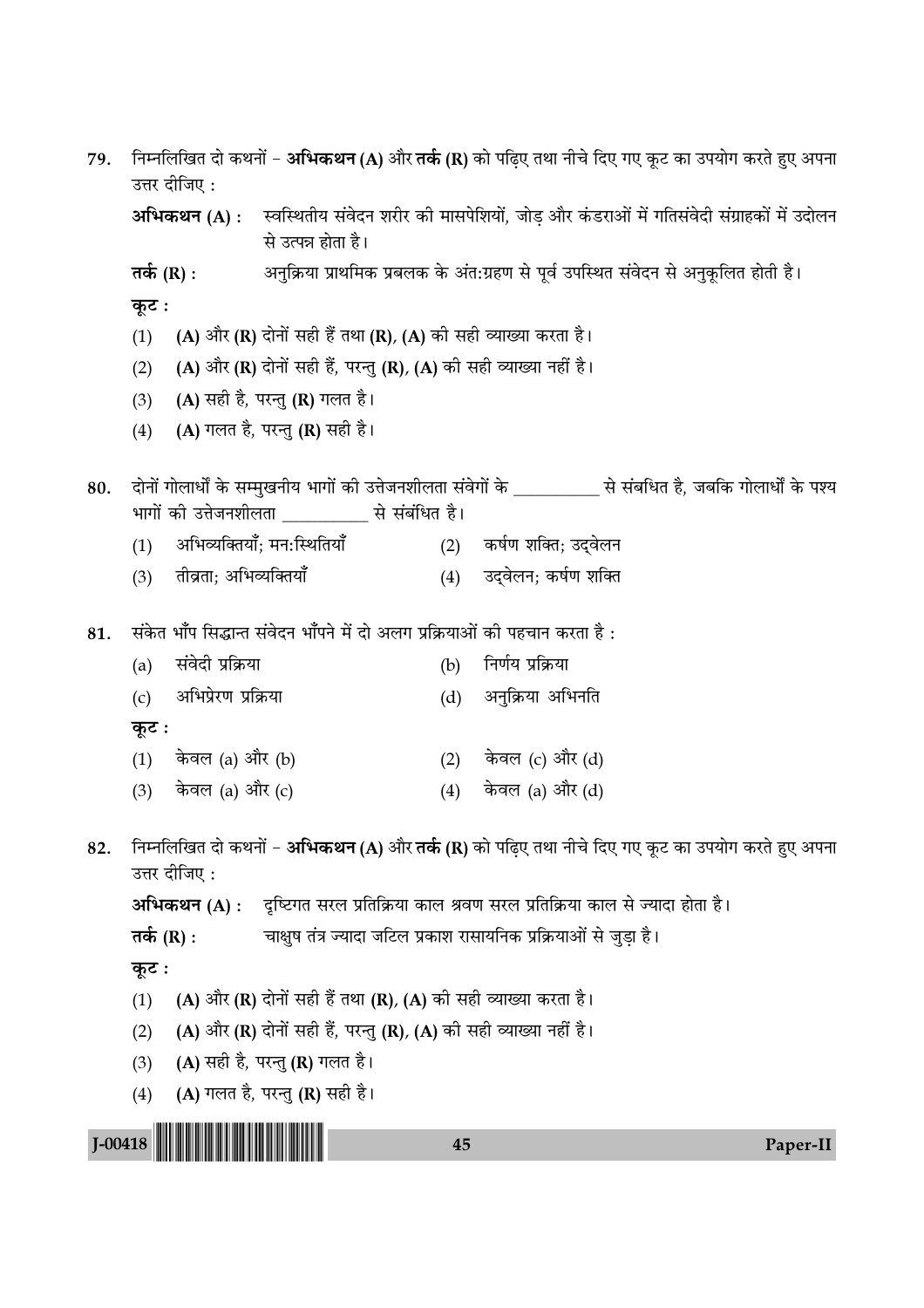83. Creative thinking is different from routine problem solving in respect of :

|     | (a)                                                                                               | Fluency                                                                              | (b) | Flexibility     | (c)                                                                                 | Originality     | (d) | Day dreaming                                         |  |  |  |  |
|-----|---------------------------------------------------------------------------------------------------|--------------------------------------------------------------------------------------|-----|-----------------|-------------------------------------------------------------------------------------|-----------------|-----|------------------------------------------------------|--|--|--|--|
|     | Code:                                                                                             |                                                                                      |     |                 |                                                                                     |                 |     |                                                      |  |  |  |  |
|     | (1)                                                                                               | $(a)$ and $(b)$                                                                      | (2) | $(b)$ and $(c)$ | (3)                                                                                 | $(c)$ and $(d)$ | (4) | $(a)$ , $(b)$ and $(c)$                              |  |  |  |  |
| 84. |                                                                                                   | The Wechsler type deviation IQ of 115 corresponds to which value of percentile rank? |     |                 |                                                                                     |                 |     |                                                      |  |  |  |  |
|     | (1)                                                                                               | 68                                                                                   | (2) | 84              | (3)                                                                                 | 90              | (4) | 9                                                    |  |  |  |  |
|     |                                                                                                   |                                                                                      |     |                 |                                                                                     |                 |     |                                                      |  |  |  |  |
| 85. | Match List - I with List - II and select the correct answer by choosing from code given<br>below: |                                                                                      |     |                 |                                                                                     |                 |     |                                                      |  |  |  |  |
|     | List - I                                                                                          |                                                                                      |     | List - II       |                                                                                     |                 |     |                                                      |  |  |  |  |
|     | (Term)<br>Conformity<br>(a)<br>(b)<br>Compliance                                                  |                                                                                      |     | (Description)   |                                                                                     |                 |     |                                                      |  |  |  |  |
|     |                                                                                                   |                                                                                      |     | (i)             | Rules indicating how individuals are expected to<br>behave in a specific situation. |                 |     |                                                      |  |  |  |  |
|     |                                                                                                   |                                                                                      |     | (ii)            |                                                                                     |                 |     | Social influence involving direct request from other |  |  |  |  |
|     |                                                                                                   |                                                                                      |     |                 |                                                                                     |                 |     |                                                      |  |  |  |  |

- (c) Social norms (iii) Social influence wherein individuals change their. attitude to go along with existing norms.
- (d) Intense indoctorinization (iv) Process in which members of extreme group accept the beliefs and rules in unquestioning way.

Code :

|     | (a)   | (b)   | (c)   | (d)               |
|-----|-------|-------|-------|-------------------|
| (1) | (i)   | (ii)  | (iii) | (iv)              |
| (2) | (ii)  | (iii) | (iv)  | $\rm(i)$          |
| (3) | (iii) | (iv)  | (i)   | (ii)              |
| (4) | (iii) | (iv)  | (ii)  | $\left( i\right)$ |

86. Spatial processing of location relies on :

(a) Dorsal pathway (b) Inferior temporal cortex

- 
- (c) Subcortical pathway (d) Ventral pathway

- (1) (a) only (2) (d) only
	-
- (3) (b) and (c) only  $(4)$  (a) and (d) only
- 



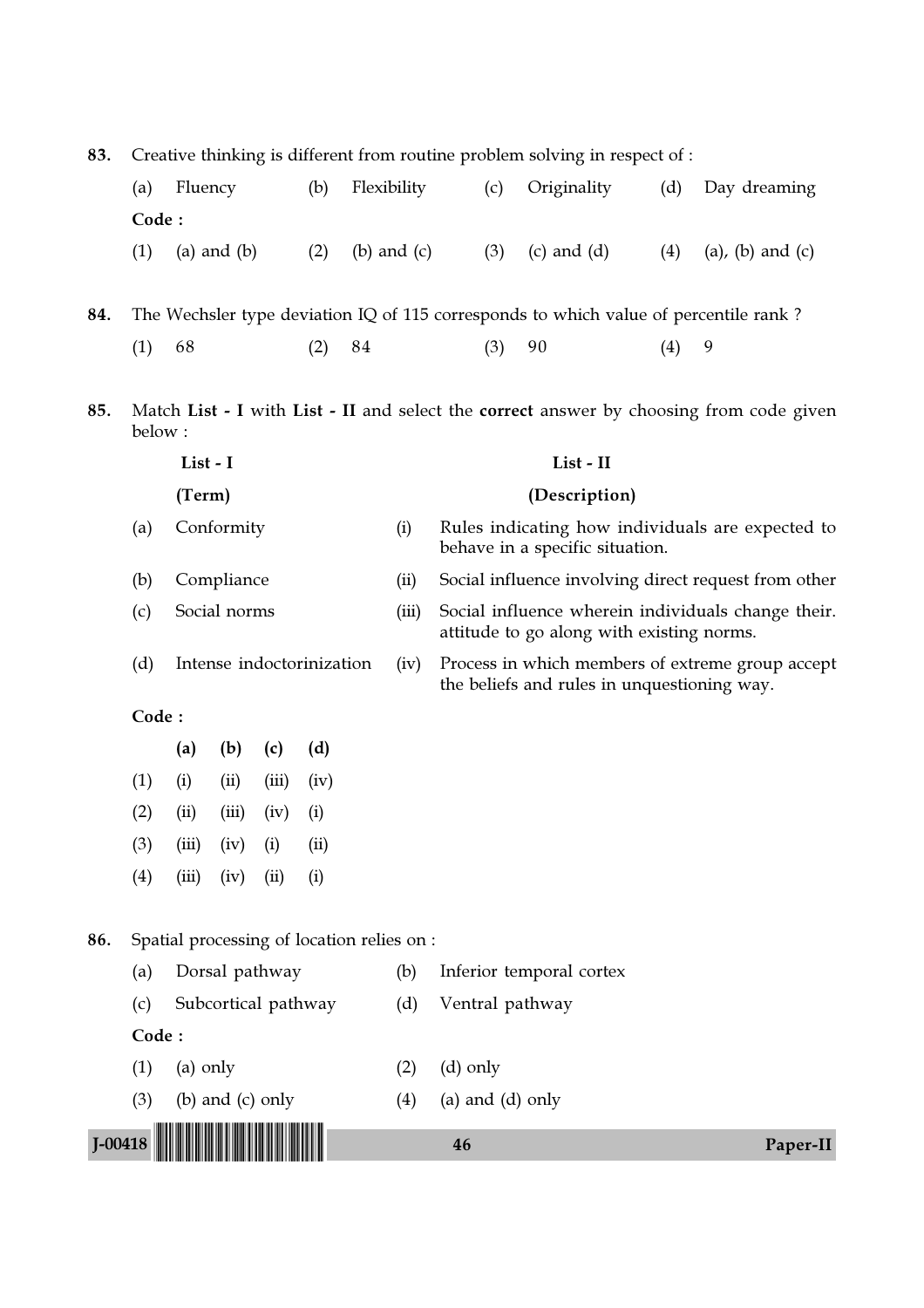| (a)                                                                                |                       |                                           |                                               | (b)                                                                       |                         |                                                                                        |                                                                                                           | (c)        | मौलिकता                                                | (d)                         | दिवा स्वप्न देखना                                                                                                        |  |  |
|------------------------------------------------------------------------------------|-----------------------|-------------------------------------------|-----------------------------------------------|---------------------------------------------------------------------------|-------------------------|----------------------------------------------------------------------------------------|-----------------------------------------------------------------------------------------------------------|------------|--------------------------------------------------------|-----------------------------|--------------------------------------------------------------------------------------------------------------------------|--|--|
|                                                                                    |                       |                                           |                                               |                                                                           |                         |                                                                                        |                                                                                                           |            |                                                        |                             |                                                                                                                          |  |  |
| (1)                                                                                |                       |                                           |                                               | (2)                                                                       |                         |                                                                                        |                                                                                                           | (3)        | (c) और (d)                                             | (4)                         | (a), (b) और (c)                                                                                                          |  |  |
|                                                                                    |                       |                                           |                                               |                                                                           |                         |                                                                                        |                                                                                                           |            |                                                        |                             |                                                                                                                          |  |  |
| (1)                                                                                | 68                    |                                           |                                               | (2)                                                                       | 84                      |                                                                                        |                                                                                                           | (3)        | 90                                                     | (4)                         | 9                                                                                                                        |  |  |
| सूची - I और सूची - II को सुमेलित कीजिए और नीचे दिए गए कूट में से सही उत्तर चुनिए : |                       |                                           |                                               |                                                                           |                         |                                                                                        |                                                                                                           |            |                                                        |                             |                                                                                                                          |  |  |
| सूची - I                                                                           |                       |                                           |                                               |                                                                           |                         |                                                                                        | सूची - II                                                                                                 |            |                                                        |                             |                                                                                                                          |  |  |
| ( शब्दावली )<br>समरूपता<br>(a)                                                     |                       |                                           |                                               |                                                                           |                         |                                                                                        | ( व्याख्या )                                                                                              |            |                                                        |                             |                                                                                                                          |  |  |
|                                                                                    |                       |                                           |                                               |                                                                           | (i)                     | नियम बताता है कि किस तरह से व्यक्ति विशेष परिस्थिति में<br>व्यवहार की अपेक्षा करता है। |                                                                                                           |            |                                                        |                             |                                                                                                                          |  |  |
| (b)                                                                                |                       |                                           |                                               |                                                                           |                         | (ii)                                                                                   | सामाजिक प्रभाव दूसरे से प्रत्यक्ष अनुरोध सिखाता है।                                                       |            |                                                        |                             |                                                                                                                          |  |  |
| (c)                                                                                | सामाजिक नियम          |                                           |                                               |                                                                           |                         | (iii)                                                                                  | सामाजिक प्रभाव, वर्तमान नियमों के साथ अपने में परिवर्तन के<br>साथ स्वीकारता है।                           |            |                                                        |                             |                                                                                                                          |  |  |
| (d)                                                                                | तीव्र इनडॉक्टरीनिजेशन |                                           |                                               |                                                                           |                         |                                                                                        | अतिवादी समूह के सदस्य प्रश्न वाचक ढ़ंग से विश्वास एवं नियमों<br>को स्वीकार करने की प्रक्रिया में होते है। |            |                                                        |                             |                                                                                                                          |  |  |
|                                                                                    |                       |                                           |                                               |                                                                           |                         |                                                                                        |                                                                                                           |            |                                                        |                             |                                                                                                                          |  |  |
|                                                                                    | (a)                   | (b)                                       | (c)                                           | (d)                                                                       |                         |                                                                                        |                                                                                                           |            |                                                        |                             |                                                                                                                          |  |  |
| (1)                                                                                | (i)                   | (ii)                                      | (iii)                                         | (iv)                                                                      |                         |                                                                                        |                                                                                                           |            |                                                        |                             |                                                                                                                          |  |  |
|                                                                                    | (ii)                  | (iii)                                     | (iv)                                          | (i)                                                                       |                         |                                                                                        |                                                                                                           |            |                                                        |                             |                                                                                                                          |  |  |
|                                                                                    |                       |                                           |                                               |                                                                           |                         |                                                                                        |                                                                                                           |            |                                                        |                             |                                                                                                                          |  |  |
|                                                                                    |                       |                                           |                                               |                                                                           |                         |                                                                                        |                                                                                                           |            |                                                        |                             |                                                                                                                          |  |  |
| अवस्थिति का स्थानिक प्रक्रियण किस पर आश्रित है ?<br>86.                            |                       |                                           |                                               |                                                                           |                         |                                                                                        |                                                                                                           |            |                                                        |                             |                                                                                                                          |  |  |
| (a)                                                                                |                       |                                           |                                               |                                                                           |                         |                                                                                        | (b)                                                                                                       |            |                                                        |                             |                                                                                                                          |  |  |
| अवप्रान्तस्था मार्ग पर<br>(c)                                                      |                       |                                           |                                               |                                                                           | अभ्युदर मार्ग पर<br>(d) |                                                                                        |                                                                                                           |            |                                                        |                             |                                                                                                                          |  |  |
|                                                                                    |                       |                                           |                                               |                                                                           |                         |                                                                                        |                                                                                                           |            |                                                        |                             |                                                                                                                          |  |  |
| (1)                                                                                |                       |                                           |                                               |                                                                           |                         |                                                                                        | (2)                                                                                                       |            |                                                        |                             |                                                                                                                          |  |  |
| (3)                                                                                |                       |                                           |                                               |                                                                           |                         |                                                                                        | (4)                                                                                                       |            |                                                        |                             |                                                                                                                          |  |  |
|                                                                                    |                       |                                           |                                               |                                                                           |                         |                                                                                        |                                                                                                           |            |                                                        |                             |                                                                                                                          |  |  |
|                                                                                    | (2)<br>(3)<br>(4)     | कूट :<br>कूट :<br>(iii)<br>(iii)<br>कूट : | पठन प्रवाह<br>कार्यान्वयन<br>(iv)<br>केवल (a) | (a) और (b)<br>(i)<br>(iv)<br>(ii)<br>अभिपृष्ठ मार्ग पर<br>केवल (b) और (c) | (ii)<br>(i)             |                                                                                        | सुनम्यता<br>(iv)                                                                                          | (b) और (c) | सृजनशील चिंतन समस्या समाधान से किस दृष्टि से भिन्न है? | केवल (d)<br>केवल (a) और (d) | वेच्सलर प्रकार के मूल्य ह्रास आई.क्यू. 115 निम्न में किस प्रतिशतांक के समान है ?<br>निम्न शंख प्रान्तस्था (कोर्टेक्स) पर |  |  |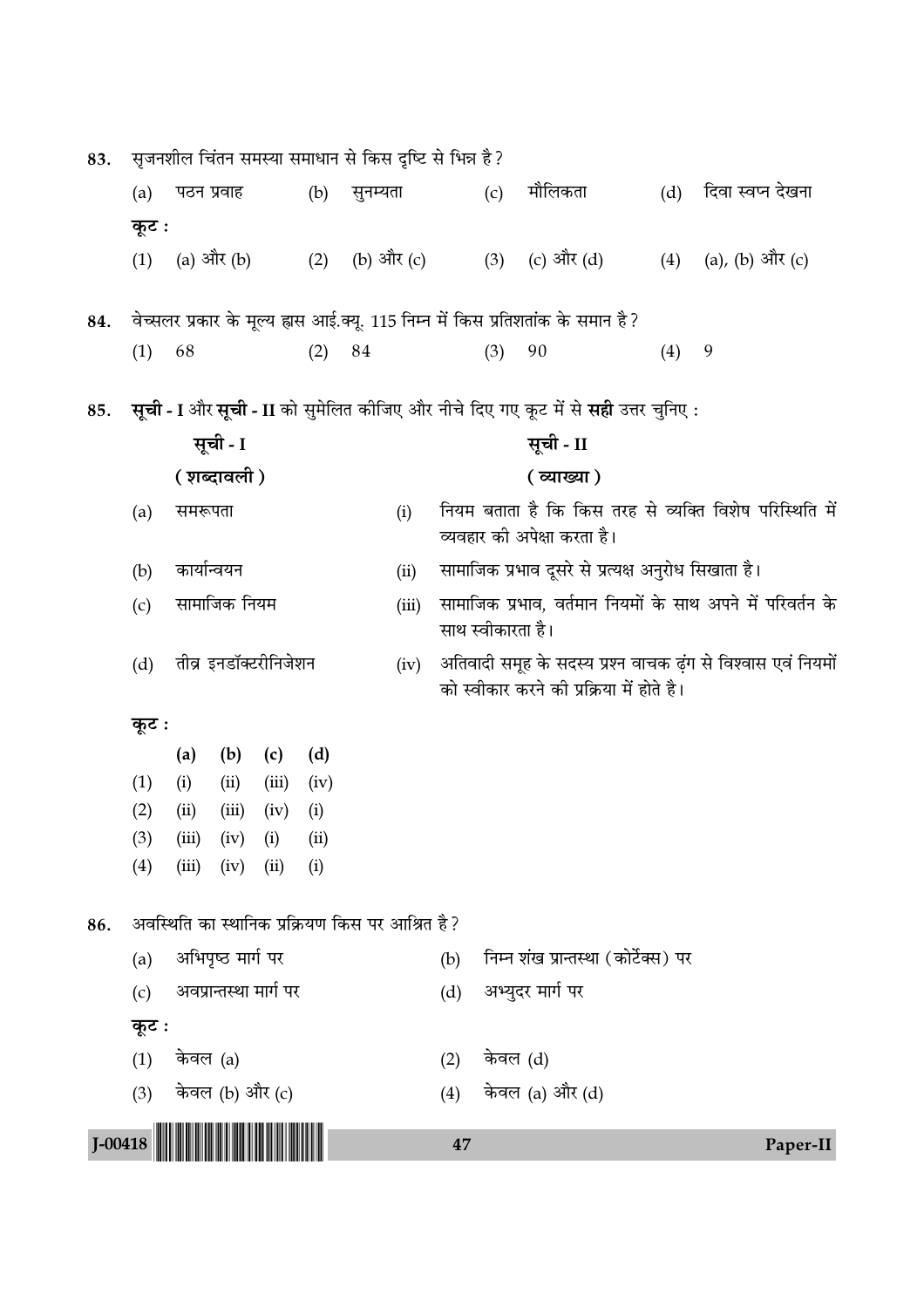87. Read each of the following statements - Assertion  $(A)$  and Reason  $(R)$ ; and indicate your answer using code given below :

Assertion (A) : Jensen has put forward Regression argument in favour of his theory.

**Reason (R) :** Children of parents having very high intelligence levels will have below average intelligence scores.

Code :

- (1) Both  $(A)$  and  $(R)$  are true, and  $(R)$  is the correct explanation of  $(A)$ .
- (2) Both  $(A)$  and  $(R)$  are true, but  $(R)$  is not the correct explanation of  $(A)$ .
- (3) (A) is true, but  $(R)$  is false.
- (4) (A) is false, but  $(R)$  is true.
- 88. Handling feelings appropriately, ability to soothe oneself, and ability to shake off rampant anxiety are the characteristics of which of the components of Emotional Intelligence as proposed by Goleman ?
	- (1) Knowing one's emotions (2) Managing emotions
	- (3) Motivating oneself (4) Handling relationships
- 89. Which of the following new disorders have been introduced in DSM-5 ?
	- (a) Premenstrual Dysphoric Disorder
	- (b) Mild Neurocognitive Disorder
	- (c) Disruptive Mood Dysregulation Disorder
	- (d) Road Rage Behaviour Disorder

Code :

- (1) (a), (b) and (c) are correct ; (d) is incorrect.
- (2) (a), (b) and (d) are correct ; (c) is incorrect.
- $(3)$  (a), (c) and (d) are correct ; (b) is incorrect.
- (4) All (a), (b), (c) and (d) are correct.

90. In selection process, Guilford - Zimmerman Test assesses :

- (1) Mathematical and Verbal skills.
- (2) Mental and Personal profile.
- (3) Extent of temperamental adaptability.
- (4) Analytical and Verbal Skills.

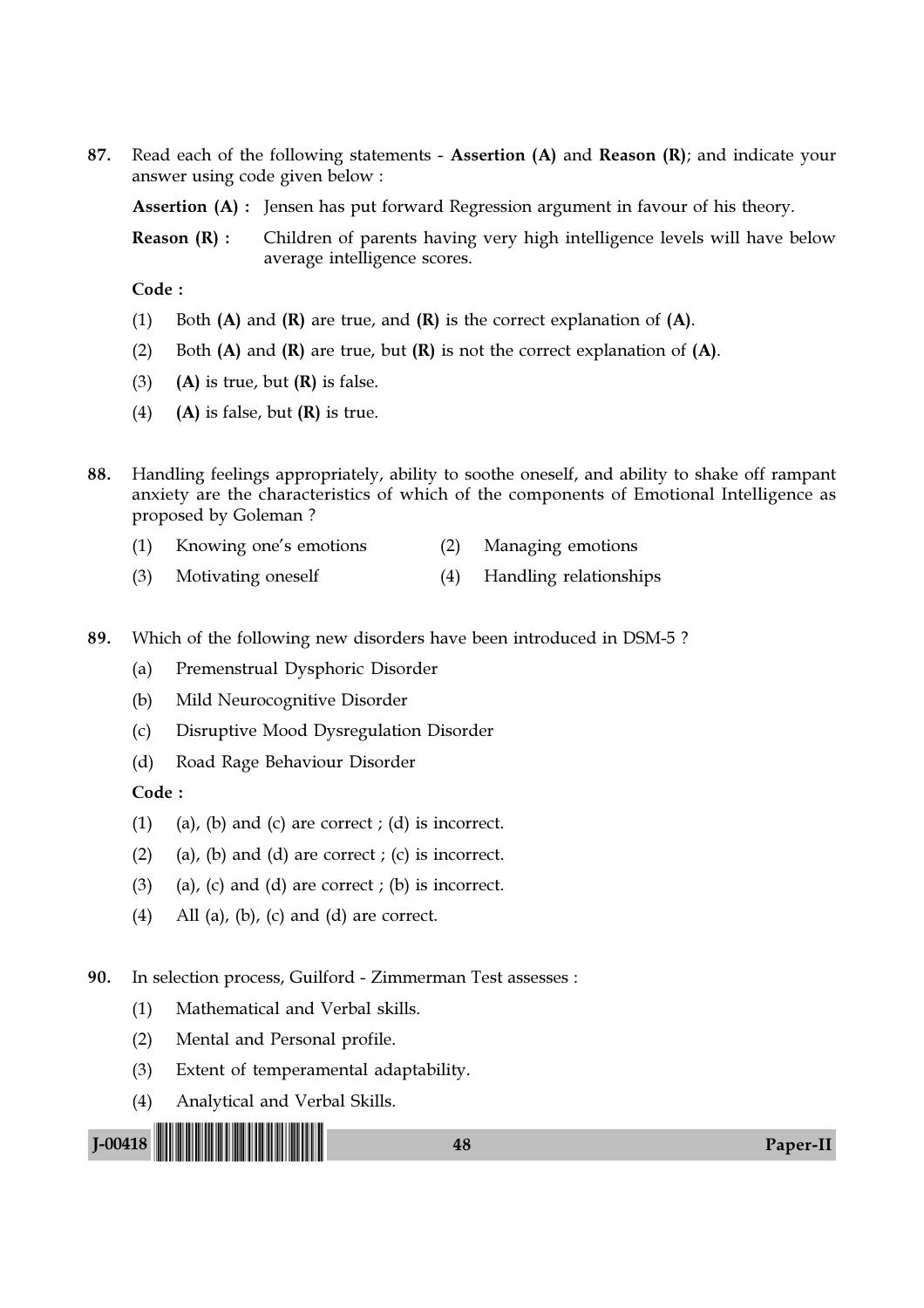- नीचे दो कथन दिए गए हैं, एक को **अभिकथन (A)** और दूसरे को **कारण (R)** के रूप में दिया गया है। नीचे दिए गए 87. कूट में से सही उत्तर चुनिए: अभिकथन (A) : जेनसन ने अपने सिद्धांत के पक्ष में समाश्रयण युक्ति प्रतिपादित की है। उच्च बुद्धि स्तरों वाले माता-पिता के बच्चों के औसत से कम बुद्धि अंक होंगे। कारण  $(R)$ : कुट: (A) और (R) दोनों सही हैं और (R), (A) की सही व्याख्या है।  $(1)$ (A) और (R) दोनों सही हैं, परन्तु (R), (A) सही व्याख्या नहीं है।  $(2)$ 
	- (A) सही है, परन्तु (R) गलत है।  $(3)$
	- (A) गलत है, परन्तु (R) सही है।  $(4)$

भावों को संभालना ताकि वे उपयुक्त हों, अपने आपको प्रशमित करने की योग्यता और उच्छृंखल दुश्चिंताओं से पीछा 88. छुड़ाना गोलमैन द्वारा यथा-प्रस्तावित संवेगात्मक बुद्धि के किस संघटक के अभिलक्षण है?

- अपने भावों को जानना भावों को नियंत्रित करना  $(1)$  $(2)$
- (4) संबंधों को संभालना अपने आपको प्रेरित करना  $(3)$
- डी.एस.एम.-5 में निम्नलिखित नये विकारों में से किस को प्रस्तुत किया गया है ? 89.
	- मासिक धर्म से पूर्व दु:खाभास विकार  $(a)$
	- हल्का स्नायुविक संज्ञानात्मक विकार  $(b)$
	- विघटित मन:स्थिति दुश्विनियमन विकार  $(c)$
	- सड़क पर विवाद व्यवहार विकार  $(d)$

कुट:

- (a), (b) और (c) सही हैं, (d) गलत है।  $(1)$
- (a), (b) और (d) सही हैं, (c) गलत है।  $(2)$
- (a), (c) और (d) सही हैं, (b) गलत है।  $(3)$
- सभी (a), (b), (c) और (d) सही है।  $(4)$

चयन प्रक्रिया में गिलफोर्ड-जिम्मेरमैन परीक्षण किस तरह की योग्यताओं का आकलन करता है ? 90.

- गणितीय एवं शाब्दिक कौशल।  $(1)$
- मानसिक एवं व्यक्तिगत प्रोफाइल।  $(2)$
- अनवस्थित स्वभाव अनुकूलता की सीमा।  $(3)$
- विश्लेषी एवं शाब्दिक कौशल।  $(4)$



49

Paper-II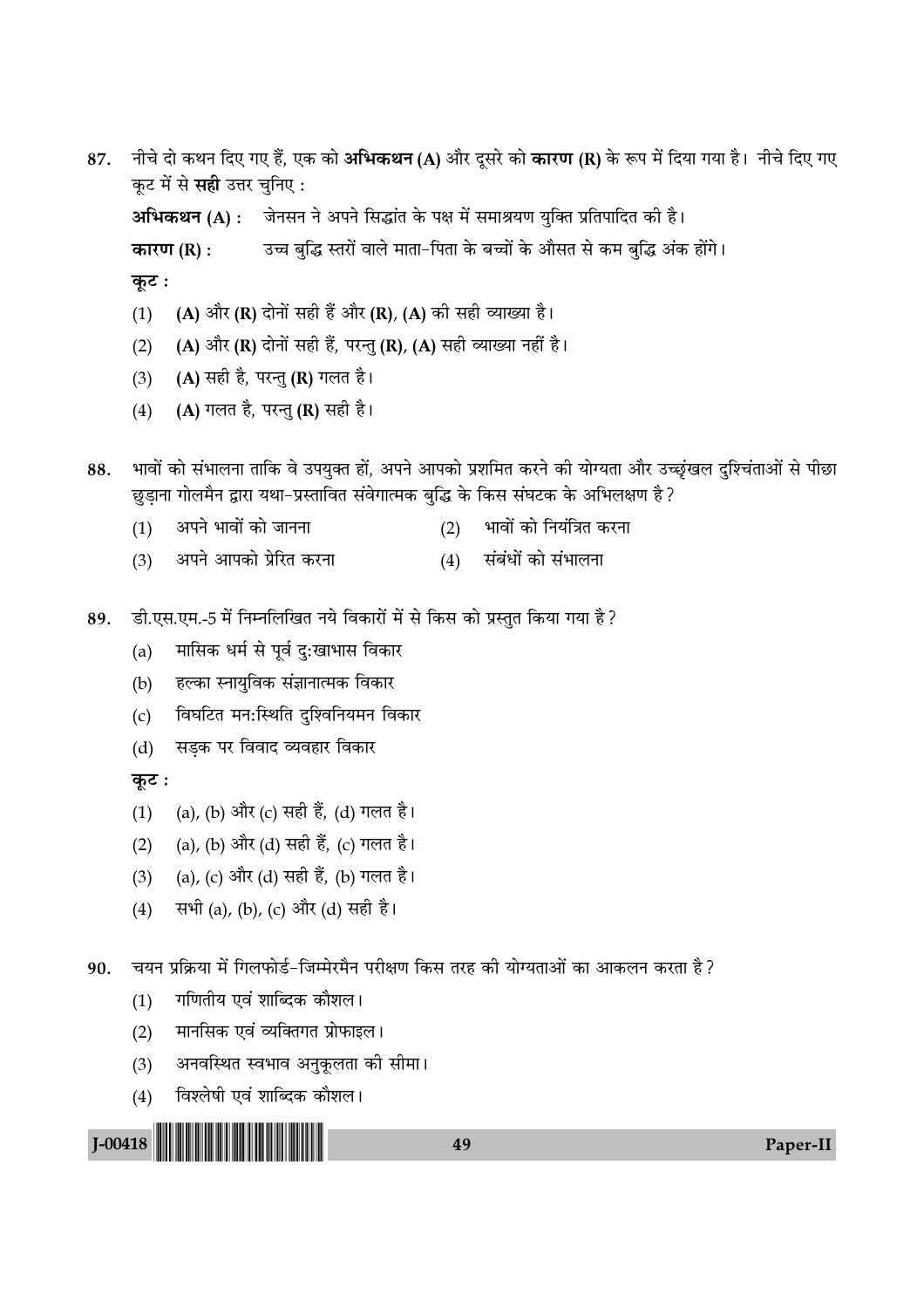- 91. 'Mechanistic Behaviour Analyses' are characterised as :
	- (a) Behaviour is instigated by the onset of external or internal stimuli.
	- (b) Direction of behaviour is determined by S-R bonds or habits.
	- (c) Behaviour directed toward the goal persists till the achievement of goal.
	- (d) Events related to the goal achievement are encoded, categorised, and transformed into a belief.

Code :

- (1) (a) and (b) correct ; (c) and (d) are incorrect.
- (2) (b) and (c) correct ; (a) and (d) are incorrect.
- $(3)$  (a), (b) and (c) are correct ; (d) is incorrect.
- (4) (b), (c) and (d) are correct ; (a) is incorrect.

92. Guilford (1981) in his modified SOI model mentioned hierarchical structure of intellectual abilities reporting that there are \_\_\_\_\_\_\_\_\_\_\_ first order factors ; \_\_\_\_\_\_\_\_\_\_\_ second order factors; and  $\qquad \qquad$  third order factors.

(1) 150 ; 85 ; 20 (2) 120 ; 80 ; 20 (3) 150 ; 85 ; 16 (4) 180 ; 75 ; 18

93. Read each of the following statements - Assertion (A) and Reason (R); and indicate your answer using code given below :

Assertion (A) : Children have remarkable ability to create mental representation of the world in the form of language.

**Reason (R) :** Reasoning and problem solving are the ways of manipulating the ideas. Code :

- (1) Both  $(A)$  and  $(R)$  are true, and  $(R)$  is the correct explanation of  $(A)$ .
- (2) Both  $(A)$  and  $(R)$  are true, but  $(R)$  is not the correct explanation of  $(A)$ .
- (3) (A) is true, but  $(R)$  is false.
- (4) (A) is false, but  $(R)$  is true.
- 94. Read each of the following statements Assertion (A) and Reason (R); and indicate your answer using code given below :

Assertion (A) : Forgetting of everyday events in young people is not an indication of a poor memory.

**Reason**  $(R)$ **:** Ineffective encoding due to failure to attend to an event while it is happening results in failure to remember.

- (1) Both  $(A)$  and  $(R)$  are true, and  $(R)$  is the correct explanation of  $(A)$ .
- (2) Both  $(A)$  and  $(R)$  are true, but  $(R)$  is not the correct explanation of  $(A)$ .
- (3) (A) is true, but  $(R)$  is false.
- (4) (A) is false, but  $(R)$  is true.

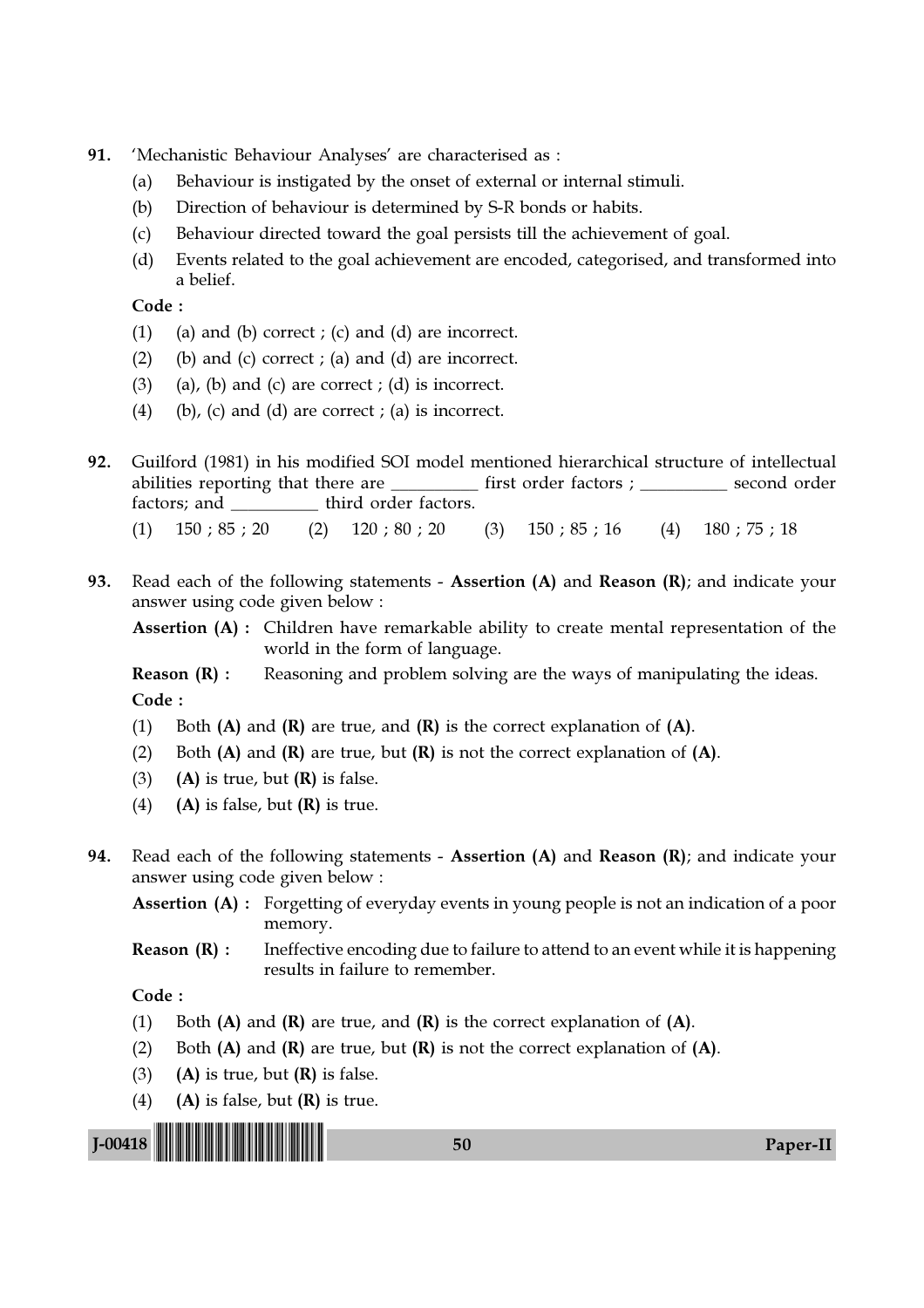- 'यांत्रिक व्यवहार विश्लेषण' की निम्न में से कौन–सी विशेषताएँ हैं ? 91.
	- व्यवहार को बाह्य और आंतरिक उद्दीपक की उत्पत्ति के द्वारा उत्प्रेरित किया जाता है।  $(a)$
	- व्यवहार को अवधि एस.-आर. संबंध अथवा आदतों से निर्धारित को जाती है।  $(b)$
	- व्यवहार लक्ष्य को प्राप्त करने तक दृढ बने रहने के लक्ष्य के लिए निर्देश देता है।  $(c)$
	- लक्ष्य प्राप्ति से संबंधित घटनाओं को श्रेणीबद्ध तरीके से कूटबद्ध किया जाता है और यह विश्वास में रूपान्तरित  $(d)$ हो जाता है।

```
कुट:
```
- (a) और (b) सही हैं, (c) और (d) गलत हैं।  $(1)$
- (b) और (c) सही हैं, (a) और (d) गलत हैं।  $(2)$
- (a), (b) और (c) सही हैं, (d) गलत है।  $(3)$
- (b), (c) और (d) सही हैं, (a) गलत है।  $(4)$
- गिलफोर्ड (1981) ने अपने संशोधित एस.ओ.आई. प्रतिरूप में बुद्धि के प्रदानुक्रमिक संरचना की योग्यताओं की 92. रिपोर्टिंग करते हुए उल्लेख किया है कि प्रथम स्तरीय कारक \_\_\_\_\_\_\_\_\_ द्वितीय स्तरीय कारक \_\_\_\_\_\_\_\_\_\_ और तृतीय स्तरीय कारक खाड़ी।  $(2)$  120; 80; 20  $(4)$  180; 75; 18  $(1)$  150; 85; 20  $(3)$  150; 85; 16
- नीचे दो कथन दिए गए हैं, एक को **अभिकथन (A)** और दुसरे को **कारण (R)** के रूप में दिया गया है। नीचे दिए गए 93. कूट में से सही उत्तर चुनिए:
	- अभिकथन (A) : बच्चों में भाषा के रूप में दुनिया का मानसिक निरूपण सुजित करने की असाधारण योग्यता होती है।
	- तर्क और समस्या का समाधान करना विचारों में हेर-फेर करने के तरीके हैं। कारण (R):

कूट :

- (A) और (R) दोनों सही हैं और (R), (A) की सही व्याख्या है।  $(1)$
- (A) और (R) दोनों सही हैं, परन्तु (R), (A) की सही व्याख्या नहीं है।  $(2)$
- (A) सही है, परन्तु (R) गलत है।  $(3)$
- (A) गलत है, परन्तु (R) सही है।  $(4)$
- निम्नलिखित दो कथनों **अभिकथन (A)** और **तर्क (R)** को पढिए तथा नीचे दिए गए कुट का उपयोग करते हुए अपना 94. उत्तर दीजिए:

अभिकथन (A) : युवा लोगों में प्रतिदिन की घटनाओं को भूल जाना निर्बल यादाश्त का संकेत नहीं है।

घटना के घटते समय उस पर ध्यान देने में असफल रहने के कारण अप्रभावपूर्ण कुटीकरण तर्क (R) : विस्मरण में फलित होता है।

## कट :

 $J$ -00418

- (A) और (R) दोनों सही हैं तथा (R), (A) की सही व्याख्या करता है।  $(1)$
- (A) और (R) दोनों सही हैं, परन्तु (R), (A) की सही व्याख्या नहीं है।  $(2)$
- (A) सही है, परन्तु (R) गलत है।  $(3)$
- (A) गलत है, परन्तु (R) सही है।  $(4)$



Paper-II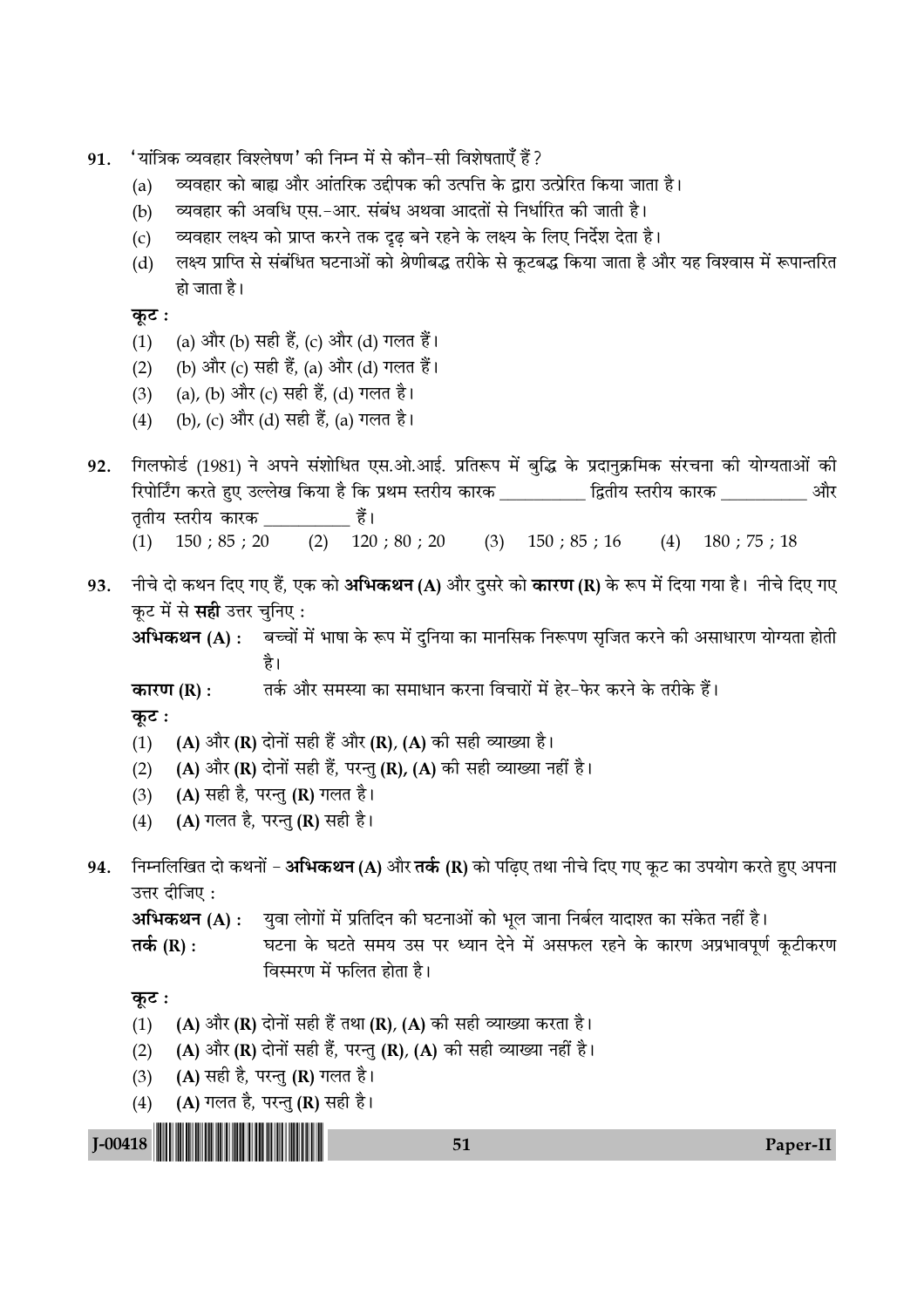- 95. Read each of the following statements Assertion  $(A)$  and Reason  $(R)$ ; and indicate your answer using code given below :
	- Assertion (A) : Premack principle, based on Probability-Differential Hypothesis, states that the opportunity to engage in a frequently occurring activity can be used to reinforce less frequently activity.
	- **Reason (R) :** According to Probability-Differential Hypothesis, restricted access to a response makes that response reinforcing and excessive access to that response makes that response punishing.

## Code :

- (1) Both  $(A)$  and  $(R)$  are true, and  $(R)$  is the correct explanation of  $(A)$ .
- (2) Both  $(A)$  and  $(R)$  are true, but  $(R)$  is not the correct explanation of  $(A)$ .
- (3) (A) is true, but  $(R)$  is false.
- (4) (A) is false, but  $(R)$  is true.

#### Instructions for questions 96 to 100 :

#### Read the following paragraph and answer the five questions which follow :

An educational psychologist wanted to develop an achievement test in physics for graduate students. After going through the usual test construction procedure, he retained 100 items; each item having five alternatives, one of them being correct. The psychologist wanted to examine the factor structure of the resulting achievement test. Using a sample of 1,000 subjects, the psychologist obtained the inter-item correlations. He obtained the initial estimates of communality and then decided to factor analyze the inter-item correlations matrix by following the common-factor model. He extracted the unrotated factors and retained the first nine factors for rotaion. The nine unrotated factors explained 67.5 percent of variance. After factor rotation, all the inter-factor correlations were found to be zero. The factor structure of the achievement test of physics was found to be interpretable.

- 96. The inter-item correlations would be :
	- (1) Biserial correlations (2) Kendall's tau
	- (3) Phi-coefficients (4) Point-biserial correlations
- 97. Read each of the following statements Assertion (A) and Reason (R); and indicate your answer using code given below :

Assertion (A) : For the factor analysis of item scores, Common-Factor model is quite often more suitable.

**Reason**  $(R)$ **:** Item scores are quite often less reliable than the psychometrically measured trait variables.

- (1) Both  $(A)$  and  $(R)$  are true, and  $(R)$  is the correct explanation of  $(A)$ .
- (2) Both  $(A)$  and  $(R)$  are true, but  $(R)$  is not the correct explanation of  $(A)$ .
- (3) (A) is true, but  $(R)$  is false.
- (4) (A) is false, but  $(R)$  is true.

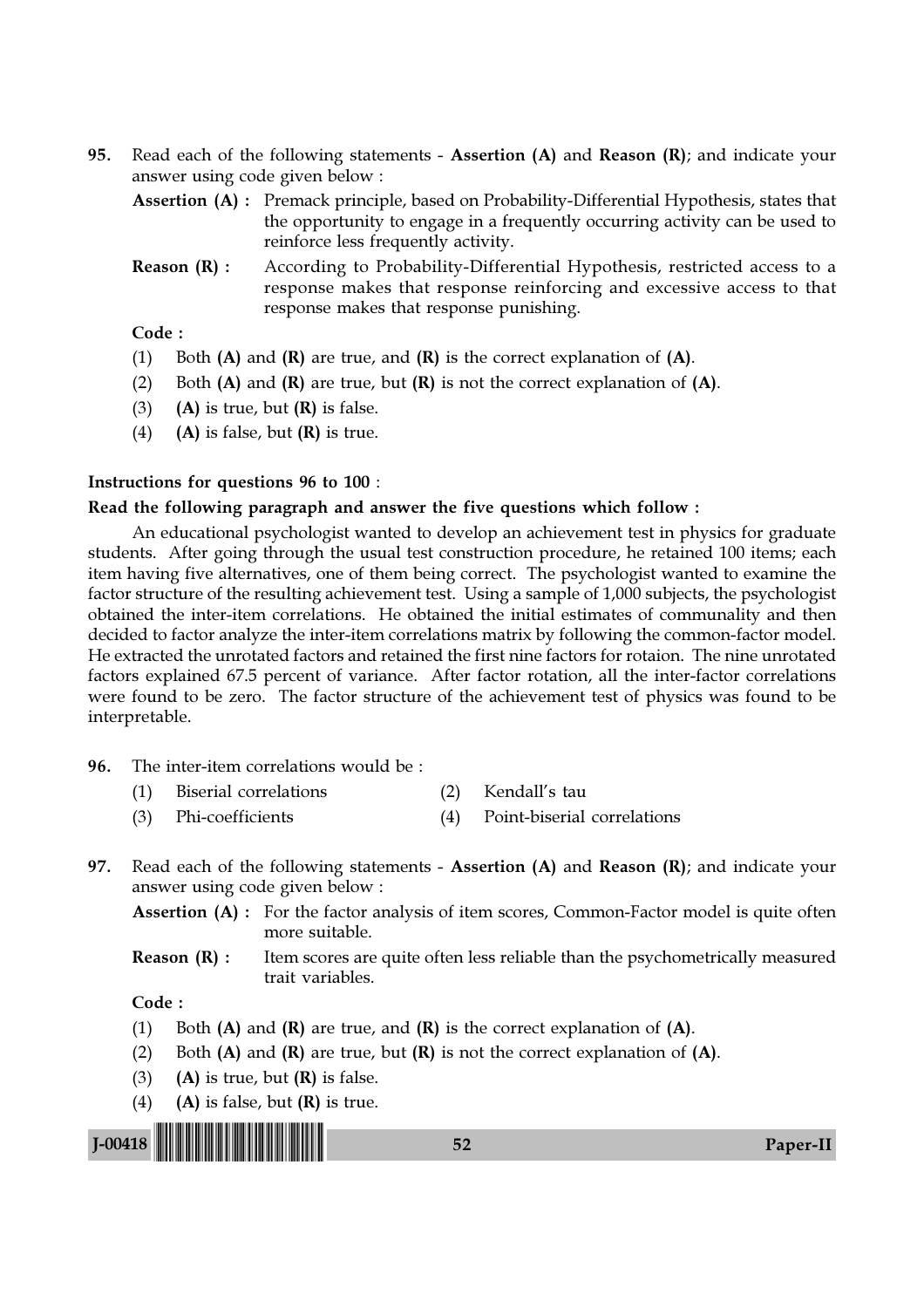- नीचे दिए गए कथनों को पढ़िए अभिकथन (A) और तर्क (R), और नीचे दिए कूट का उपयोग करते हुए अपना उत्तर 95. बताइये :
	- अभिकथन (A) : प्रसंभाव्यता-विभेदक परिकल्पना पर आधारित प्रीमैक सिद्धान्त का मानना है कि बारंबार होने वाली गतिविधि को कम प्राय: होने वाली गतिविधि को प्रबलित करने के लिए उपयोग किया जा सकता है।
	- प्रसंभाव्यता-विभेदक परिकल्पना के अनुसार, अनुक्रिया की प्रतिबंधित गम्यता उस अनुक्रिया को तर्क  $(R)$  : प्रबल बना देती है और उस अनक्रिया की अत्याधिक गम्यता उस अनक्रिया को दंडित बना देती है।

## कूट :

- (A) और (R) दोनों सत्य हैं और (R), (A) की सही व्याख्या है।  $(1)$
- (A) और (R) दोनों सत्य हैं परन्तु (R), (A) की सही व्याख्या नहीं है।  $(2)$
- (A) सत्य है, परन्तु (R) असत्य है।  $(3)$
- (A) असत्य है, परन्तु (R) सत्य है।  $(4)$

## प्रश्न नं. 96 से 100 तक लिए निर्देश :

## निम्न गद्य को पढ़कर आगे दिए पाँच प्रश्नों का उत्तर दें।

एक शिक्षा मनोवैज्ञानिक ने चाहा कि स्नातक विद्यार्थियों के लिए भौतिकशास्त्र लब्धि का परीक्षण तैयार किया जाए। परीक्षण संरचना की सामान्य प्रक्रिया के बाद, 100 मद रखें. जिनमें प्रत्येक मद के 5 विकल्पीय उत्तरों में एक सही हैं। मनोविज्ञानिक प्राप्त लब्धि परीक्षण की कारक संरचना जानना चाहता था। जिसके लिए उस परीक्षण को 1,000 विषयियों पर लागू किया तथा प्राप्त प्रदत के आधार पर अन्त:मद सहसम्बन्ध निकाला। कम्युनालिटी के प्रारम्भिक माप प्राप्त करके र्स्वनिष्ठ कारक मॉडल के आधर पर सहसंबंध मैट्रीक्स का कारक विश्लेषण किया तथा 9 मौलिक कारक प्राप्त किए, जिन्होंने 67.5% वेरियन्स को व्याख्या को। कारक घूर्णन के पश्चात अन्त:कारक सहसम्बन्ध शून्य पाये गए। प्राप्त परीक्षण कारक संरचना व्याख्या योग्य था।

- अन्त:मद सह-सम्बन्ध क्या होगा ? 96.
	- बाई सीरियल सहसम्बन्ध  $(1)$
	- $(3)$

केन्डाल का टाऊ परीक्षण  $(2)$ 

फाई–गुणांक

- प्वाइन्ट-बाईसीरियल सहसम्बन्ध  $(4)$
- निम्नलिखित दो कथनों अभिकथन (A) और तर्क (R) को पढ़िए तथा नीचे दिए गए कूट का उपयोग करते हुए अपना 97. उत्तर दीजिए:

अभिकथन (A) : प्राप्त मदाकों के कारक विश्लेषण के लिए समाविष्ट कारक मॉडल उपयुक्त है। मनोमितिय मापित शीलगुण चर की तुलना में मदांक कम विश्वसनीय होते हैं। तर्क (R) : कूट : (A) और (R) दोनों सही हैं तथा (R), (A) की सही व्याख्या करता है।  $(1)$ 

- (A) और (R) दोनों ही हैं, परन्तु (R), (A) की सही व्याख्या नहीं है।  $(2)$
- (A) सही है, परन्तु (R) गलत है।  $(3)$
- (A) गलत है, परन्तु (R) सही है।  $(4)$

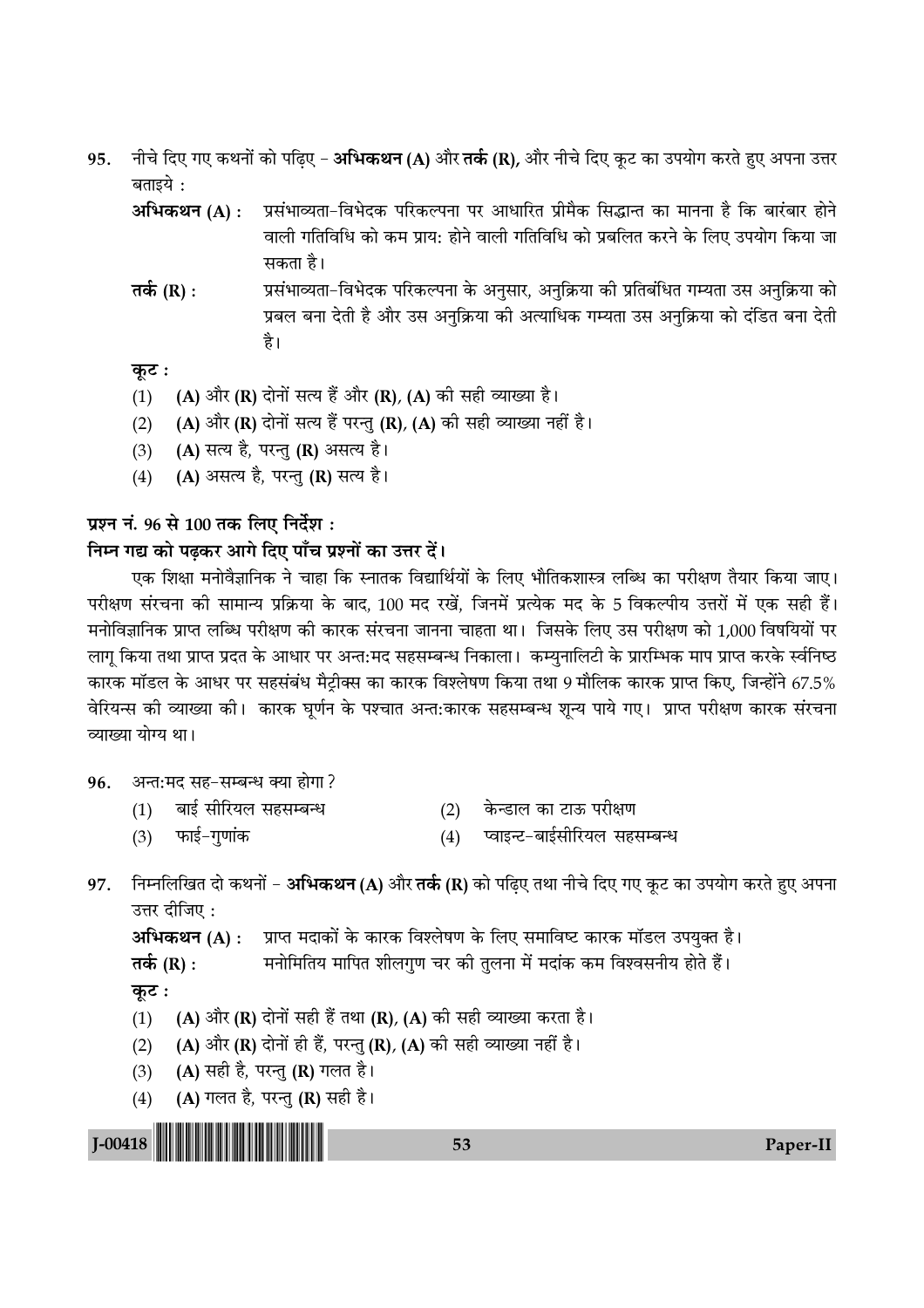- 98. Which one of the following method of factor extraction, the psychologist would NOT use in the present study ?
	- (1) Principal axes method
	- (2) Principal components method
	- (3) Psychometric (alpha) factor analysis
	- (4) Maximum likelihood method

99. Which method/s of rotation has/have most probably been used in the present study ?

|        | (a) Oblimin    | (b) Promax |                  | (c) Quartimax (d) Varimax |  |
|--------|----------------|------------|------------------|---------------------------|--|
| Code : |                |            |                  |                           |  |
|        | $(1)$ (a) only |            | $(2)$ $(c)$ only |                           |  |

- (3) (c) and (d) only  $(4)$  (b), (c) and (d) only
- 100. The second-order factor analysis of the nine rotated factors is not recommended in the present study because :
	- (1) There are only nine first-order factors.
	- (2) The interfactor correlations are zero.
	- (3) The factors obtained by common-factor model are not subjected to second-order factor analysis.
	- (4) Unrotated factors are more suitable for second-order factor analysis.

- o O o -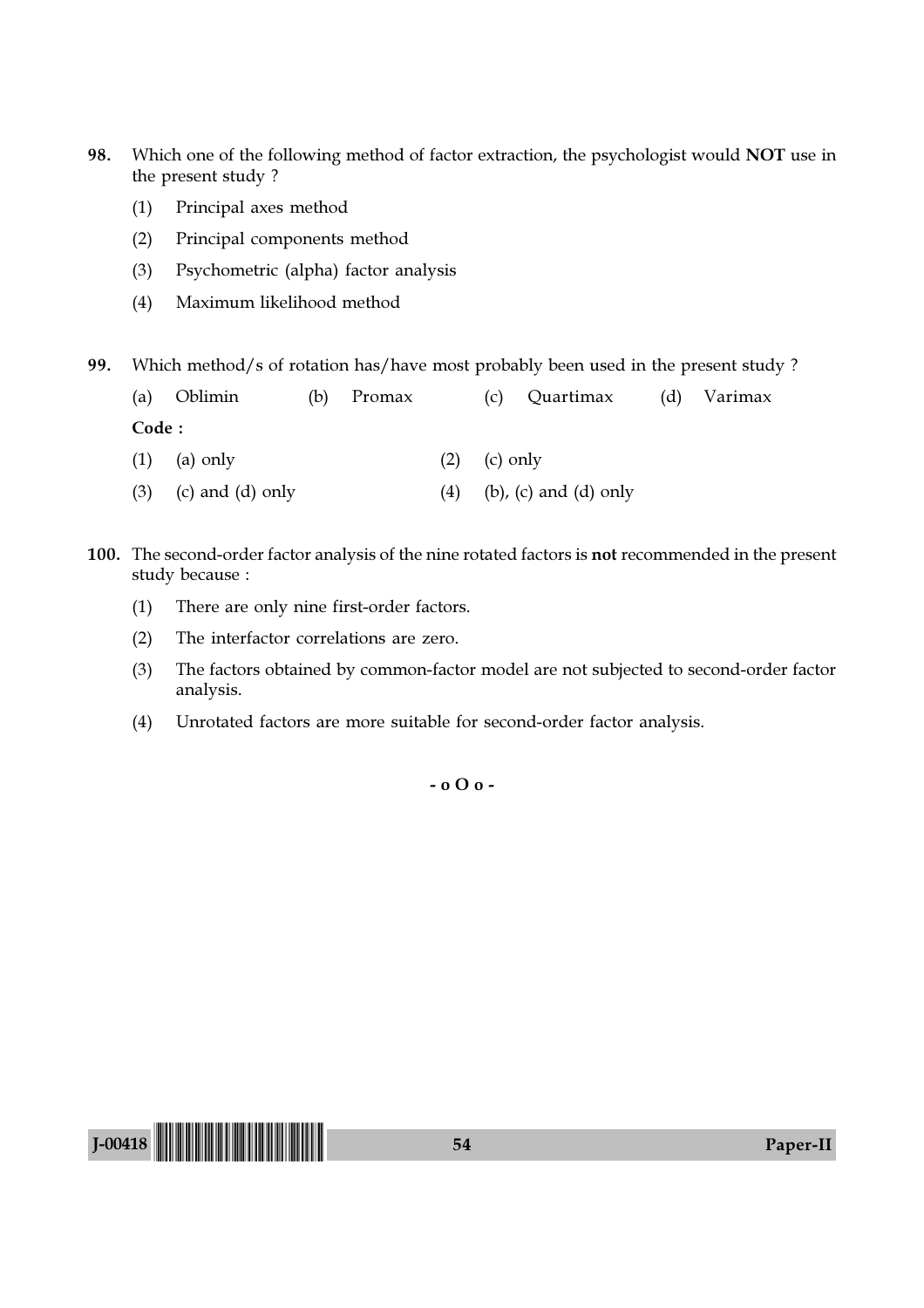98. निम्न में से कारक उदघ्रत करने कि कौनसी इस विधि में अध्ययन का प्रयोग मनोवैज्ञानिक **नहीं** करेगा?

- (1) प्रिंसिपल धुरी विधि
- (2) प्रिंसिपल घटक विधि
- (3) मनोमित्तिय (अल्फा) कारक विश्लेषण
- $(4)$  सर्वाधिक सम्भावना विधि

99. वर्तमान अध्ययन में किस घूरणन विधि/यों का प्रयोग किया होगा?

- (a) ओबलीमिन (b) प्रोमैक्स (c) क्युआरटीमैक्स (d) वेरीमैक्स **कूट**ः
- (1) केवल (a) (2) केवल (c)
- (3) केवल (c) और (d) (4) केवल (b), (c) और (d)

100. नौ घूरणित कारकों के द्वि-क्रम कारक विश्लेषण की संसुति इस अध्ययन में नहीं की गई क्यों कि?

- $(1)$  केवल नौ प्रथम-क्रम कारक हैं।
- (2) अन्त:कारक सहसम्बन्ध शून्य हैं।
- (3) सर्वनिष्ट कारक मॉडल से प्राप्त कारकों का द्वि−क्रम कारक विश्लेषण नहीं किया जाता।
- (4) अघूर्णित कारक द्वि−क्रम कारक विश्लेषण के लिए अधिक उपयुक्त है।

- o O o -